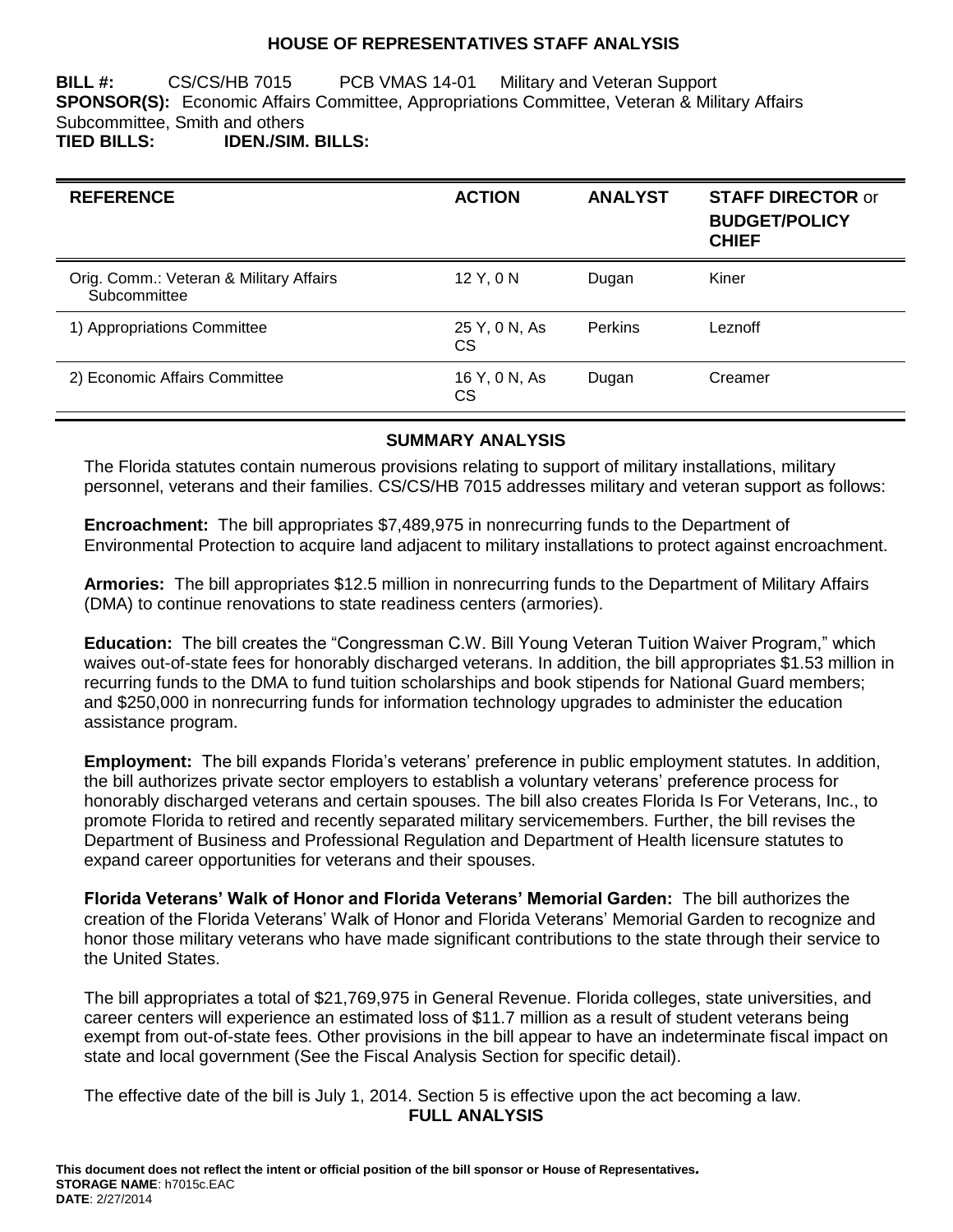## **I. SUBSTANTIVE ANALYSIS**

## A. EFFECT OF PROPOSED CHANGES:

### **The bill is an omnibus bill related to military and veterans' issues. For ease of understanding, this analysis is laid out by general topic.**

### **Background**

More than 1.5 million veterans live in Florida.<sup>1</sup> Approximately 75 percent of Florida's veteran population is comprised of wartime veterans, including more than 231,000 veterans of the Afghanistan and Iraq wars, and roughly 498,000 Vietnam-era veterans.<sup>2</sup> Additionally, there are approximately 188,500 military retirees who call Florida home. $3$ 

Florida has a large military population with more than  $61,000$  active duty military personnel.<sup>4</sup> Another 25,000 civilian personnel are directly associated with the military presence in Florida.<sup>5</sup>

The Florida National Guard (Guard) has nearly 12,000 members, with 9,900 Guard personnel and 2,000 Air National Guard personnel.<sup>6</sup> According to the DMA, since September 11, 2001, more than 16,000 Guard members have been deployed to support our nation's national security interests; of this total, roughly 5,760 remain active with the Guard.

Florida's military installations and defense businesses provide a \$73 billion annual economic impact, and account for more than 758,000 direct and indirect jobs in Florida, representing the 3rd largest sector of the state economy after agriculture and tourism.<sup>7</sup>

### **Encroachment (Section 38)**

### **Current Situation**

Generally, encroachment is a term used by the U.S. Department of Defense (USDOD) to refer to incompatible uses of land, air, water, and other resources in close proximity to a military installation.<sup>8</sup> The Florida Legislature has found that encroachment of military installations has been identified by local, state, and federal leaders as a critical threat to protecting, preserving, and enhancing military installations in the state, and can be detrimental to the current and future missions of military installations due to the incompatible use of adjacent land.<sup>9</sup> As such, the Florida Legislature has recognized the unique need to secure lands that have no conservation value, but may present an encroachment threat to a military installation.<sup>10</sup> This recognition has come, in part, through the passage of legislation.

Prior to the 2013 Legislative Session, the Military Base Protection Program (MBPP), within the Florida Department of Economic Opportunity (DEO), was authorized to use funds to address emergent needs related to mission sustainment and base retention. However, the MBPP was not specifically authorized to use funds to address encroachment reduction or prevention.

 $\overline{a}$ 

7 Florida's Military Profile, Enterprise Florida, Defense Office, available at: http://www.enterpriseflorida.com/the-florida-defensesupport-task-force/information/ (last viewed February 27, 2014).

<sup>8</sup> The National Conference of State Legislatures, Minimizing Encroachment and Incompatible Land Use Near Military Installations, January 2013, available at: http://www.ncsl.org/research/military-and-veterans-affairs/minimize-encroachment-on-militaryinstallations.aspx (last viewed February 27, 2014).

<sup>&</sup>lt;sup>1</sup> DVA, Annual Report Fiscal Year 2012-2013, Facts and Figures.

 $2$  Id.

 $3$  Id.

<sup>&</sup>lt;sup>4</sup> Florida Defense Factbook, EFI and Haas Center, January 2013, available at: http://www.enterpriseflorida.com/the-florida-defensesupport-task-force/resources/ (last viewed February 27, 2014).

 $<sup>5</sup>$  Id.</sup>

<sup>&</sup>lt;sup>6</sup> Florida National Guard website, available at: http://www.floridaguard.army.mil/?page\_id=7 (last viewed February 27, 2014).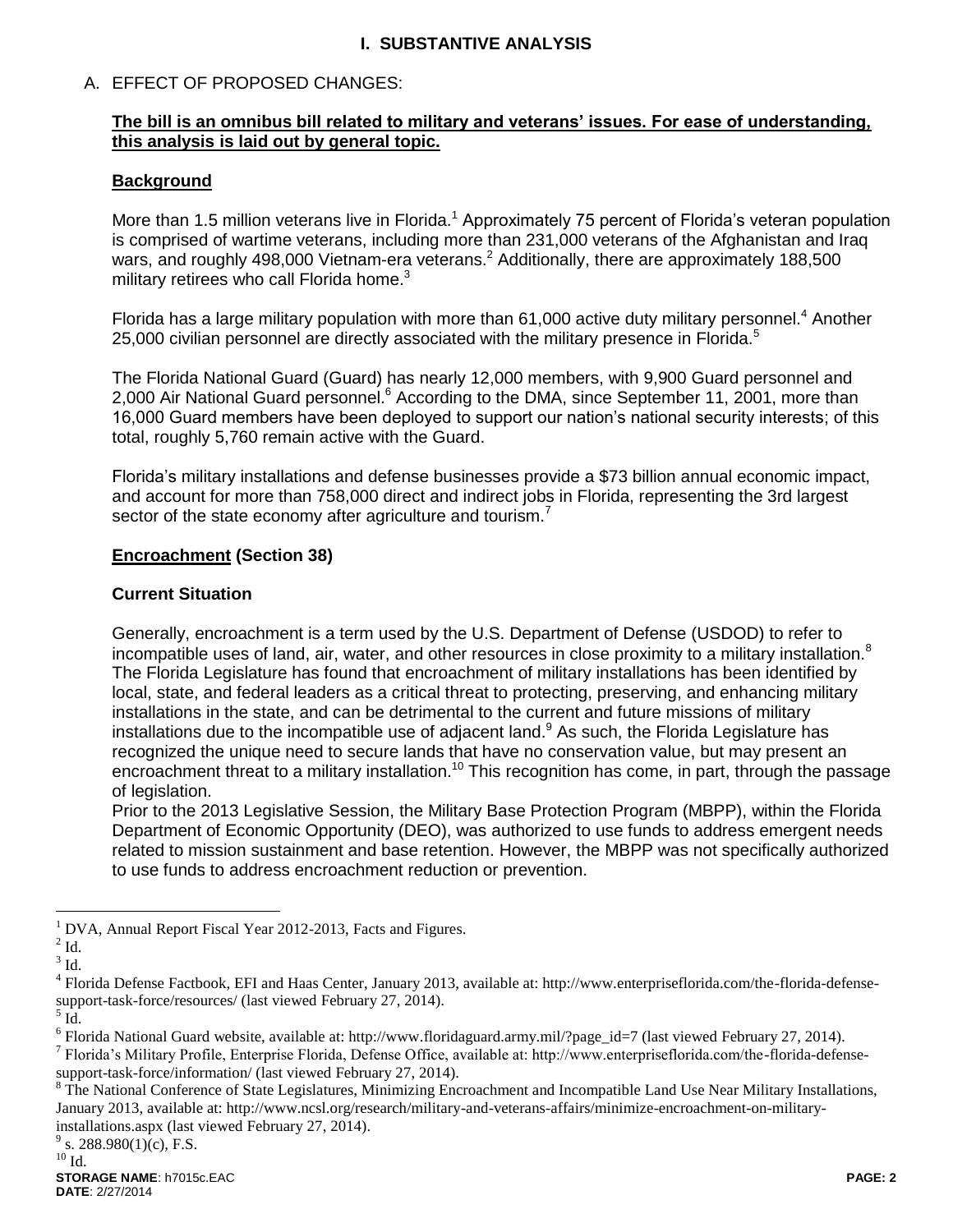During the 2013 Legislative Session, the Florida Legislature passed SB 1784 to modify the MBPP to specifically address problems related to encroachment of military installations.<sup>11</sup> Specifically, the MBPP was given the authority to use funds appropriated to it by the Florida Legislature to address encroachment reduction or prevention through the acquisition of nonconservation lands.<sup>12</sup>

The DEO is granted the authority to annually submit a list to the Board of Trustees of the Internal Improvement Trust Fund<sup>13</sup> (the Board) of nonconservation lands which they recommend should be acquired, subject to a specific appropriation, through fee simple purchase (absolute ownership) or through perpetual, less-than-fee interest purchase (e.g., easements or development rights<sup>14</sup>), for the purpose of buffering a military installation against encroachment.<sup>15</sup> The Board must consider the recommendations of the Florida Defense Support Task Force<sup>16</sup> when selecting nonconservation lands to purchase for the purpose of securing and protecting a military installation against encroachment.<sup>17</sup>

For the current year, the DEO has identified the following three properties as its Tier 1, or highest priority, nonconservation lands and has recommended that the Florida Legislature appropriate funds to secure their acquisition:

| <b>Installation</b>    | Size       |
|------------------------|------------|
| <b>NSA Panama City</b> | 8.4 acres  |
| <b>NS Mayport</b>      | 11 acres   |
| MacDill AFB            | 25.5 acres |

The Florida Defense Support Task Force supports the acquisition of the above identified nonconservation properties to protect Florida's military installations.<sup>18</sup>

#### **Effect of Proposed Changes**

For Fiscal Year 2014-2015, \$7,489,975 in nonrecurring General Revenue funds is appropriated to the Department of Environmental Protection to allow the Board to acquire, pursuant to s. 288.980, F.S., nonconservation land adjacent to the Naval Support Activity Panama City, Naval Station Mayport, and MacDill Air Force Base for the purpose of securing and protecting such installations against encroachment.

## **Armories (Section 37)**

#### **Current Situation**

The Florida Armory Revitalization Program (FARP) provides a bridge of state funding to keep armories safe and serviceable, while waiting for adequate levels of Military Construction (MILCON) funding from the federal government to either replace or fully renovate a facility.<sup>19</sup> Some of Florida's armories have not been modernized since the mid-1960s and 1970s.<sup>20</sup> Many current armories are located in flood zones or storm surge areas, which affect the ability to respond locally to disasters.<sup>21</sup> According to the

 $11$  ch. 2013-222, L.O.F.

 $12$  Id.

<sup>&</sup>lt;sup>13</sup> The Board is vested and charged with the acquisition, administration, management, control, supervision, conservation, protection, and disposition of all lands owned by, or which may inure to the state or any of its agencies, departments, boards, or commissions, with certain exceptions. *See* s. 253.03(1), F.S.

<sup>&</sup>lt;sup>14</sup> The National Conference of State Legislatures, Military Installation Sustainability, June, 2010, available at:

http://www.ncsl.org/research/military-and-veterans-affairs/military-installation-sustainability.aspx (last viewed February 27, 2014).  $^{15}$  s. 288.980(2)(b), F.S.

 $^{16}$  s. 288.987, F.S.

 $17$  s. 288.980(2)(b), F.S.

<sup>&</sup>lt;sup>18</sup> Florida Defense Support Task Force, 2014 Annual Report.

<sup>&</sup>lt;sup>19</sup> DMA, Adjutant General's Annual Report, Fiscal Year 2012.

 $\rm ^{20}$  Id.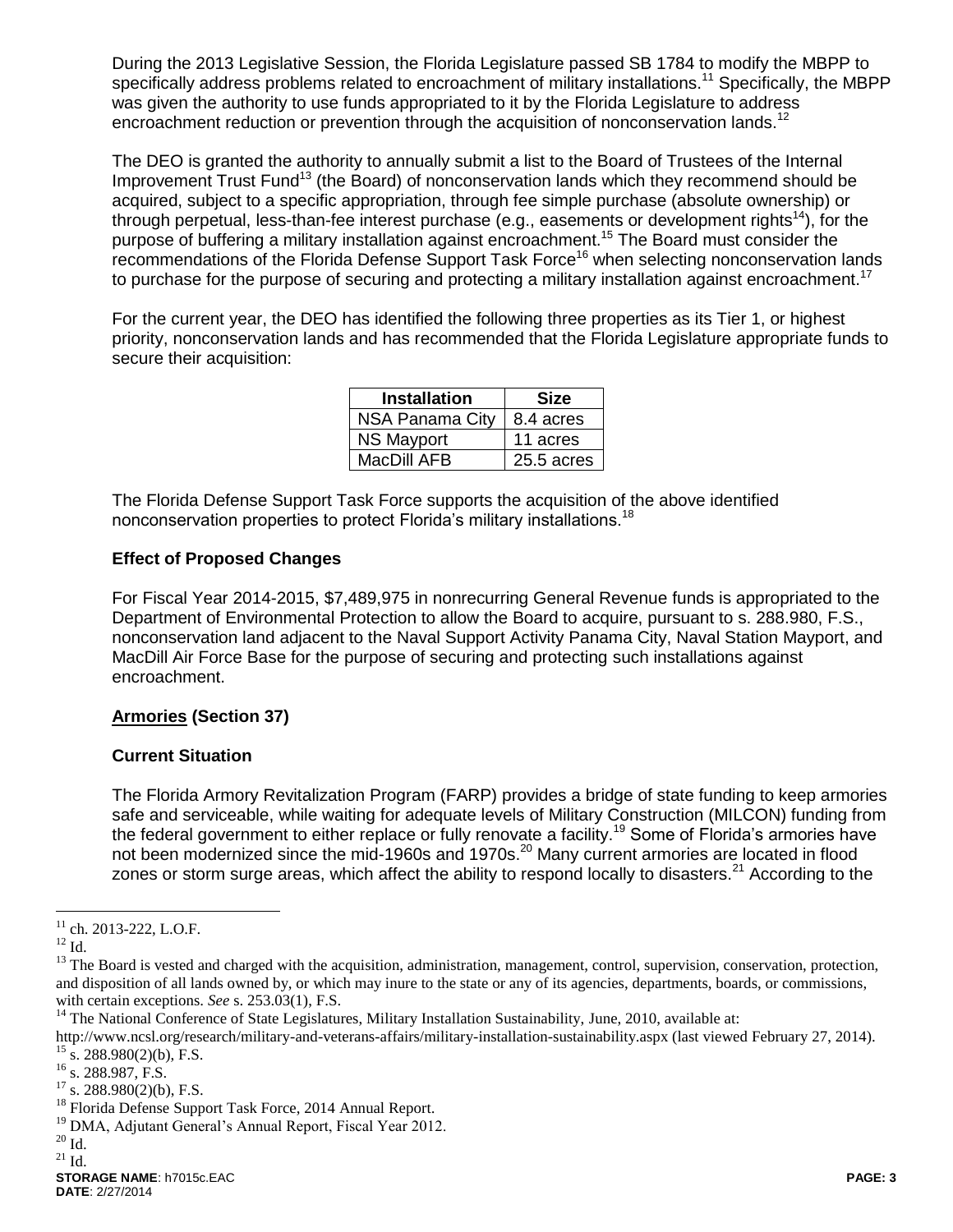Florida Department of Military Affairs (DMA), continuing to fund FARP is critical to the Guard's ability to sustain Florida's armories.<sup>22</sup>

Currently, 37 out of 51 of Florida's armories have been renovated through FARP.<sup>23</sup> According to the DMA's Legislative Budget Request for the 2014 Legislative Session, maintaining and repairing the remaining armories is the DMA's number one legislative priority. $^{24}$ 

#### **Effect of Proposed Changes**

The bill appropriates \$12.5 million in nonrecurring General Revenue funds to the DMA for armory maintenance and renovation.

#### **Education**

#### **Current Situation**

Educational Dollars for Duty Program (Sections 1-3)

The DMA administers the Educational Dollars for Duty (EDD) program to provide educational benefits to certain active Guard members. The EDD program was created in 1997 and is subject to annual appropriations from the Florida Legislature. Appropriations for the EDD program for Fiscal Year 2012- 2013 were \$1.78 million (recurring) and \$1.69 million (nonrecurring) from the General Revenue Fund. According to the DMA, during the 2012-2013 school year, approximately 1,054 members used the EDD program; however, historically, between eight and 12 percent of eligible Guard members elect to participate in the EDD program. According to the DMA, this percentage has fluctuated in recent years due to deployments.

The Adjutant General is responsible for developing the EDD program for members in good standing of the Guard who enroll in an authorized course of study at a public or private accredited institution of higher education in the state.<sup>25</sup> Generally, courses authorized for the program must be courses which are for credit and that meet degree requirements.<sup>26</sup> The Adjutant General may determine which courses are not authorized for the program.<sup>27</sup> For instance, courses that do not meet the requirements for completion of career training are not authorized for the program. $^{28}$ 

Subject to appropriations, the DMA pays directly to the educational institution the full cost of tuition and fees for required courses completed by current, eligible Guard members.<sup>29</sup> Guard members are eligible to use the program upon enlistment.<sup>30</sup> If a Guard member is enrolled in a private college or university or a private vocational-technical program, the DMA will pay up to the average in-state rate. $31$ 

### *I. Eligibility*

In order to be eligible for participation in the EDD program, a Guard member must: $32$ 

- be 17 years of age or older;
- be presently domiciled in the state;
- be an active drilling member and in good standing in the Guard at the beginning of and throughout the entire academic term for which benefits are received;

 $\overline{a}$  $^{22}$  Id.

<sup>&</sup>lt;sup>23</sup> DMA, Fiscal Year 2014-2015 Budget Request.

**STORAGE NAME**: h7015c.EAC **PAGE: 4 DATE**: 2/27/2014  $24$  Id.  $25$  s. 250.10(7), F.S.  $26$  s. 250.10(7)(b)2., F.S.  $^{27}$  Id.  $^{28}$  Id.  $^{29}$  s. 250.10(8), F.S.  $30\,$  s. 250.10(8), F.S.  $^{31}$  Id. <sup>32</sup> s. 250.10(7), F.S. and r. 70-2.001, F.A.C.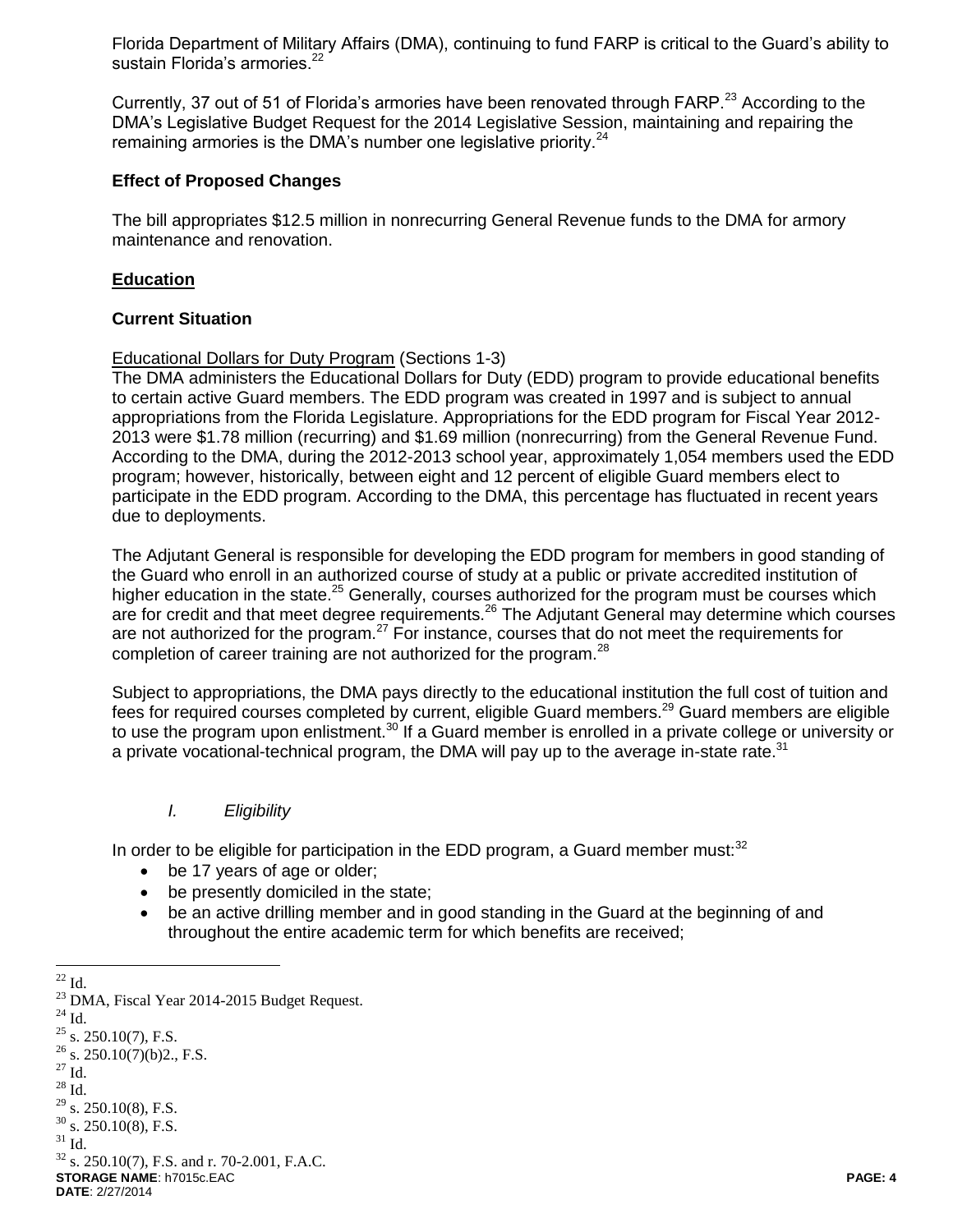- maintain continuous satisfactory participation in the Guard for any school term for which benefits are received;
- upon enrollment in the EDD program, complete a memorandum of agreement to comply with the rules of the program and serve in the Guard for the period specified in the Guard member's enlistment or reenlistment contract; and
- not have a master's degree obtained through the program.

## *II. Penalties and Reimbursement*

The Adjutant General develops the EDD program by promulgating rules for the overall policy, guidance, administration, implementation, and proper use of the program.<sup>33</sup> By law, these rules must provide eligibility guidelines and procedures for restitution when a Guard member fails to comply with program requirements.<sup>34</sup>

Penalties for noncompliance with program requirements include, but are not limited to, the following: <sup>35</sup>

- if a Guard member receives payment of tuition and fees for any academic term and fails to maintain satisfactory participation in the Guard during that academic term, the Guard member is required to reimburse the DMA for the academic term for which the member received payment;
- if a Guard member leaves the Guard during the period specified in the Guard member's enlistment or reenlistment contract, the Guard member is required to reimburse the DMA all tuition charges and student fees for which the member received payments, regardless of whether the obligation to reimburse the DMA was incurred before, on, or after July 1, 2009, unless the Adjutant General finds that there are justifiable extenuating circumstances;
- if a Guard member's service is terminated or the Guard member is placed on scholastic probation while receiving payments, the member shall reimburse the DMA all tuition charges and student fees for the academic term for which the member received payment; or
- if a Guard member defaults on any reimbursement made under the program, the DMA may charge the member the maximum interest rate authorized by law.

Pursuant to Florida law, a student enrolled at a state college or university will not face academic or financial penalties by virtue of performing military service on behalf of the country.<sup>36</sup> Thus, any student who withdraws from a course due to military service may either complete the course at a later date or receive from his or her school a full refund of tuition and fees paid for such course.<sup>37</sup>

## *III. Online Education*

During the 2010-2011 school year, 40 percent of students in the Florida State University System (SUS) and the Florida College System (FCS) were taking at least one online course, compared to 31 percent nationally.<sup>38</sup> As of 2012, SUS and FCS institutions offer approximately 700 online programs.<sup>39</sup> The number of veterans who currently reside in the state and are taking an online course at its public universities is unknown.

### Waiver of Out-of-state Fees for Veterans (Section 36)

*I. Tuition and Out-of-State Fees*

**DATE**: 2/27/2014

 $\overline{a}$  $33$  s. 250.10(7)(c), F.S.

<sup>34</sup> Id.

 $\frac{35}{35}$  s. 250.10(8)(b)1.-4., F.S.

 $36$  s. 1004.07, F.S.

 $37$  s. 1004.07, F.S.

<sup>&</sup>lt;sup>38</sup> Parthenon Group Summary: Post-Secondary Online Expansion in Florida, November 12, 2012.

**STORAGE NAME**: h7015c.EAC **PAGE: 5** <sup>39</sup> Parthenon Group Summary: Post-Secondary Online Expansion in Florida, November 12, 2012.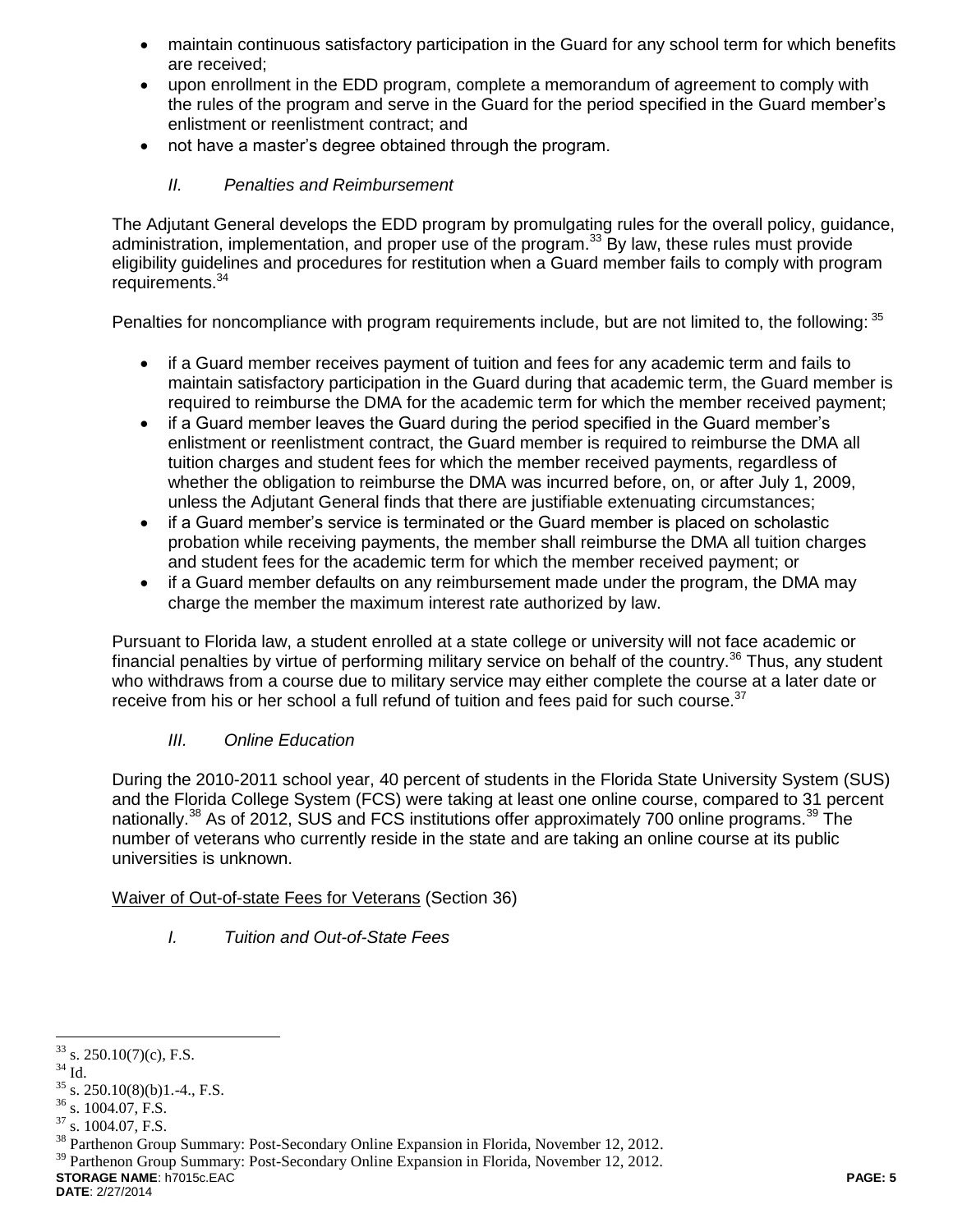Under Florida law, "tuition" is defined as the basic fee charged to a student for instruction provided by a public postsecondary educational institution in this state.<sup>40</sup> A student who is classified as a "resident for tuition purposes" is a student who qualifies for the in-state tuition rate. $41$ 

An "out-of-state fee" is the additional fee for instruction provided by a public postsecondary education institution in this state, which fee is charged to a student who does not qualify for the in-state tuition rate.<sup>42</sup> A "non-resident for tuition purposes" is defined as a person who does not qualify for the in-state tuition rate,<sup>43</sup> and pays the out-of-state fee in addition to tuition.

Residents for tuition purposes are charged in-state rates for tuition while non-residents pay out-of-state fees in addition to tuition, unless such costs are exempted or waived.<sup>44</sup>

## *II. Fee Exemptions and Fee Waivers*

Florida law authorizes school districts that provide workforce education programs, FCS institutions, and state universities to grant fee exemptions $45$  and fee waivers $46$  to qualified students that meet specified criteria. A number of fee exemptions and fee waivers are permissive<sup>47</sup> while others are mandatory.<sup>48</sup> There is a limitation on the number of permissive fee waivers a school district providing workforce education programs or an FCS institution may grant;<sup>49</sup> however, this limit does not apply to mandatory fee waivers.

Regarding military personnel, Florida law provides a mandatory undergraduate fee waiver for "each recipient of a Purple Heart or another combat decoration superior in precedence" at a state university or FCS institution.<sup>50</sup> The statute requires that the recipient:<sup>51</sup>

(1) be in an undergraduate program that results in a certificate or degree;

(2) is currently a resident of the state and was a resident at the time of the action that resulted in the awarding of the applicable combat decoration; and

(3) provide the institution with appropriate documentation of the separation from service and receipt of the combat decoration.

According to the Florida Department of Education (DOE), the fee waiver for Purple Heart recipients, and recipients of superior combat decorations, covers 110 percent of the credit hours the recipient needs to complete the applicable degree or certificate program. During the 2011-2012 school year, the DOE reports that 168 students at FCS institutions received Purple Heart fee waivers totaling \$269,580. At state universities, the Board of Governors of the SUS reports that 46 students received Purple Heart fee waivers totaling \$151,896 during the 2012-2013 school year.

 $\overline{a}$  $40$  s. 1009.01(1), F.S. Additionally, the definition states that "[a] charge for any other purpose shall not be included within this fee."  $41$  s. 1009.21(1)(g), F.S.

<sup>&</sup>lt;sup>42</sup> s. 1009.01(2), F.S. Adding that "[a] charge for any other purpose shall not be included within this fee."

 $43$  s. 1009.21(1)(e), F.S.

<sup>&</sup>lt;sup>44</sup> ss. 1009.23(2)(a) and 1009.24(2), F.S.

<sup>45</sup> s. 1009.25, F.S.; *see* The Florida College System, *Exemptions and Waivers in The Florida College System*, available at: http://www.fldoe.org/fcs/OSAS/Evaluations/pdf/FYI2012-02Exemptions.pdf (last viewed February 27, 2014) (noting that "[a]n exemption is provided for certain students who are, by statutory definition, exempt from the payment of tuition and fees, including lab fees").

<sup>46</sup> s. 1009.26, F.S.; *see* The Florida College System, *Exemptions and Waivers in The Florida College System*, available at: http://www.fldoe.org/fcs/OSAS/Evaluations/pdf/FYI2012-02Exemptions.pdf (last viewed February 27, 2014) (providing that a "waiver occurs when a student has his or her fees, which would otherwise be due, waived or forgiven by an institution").

 $47$  s. 1009.25(2), F.S. (authorizing each FCS institution to grant additional fee exemptions "up to 54 full-time equivalent students or 1 percent of [an] institution's total full-time equivalent enrollment, whichever is greater at each institution"); ss. 1009.26(1)-(4), (6), (9), (10), (11), F.S.

 $^{48}$  ss. 1009.25(1)(a)-(g), and 1009.26(5), (7), (8), F.S.

 $49$  s. 1009.26(1), F.S.

 $50$  s. 1009.26(8), F.S.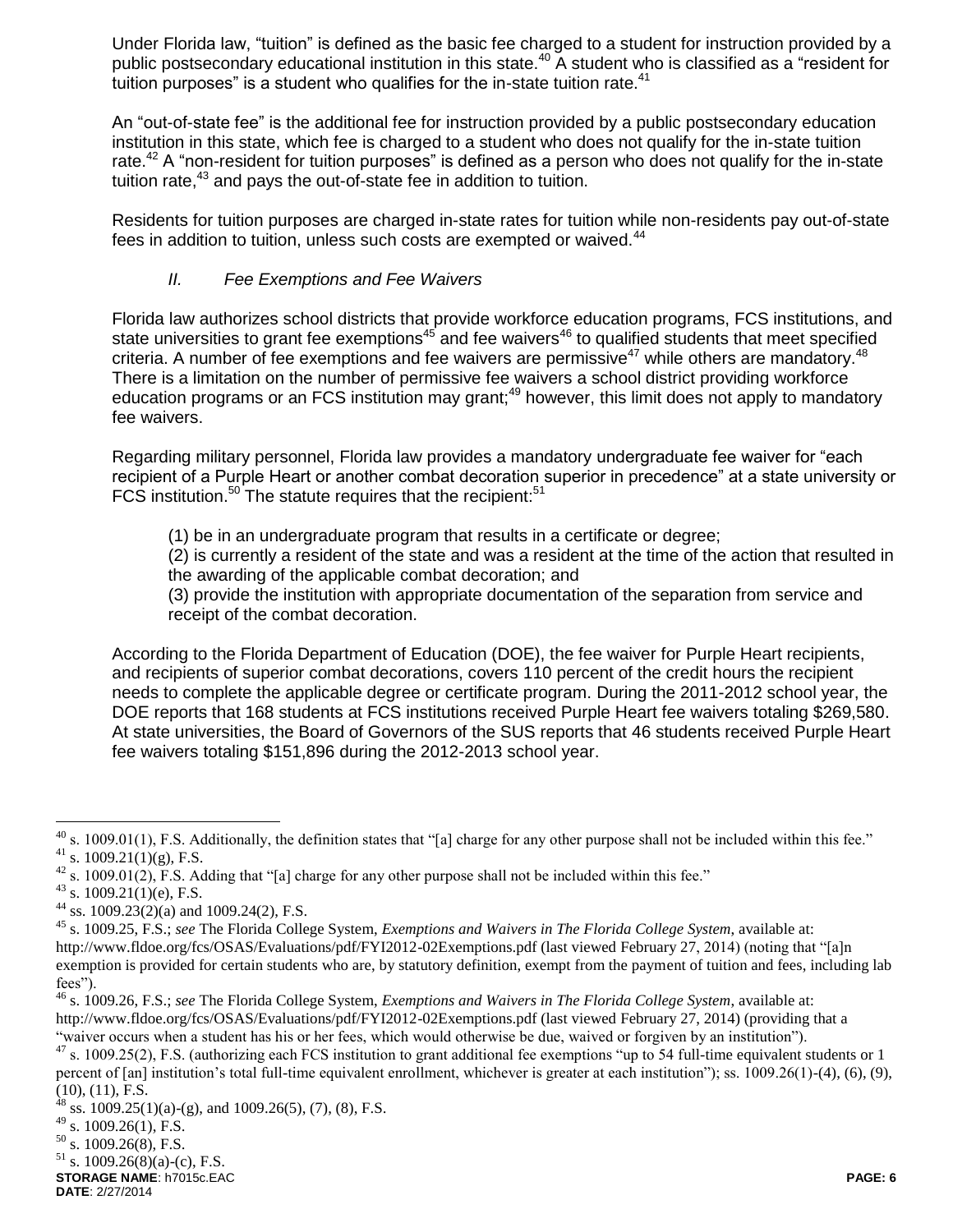Pursuant to the permissive fee waiver statute, the board of trustees at each state university, school district, and FCS institutions, is authorized to waive fees under certain conditions. The board of trustees of each state university is authorized to "waive tuition and out-of-state fees for purposes that support and enhance the mission of the university."<sup>52</sup>

In the 2011-2012 school year, the DOE reports that FCS institutions provided exemptions and fee waivers for 71,719 students, which totaled \$93,689,726. Fee exemptions and fee waivers, respectively, totaled \$83,926,832 and \$9,762,894 within FCS institutions. The SUS Board of Governors recorded a total of \$205,824,039 in fee exemptions and fee waivers were provided by state universities during 2012-2013. In the 2012-2013 school year, the DOE reports that career centers and charter technical career centers provided approximately 671 fee exemptions, totaling \$661.

## *III. Tuition Assistance for Veterans*

States and institutions of higher education across the nation use an array of options and criteria to apply in-state tuition rates to veterans. The differing means of granting in-state tuition to veterans, through state law or institutional policy, and the varying eligibility requirements to receive the benefit, create a range of options when providing tuition assistance to veterans. For example, some states:

- provide in-state tuition for veterans without a residency requirement;<sup>53</sup>
- require that a veteran be permanently stationed in the state<sup>54</sup> or be a resident of the state and meet an additional requirement to be a resident for admission and tuition purposes;<sup>55</sup>
- do not require that residency be demonstrated but may require continuous enrollment and some form of documentation that is relevant to state residency;<sup>56</sup> or
- provide a specific waiver of the in-state residency requirement for residents living out-of-state but within a certain radius of the institution being attended.<sup>57</sup>

Additionally, some laws authorize institutions of higher education to develop policies and criteria that provide fee waivers to eligible veterans.<sup>58</sup>

*IV. U.S. Department of Veterans Affairs Education Benefits Program*

The U.S. Department of Veterans Affairs (USDVA) provides financial assistance programs to eligible veterans and dependents pursuing postsecondary education. The USDVA currently administers the following federal educational assistance programs:

## **Montgomery GI Bill – Active Duty Educational Assistance Program (MGIB-AD)<sup>59</sup>**

MGIB-AD provides educational assistance to persons who served on active duty in the Armed Forces.<sup>60</sup> Active duty members make an initial contribution<sup>61</sup> and are subsequently entitled to receive a monthly education benefit<sup>62</sup> once they have completed a minimum service obligation.<sup>63</sup>

 $52$  s. 1009.26(9), F.S. (noting that fee waivers under this section must be grounded in policies adopted by the state university board of trustees under regulations adopted by the Board of Governors).

<sup>53</sup> *E.g.*, MISS. CODE. ANN. §37-103-25(2)(b); *see also* VA. CODE ANN. §23-7.4(B).

<sup>54</sup> *E.g.*, LA. REV. STAT. ANN. §17:2137(D).

<sup>&</sup>lt;sup>55</sup>  $E, g, ALA$ . CODE §16-64-2(b)(1)c. (a veteran must be a resident of Alabama and satisfy at least one of the following conditions: served on active duty for two or more years with an honorable discharge within five years of attending a public school in Alabama; is currently serving in a reserve component of the Armed Forces; or has a service-related disability as determined by the USDVA); *see also* LA. REV. STAT. ANN. §17:2137(E).

<sup>56</sup> *E.g.,* ARIZ. REV. STAT. §15-1802(G) (automatic in-state student classification to honorably discharged veterans who are continuously enrolled and have: (1) registered to vote in Arizona, and (2) shown intent to become an Arizona resident); *see also* TEX. EDUC. CODE ANN. §54.241(i).

 $^{57}$  *E.g.*, ALA. CODE §16-64-62(b)(1)d.

<sup>&</sup>lt;sup>58</sup> *E.g.*, GA. CONST. art. 8, §7, ¶ IV (Board of Regents of the University System of Georgia may "establish programs allowing attendance without payment of tuition or other fees …"); *see also* University System of Georgia, *Board of Regents Policy Manual*, available at: http://www.usg.edu/policymanual/section7/C453/, §7.3.4.1 (last viewed February 27, 2014); MISS. CODE. ANN. §37-103- 25(3)-(4); WASH. REV. CODE §23B.15.621(2) and (3).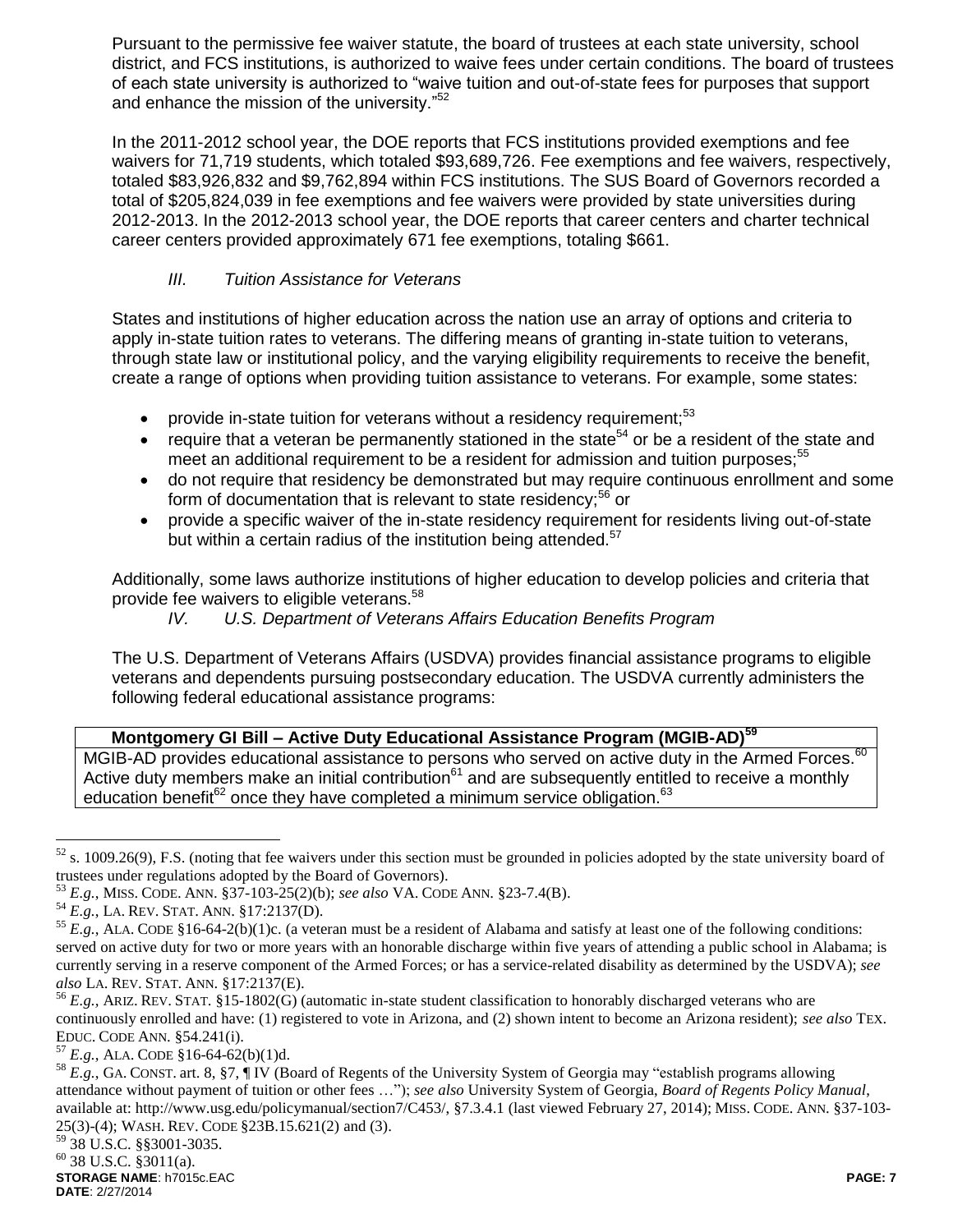### **Montgomery GI Bill – Selected Reserve Educational Assistance Program (MGIB-SR)**<sup>64</sup>

MGIB-SR provides educational assistance to members of the reserve components of the Armed Forces. Reservists must be actively drilling and have a six year obligation in the reserves to be eligible.<sup>65</sup>

## **Survivors' and Dependents' Educational Assistance Program (DEA)**<sup>66</sup>

DEA is a monetary educational benefit payable to eligible dependents and survivors of certain veterans.<sup>67</sup>

## **Veterans Educational Assistance Program (VEAP)**<sup>68</sup>

VEAP is an education benefit for veterans who entered service for the first time between December 31, 1976 and July 1, 1985. Although there are still some veterans who use this program, it ended for new enrollees June 30, 1985.<sup>69</sup>

# **Reserve Educational Assistance Program (REAP)**<sup>70</sup>

REAP provides educational assistance to members of the National Guard members and reservists who are called to active duty in response to a war, a national emergency or contingency operation as declared by the President or Congress on or after September 11, 2001.<sup>71</sup>

# **Post-9/11 GI Bill Program**<sup>72</sup>

The Post-9/11 GI Bill is the newest educational assistance program which provides financial support for education and housing to individuals with at least 90 days of aggregate service on or after September 11, 2001,<sup>73</sup> or individuals discharged with a service-connected disability after 30 days.<sup>74</sup> Individuals may be eligible for up to 36 months of education benefits and eligibility generally expires 15 years from the date of the last discharge or release from active duty service.<sup>75</sup> The Post-9/11 GI Bill provides beneficiaries the cost of tuition and fees, not to exceed the most expensive in-state undergraduate tuition at a public higher education institution in the state in which the individual is attending school.<sup>76</sup>

 $62$  38 U.S.C. §3014 (the educational assistance is to help meet the costs of an individual's "subsistence, tuition, fees, supplies, books, equipment, and other educational costs" and that the maximum duration of benefits is 36 months); USDVA, The Montgomery GI Bill, available at: http://www.benefits.va.gov/gibill/montgomery\_bill.asp (last viewed February 27, 2014).

 $63$  38 U.S.C. §3011(a)(1) (outlining the minimum service obligations depending upon when an individual began active duty).

 $^{64}$  10 U.S.C. §§16131-16136.<br> $^{65}$  10 U.S.C. §§16131(a) 161

 $\overline{a}$ 

<sup>65</sup> 10 U.S.C. §§16131(a), 16132(a); USDVA, The Montgomery GI Bill-Selected Reserve, available at:

http://www.benefits.va.gov/gibill/montgomery\_bill.asp (last viewed February 27, 2014).

<sup>66</sup> 38 U.S.C. §§3500-3566.

 $67$  38 U.S.C. §3501(a)(1) (defining an "eligible person" as: the child of an individual who died or has a permanent and total disability as a result of service; the spouse of an individual who died due to service-related disability; the spouse or child of an individual who, for 90 days, is missing in action, captured, or forcibly detained in the line of duty, or who is receiving certain medical care and may be released or discharged due to a service-related disability); USDVA, Dependents' Educational Assistance Program (DEA), available at: http://www.benefits.va.gov/gibill/survivor\_dependent\_assistance.asp (last viewed February 27, 2014).

- <sup>68</sup> 38 U.S.C. §§3201-3243.
- $^{69}$  38 U.S.C. §§3201, 3202(1)(A).<br><sup>70</sup> 10 U.S.C. §§16161, 16166

- 10 U.S.C. §16163(a).
- $^{72}$  38 U.S.C. §§3301-3325.<br> $^{73}$  38 U.S.C. §3311(b)(8)

 $74$  38 U.S.C. §3311(b)(2)(B). The Post-9/11 GI Bill, which became effective on August 1, 2009, provides the most comprehensive set of education benefits since the original GI Bill of 1944. USDVA Veterans Benefits Administration, *Annual Benefits Report: Fiscal Year 2011*, available at: http://www.vba.va.gov/REPORTS/abr/2011\_abr.pdf, 37 (last viewed February 27, 2014). It is also the most widely utilized of all USDVA education programs. *See* page 40 of the annual report, which provides programmatic statistics from 2007-2011 and demonstrates that the Post-9/11 GI Bill program had more beneficiaries than any other program in 2010 and 2011. <sup>75</sup> 38 U.S.C. §3321(a).

**STORAGE NAME**: h7015c.EAC **PAGE: 8 DATE**: 2/27/2014 <sup>76</sup> USDVA, *Yellow Ribbon Program*, available at: http://www.gibill.va.gov/School\_Info/yellow\_ribbon/ (last viewed February 27, 2014). The Post-9/11 GI Bill also provides a monthly housing allowance and a yearly stipend for books and supplies. Post-9/11 GI Bill benefits are allowed to be used for approved training, which includes: graduate and undergraduate degrees, non-college degree programs for vocational and technical training, apprenticeship and on-the-job training, flight training, correspondence training, certification and licensing, national testing programs, entrepreneurship training, and a tutorial assistance program.

 $61$  38 U.S.C. §3011(b)(1) ("the basic pay of any individual described in subsection (a)(1)(A) of this section who does not make an election under  $(c)(1)$  of this section shall be reduced by \$100 for each of the first 12 months that such individual is entitled to such pay").

 $\frac{70}{71}$  10 U.S.C. §§16161-16166.<br> $\frac{71}{71}$  10 U.S.C. 816163(a)

<sup>73</sup> 38 U.S.C. §3311(b)(8).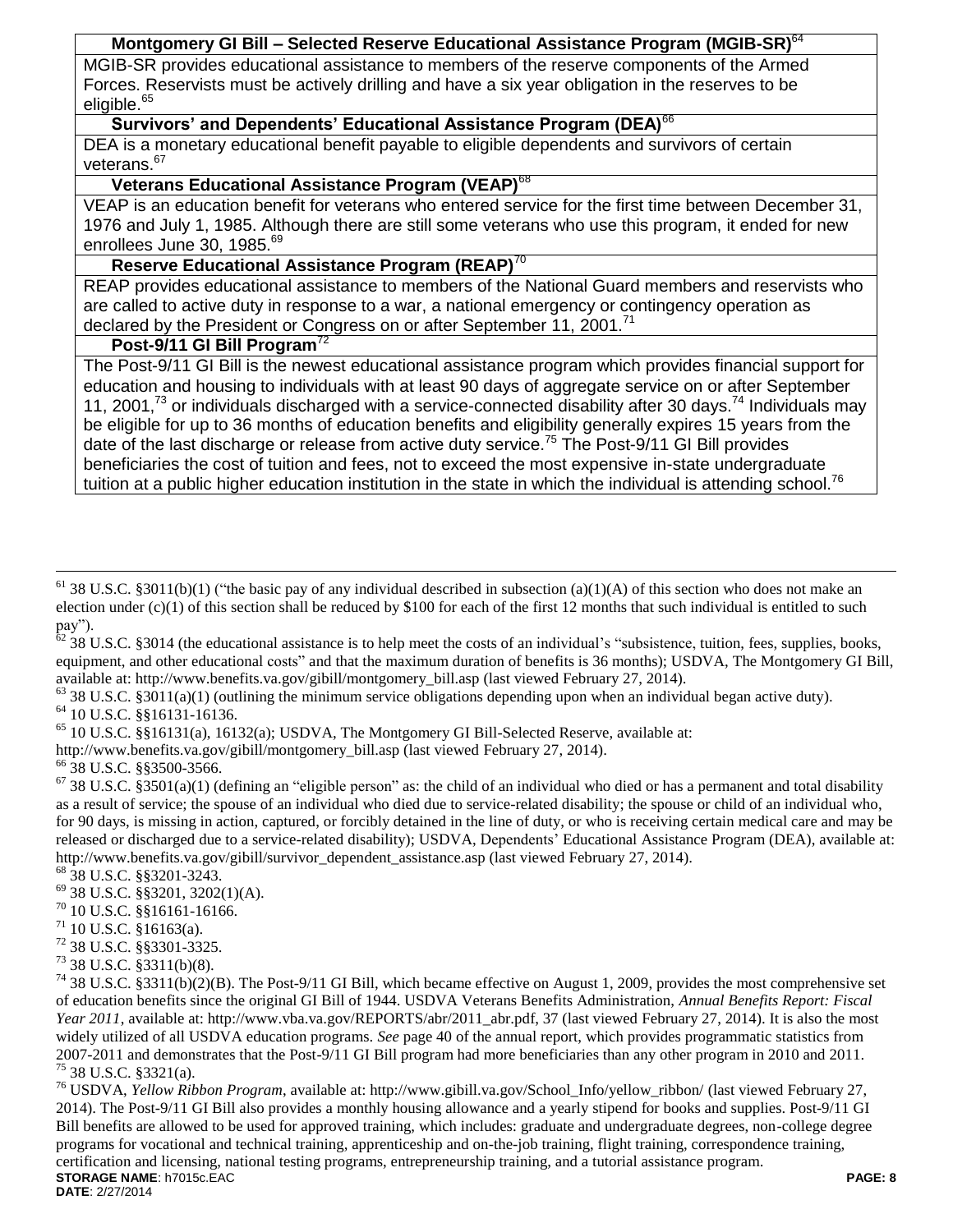An individual is eligible for a fixed percentage of the payments authorized under the Post-9/11 GI Bill based on an individual's amount of creditable active duty service since September 11, 2001.<sup>77</sup>

### **Yellow Ribbon GI Education Enhancement Program (Yellow Ribbon Program)**

The Yellow Ribbon Program was created within the Post-9/11 GI Bill program as a means to partially or fully fund tuition and fee expenses that exceed the established thresholds under the Post-9/11 GI Bill.<sup>78</sup> Participation in the Yellow Ribbon Program is limited to veterans entitled to the maximum Post-9/11 GI Bill benefit rate (based on service requirements) or their designated transferees.<sup>79</sup> Both public and private colleges and universities are able to voluntarily participate in the Yellow Ribbon Program through an agreement with the USDVA.<sup>80</sup> The USDVA will match an institution's contributions, not to exceed 50 percent of the difference.<sup>81</sup> Currently, two FCS institutions and four state universities in Florida are listed as Yellow Ribbon Program participants.<sup>82</sup>

According to the USDVA, for Fiscal Year 2012,<sup>83</sup> the state of Florida had the third highest number of USDVA education beneficiaries (using one or more of the federal education assistance programs described above) in the nation with 62,911 beneficiaries, behind Texas (71,331) and California  $(83,574)$ .<sup>84</sup> The number of USDVA education program beneficiaries in Florida has steadily increased since Fiscal Year 2000 (see table below).<sup>85</sup> According to the National Center for Veterans Analysis and Statistics, the total USDVA education program payment to Florida beneficiaries in Fiscal Year 2012 was \$702,492,751.

| <b>USDVA Education</b><br><b>Beneficiaries in Florida</b>   |        |  |
|-------------------------------------------------------------|--------|--|
| <b>Fiscal</b><br><b>Total Florida Beneficiaries</b><br>Year |        |  |
| 2000                                                        | 25,556 |  |
| 2001                                                        | 26,598 |  |
| 2002                                                        | 28,394 |  |
| 2003                                                        | 29,551 |  |
| 2004                                                        | 31,815 |  |
| 2005                                                        | 31,791 |  |
| 2006                                                        | 32,193 |  |

 $^{77}$  38 U.S.C. §3313(c)(1)-(7); USDVA, Post 9/11 GI Bill, available at: http://www.benefits.va.gov/gibill/post911\_gibill.asp (last viewed February 27, 2014).

 $^{78}$  38 U.S.C. §3317(a).

 $\overline{a}$ 

<sup>79</sup> USDVA, Educational Programs Home, available at: http://www.benefits.va.gov/gibill/education\_programs.asp (last viewed February 27, 2014).

<sup>80</sup> 38 U.S.C. §3317(a), (c); *see* USDVA, Yellow Ribbon Program Information 2012-2013 School Year, available at:

http://www.benefits.va.gov/gibill/yellow ribbon/yrp\_list\_2012.asp (select "Florida" in the state list) (last viewed February 27, 2014).  $81\overline{38}$  U.S.C. §3317(d)(1).

<sup>82</sup> USDVA*,* Florida State Yellow Ribbon Program Information 2013-2014, available at:

http://www.benefits.va.gov/gibill/yellow\_ribbon.asp (last viewed February 27, 2014). The FCS institutions listed as participants are: the State College of Florida, Manatee-Sarasota (providing \$4,320.00 per student per year for a maximum of 20 students) and Gulf Coast State College, which is currently noted as providing \$0.00 per student per year for zero students. The state universities listed as participants are: Florida State University (providing an unlimited amount per student per year for an unlimited amount of students); University of Central Florida (providing \$6,000.00 per student per year for 30 undergraduate students; \$6,800.00 per student per year for 10 graduate students; and \$20,000 per student per year for 10 medical students); University of South Florida (providing \$6,000.00 per student per year for 24 undergraduate students; \$6,500.00 per student per year for 10 masters students; and \$2,100.00 per student per year for 4 medicine students); and University of West Florida (providing an unlimited amount per student per year for 250 students from all degree levels).

 $83$  Fiscal Year 2012 is the most recent year for which data is currently available regarding the number of USDVA education beneficiaries. USDVA, *Department of Veterans Affairs Education Program Beneficiaries by Geography: FY2000 to FY2012*, available at:<http://www.va.gov/vetdata/Utilization.asp> (select "Benefit Programs" tab; then follow the hyperlink titled "Department of Veterans Affairs Education Program Beneficiaries by Geography: FY2000 to FY2012") (last viewed February 27, 2014).

<sup>84</sup> USDVA, *Department of Veterans Affairs Education Program Beneficiaries by Geography: FY2000 to FY2012*, available at: <http://www.va.gov/vetdata/Utilization.asp> (select "Benefit Programs" tab; then follow the hyperlink titled "Department of Veterans Affairs Education Program Beneficiaries by Geography: FY2000 to FY2012") (last viewed February 27, 2014). <sup>85</sup> Id.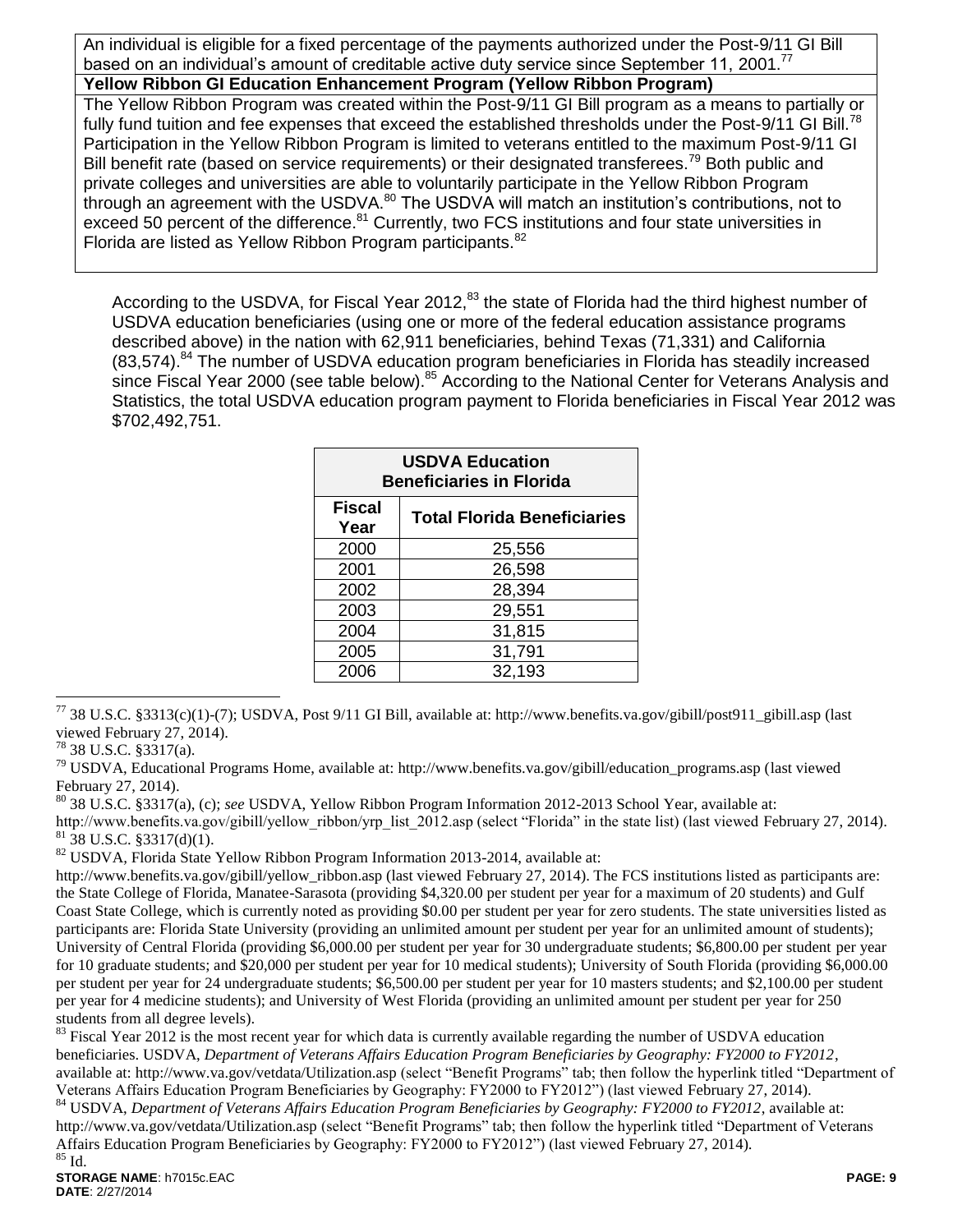| 2007 | 33,963 |
|------|--------|
| 2008 | 36,088 |
| 2009 | 36,394 |
| 2010 | 59,519 |
| 2011 | 68,133 |
| 2012 | 62.911 |
|      |        |

During Fiscal Year 2012, there were 42,607 Post-9/11 GI Bill beneficiaries in Florida.<sup>86</sup> The Post-9/11 GI Bill only covers the highest in-state undergraduate tuition;<sup>87</sup> therefore, a non-resident veteran would be responsible for the total costs that exceed the in-state tuition amount, unless the veteran attends an institution that voluntarily participates in the Yellow Ribbon Program.

# Charter Schools (Section 35)

There are approximately 1.3 million children of active duty members of the Armed Forces.<sup>88</sup> In addition, there are over 700,000 children of members of the reserve component of the Armed Forces.<sup>89</sup> The state of Florida has the seventh highest number of military students attending public schools in the country. <sup>90</sup>

Children in active-duty military families face unique educational challenges. The average military student faces transition challenges more than twice during high school, and most military children will have six to nine different school systems in their lives from kindergarten to 12th grade.<sup>91</sup>

As a result, military children often experience delayed enrollment, inappropriate grade-level placement, exclusion from educational programs and extracurricular activities, and delayed graduation.<sup>92</sup> Currently, one of the most common issues in the state of Florida involves the eligibility of transitioning military students in extracurricular activities.<sup>93</sup>

### **Effect of Proposed Changes**

## The EDD Program (Sections 1-3)

http://www.militarychild.org/parents-and-students/resources (last viewed February 27, 2014).

 $89 \text{ Id.}$ 

<sup>&</sup>lt;sup>86</sup> USDVA, Department of Veterans Affairs Education Program Beneficiaries by Geography: FY2000 to FY2012, available at: <http://www.va.gov/vetdata/Utilization.asp> (select "Benefit Programs" tab; then follow the hyperlink titled "Department of Veterans Affairs Education Program Beneficiaries by Geography: FY2000 to FY2012") (last viewed February 27, 2014).

<sup>87</sup> USDVA, Yellow Ribbon Program, available at: http://www.benefits.va.gov/gibill/yellow\_ribbon.asp (last viewed February 27, 2014).

<sup>88</sup> Military Child Education Coalition, A Policy Leaders' Guide to Military Children, 2012, available at

 $^{90}$  Id.

<sup>&</sup>lt;sup>91</sup> Council of State Governments, Interstate Compact of Educational Opportunity for Military Children, Legislative Resource Kit, 2008, available at: http://www.csg.org/programs/policyprograms/NCIC/MIC3ResourcesandPublications.aspx (last viewed February 27, 2014).

<sup>92</sup> Council of State Governments, Interstate Compact of Educational Opportunity for Military Children, Legislative Resource Kit, 2008, available at: http://www.csg.org/programs/policyprograms/NCIC/MIC3ResourcesandPublications.aspx (last viewed February 27, 2014).

**STORAGE NAME**: h7015c.EAC **PAGE: 10 DATE**: 2/27/2014 <sup>93</sup> Military Compact on Educational Opportunity for Military Children, Council Meeting Conference Call, October 11, 2013.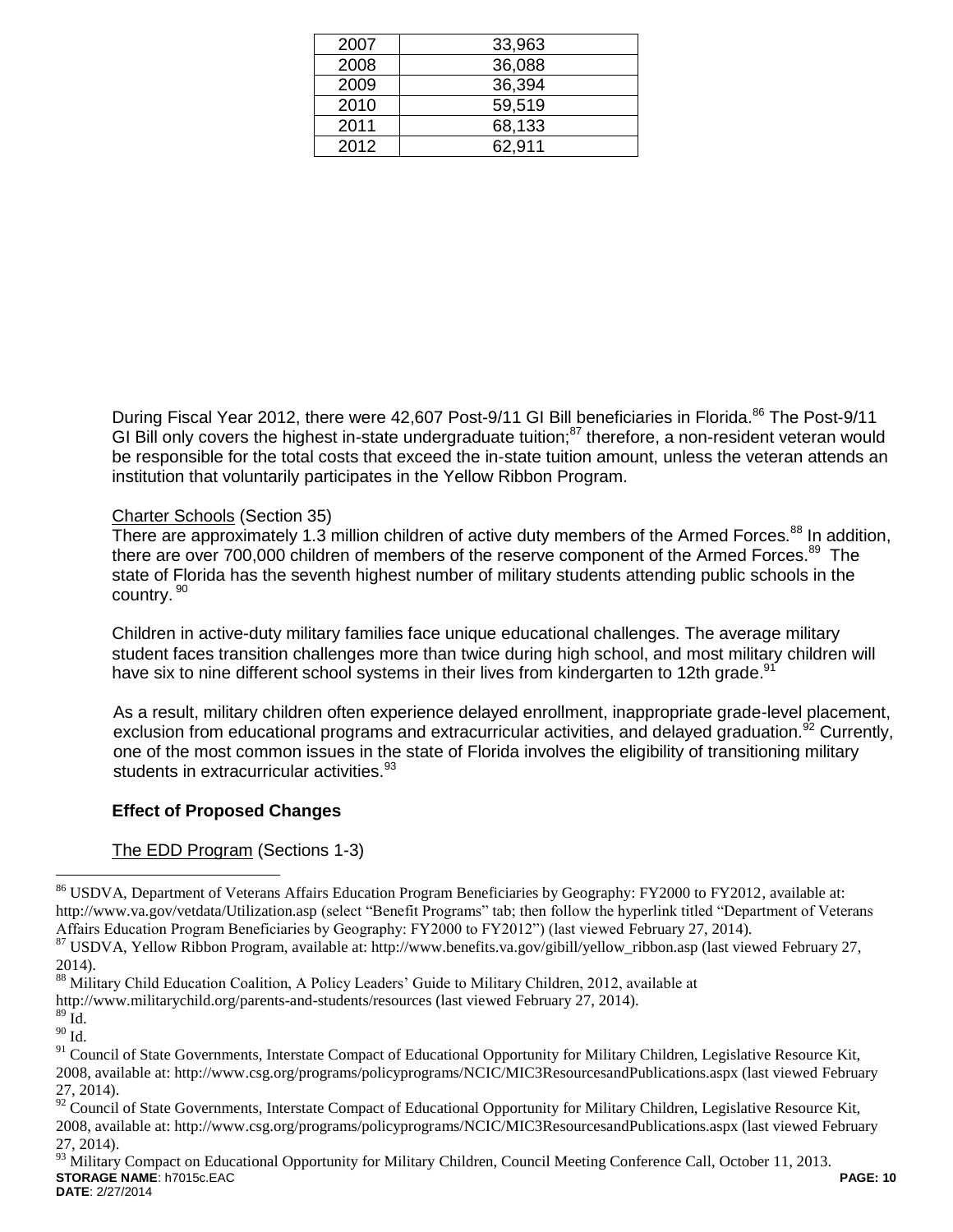The bill appropriates \$1.53 million in recurring funds from the General Revenue Fund to the DMA to supplement the Educational Dollars for Duty program to ensure that Florida National Guard members are rewarded for their service to the country with the ability to pursue higher learning in the state The bill also appropriates \$250,000 in nonrecurring funds from the General Revenue Fund to the DMA for the purpose of information technology upgrades to accommodate the administration and auditing of the EDD program.

The bill also makes changes to the EDD program to:

- require the Adjutant General to adopt rules that provide guidelines for authorizing online courses, industry certification training, and continuing education to maintain license certification;
- authorize the Adjutant General to reimburse a Guard member for textbook and instructional material costs, but only after tuition and fees for all participants are paid for that fiscal year; and
- require EDD program participants to sign a waiver permitting educational institutions that accept funding from the EDD program to provide course enrollment, course withdrawal, course cancellation, course completion or failure, and grade verification directly to the DMA Education Services Office.

### Waiver of Out-of-state Fees for Veterans (Section 36)

Currently, non-residents, including non-resident veterans, must meet the residency requirements of s. 1009.21, F.S., to be charged in-state tuition. Without a specifically authorized fee exemption or waiver, non-resident students pay out-of-state fees in addition to the basic tuition fee rates.

The bill amends s. 1009.26, F.S., to create the "Congressman C.W. Bill Young Veteran Tuition Waiver Act" and to provide a mandatory out-of-state fee waiver for honorably discharged veterans of the U.S. Armed Forces, U.S. Reserve Forces, or the National Guard, who reside in the state while enrolled at a state university, FCS institution, career center operated by a school district under s. 1001.44, or charter technical center. Because it is mandatory, the fee waiver authorized in this bill will not be included for purposes of determining whether a school district providing workforce education programs or an FCS institution has reached the limitation set in Florida law.

This provision is anticipated to have a negative fiscal impact on Florida colleges, state universities, and career centers of approximately \$11.7 million.

### Charter Schools (Section 35)

The bill amends s. 1002.33, F.S., to state the Legislature's intention to address the unique challenges faced by military children and to encourage military installation commanders and the Commissioner of Education to work together to increase military family student achievement, including the option of establishing charter schools on military installations.

**Employment**

### **Current Situation**

Veterans' Preference in Employment (Sections 7-10)

The Florida statutes have included some form of veterans' employment preference since 1947.<sup>94</sup> The purpose of the veterans' preference statute is to reward those who served their country in time of need and to recognize the qualities and traits developed by military service. $95$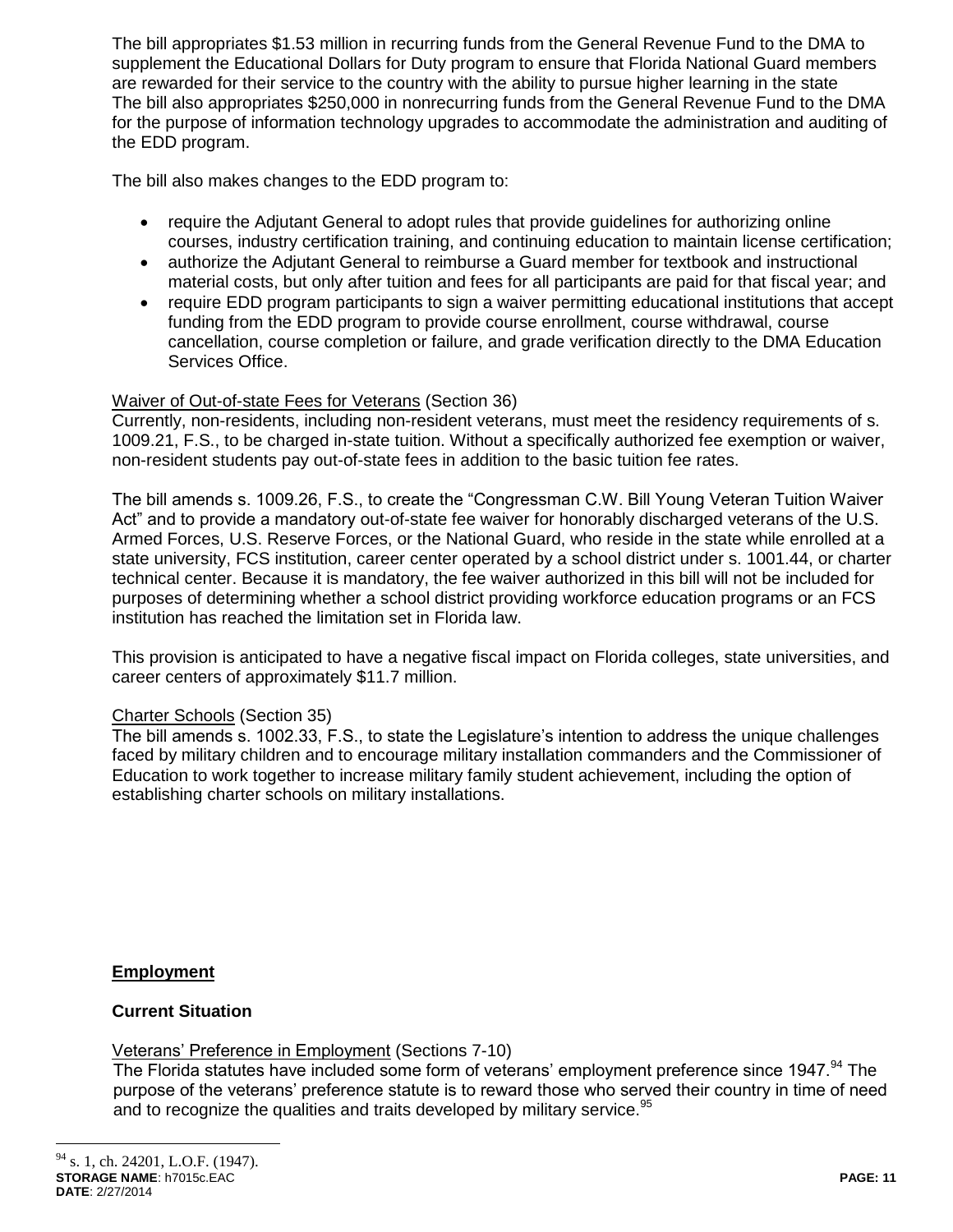Currently, Florida law requires all state government entities, counties, cities, towns, villages, special tax school districts, and special districts (government employers) to grant employment preference in hiring and retention to certain veterans, and spouses of certain military servicemembers and veterans, who are Florida residents.<sup>96</sup> All advertisements and written job announcements must include notice that veterans and eligible spouses receive preference in employment and are encouraged to apply for the position.<sup>97</sup>

Florida's veterans' preference in employment statutes do not require a government employer to hire a veteran over a more qualified non-veteran.<sup>98</sup> In addition, a potential government employer is not required to pass a person who is eligible for veterans' preference through the screening process if he or she does not meet the minimum qualifications for the position.<sup>99</sup>

Government employers are not required to track the number of persons who claim veterans' preference; therefore, statistics indicating the number of eligible persons who requested veterans' preference, or the number of persons who were hired as a result of the preference requirements, are not always available. In 2012, the DVA counted 585 job applicants who claimed veterans' preference on their application and were hired by government employers.<sup>100</sup>

Unlike government employers, private employers in Florida are not required to comply with veterans' preference requirements.

In 2012, the unemployment rate among veterans in Florida was 7.3 percent (9.0 percent for Post-9/11 veterans), while the national rate among veterans was 7.0 percent.<sup>101</sup> The national unemployment rate among veterans in 2013 was 6.6 percent.<sup>102</sup>

## *I. Persons Eligible for Employment Preference and Exceptions*

Pursuant to Florida law, the following persons are eligible to claim veterans' employment preference:<sup>103</sup>

- a. a veteran with a service-connected disability;
- b. the spouse of a military servicemember with a permanent and total service-connected disability that prevents the military servicemember from qualifying for employment; and the spouse of a military servicemember that is missing in action, was captured in the line of duty by a hostile force, or forcibly detained or interned in the line of duty by a foreign government or power;
- c. a wartime<sup>104</sup> veteran who was honorably discharged; and

 $^{99}$  Id.

<sup>95</sup> Yates v. Rezeau, 62 So.2d 726, 727 (Fla. 1952); Ch. 98-33, at 244, L.O.F.

 $96$  Section 295.07(1), F.S., requires the state and political subdivisions of the state to comply with veterans' preference requirements. Section 1.01, F.S., defines "political subdivision" as "counties, cities, towns, villages, special tax school districts, special road and bridge districts, and all other districts in the state. Rule 55A-7.004, F.A.C., contains a definition applicable specifically to veterans' preference statutes, and includes all the entities listed above, but also includes all Career Service System positions under the FCS and the School for the Deaf and the Blind among those required to give employment preference to veterans and spouses of veterans.  $97$  s. 295.065, F.S.

<sup>98</sup> Harris v. State, Public Employees Relations Com'n., 568 So.2d 475 (Fla. 1st DCA 1990).

<sup>&</sup>lt;sup>100</sup> According to DVA staff, the total number of people hired reflects SES and Career Service positions that may not be eligible for veterans' preference.

<sup>&</sup>lt;sup>101</sup> U.S. Congress, Joint Economic Committee, Economic Overview and Outlook: Florida, available at:

http://www.jec.senate.gov/public/index.cfm?p=statebystatereport (last viewed February 27, 2014).

 $102$  U.S. Department of Labor, Bureau of Labor Statistics, Databases, Tables & Calculators by Subject, available at:

http://www.bls.gov/webapps/legacy/cpsatab5.htm (last viewed February 27, 2014).

 $^{103}$ s. 295.07(1)(a)-(d), F.S.

**STORAGE NAME**: h7015c.EAC **PAGE: 12**  $104$  s. 1.01(14), F.S. To receive benefits as a wartime veteran, a veteran must have served in a campaign or expedition for which a campaign badge has been authorized or a veteran must have served during one of the following periods of wartime service: (a) Spanish-American War, including the Philippine Insurrection and the Boxer Rebellion; (b) Mexican Border Period; (c) World War I; (d) World War II; (e) Korean Conflict; (f) Vietnam Era; (g) Persian Gulf War; (h) Operation Enduring Freedom; and (i) Operation Iraqi Freedom.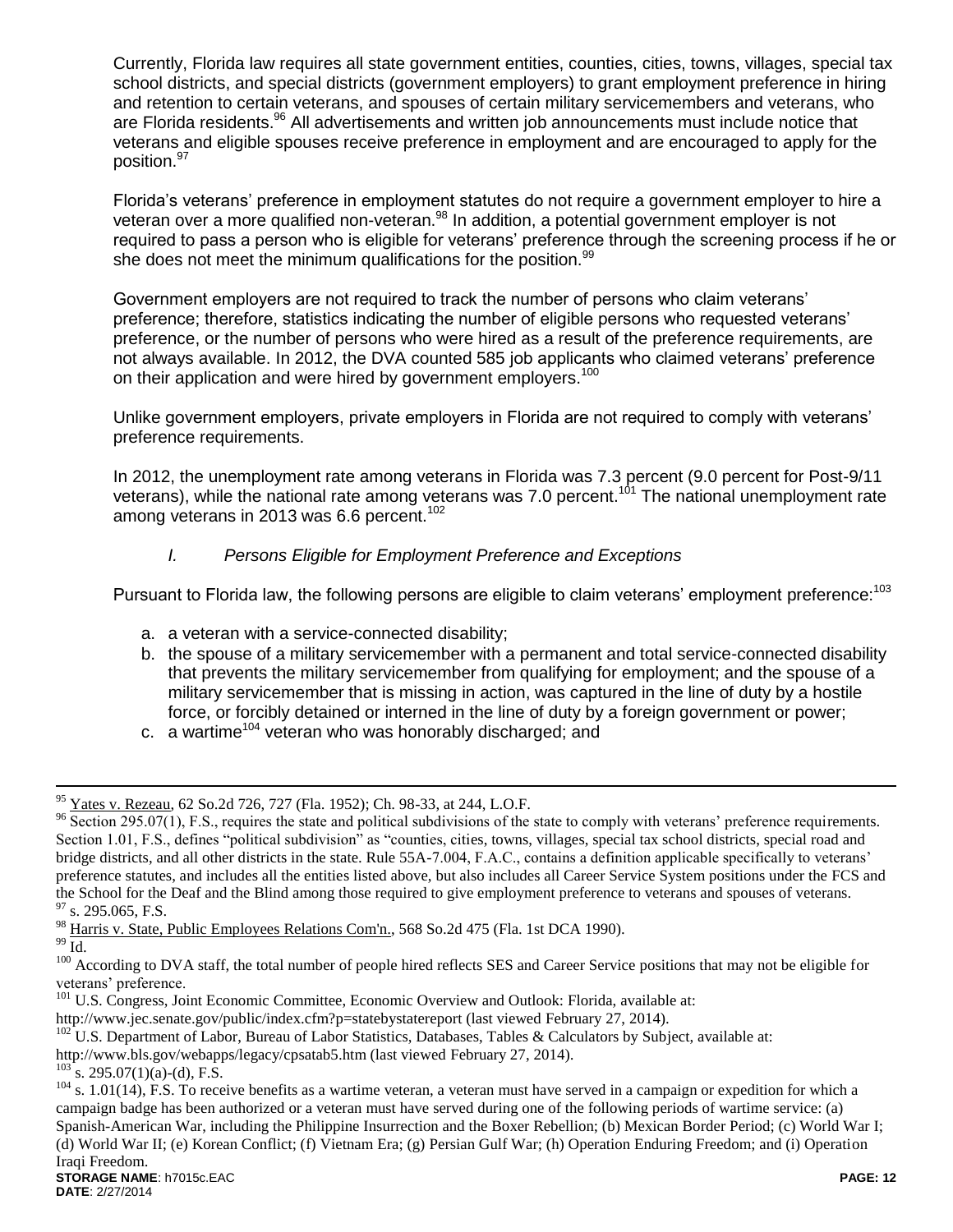d. the unremarried widow or widower of a veteran who died as a result of a service-connected disability.

Currently, members of the Guard are not eligible to claim veterans' preference unless they are deployed and provided wartime service. Further, unlike Federal law, the mother of a military servicemember who was killed or injured in action is not eligible to claim veterans' preference in Florida.

Florida law exempts the following government positions from the veterans' preference requirements:<sup>105</sup>

- positions that are exempt from the state Career Service System, including certain legislative branch personnel, judicial branch personnel, and personnel of the Office of the Governor; however, all positions under the University Support Personnel System of the SUS as well as all Career Service System positions under the FCS and the School for the Deaf and the Blind are included;
- positions in political subdivisions of the state which are filled by officers elected by popular vote or persons appointed to fill vacancies in such offices and the personal secretary of each officer;
- members of boards and commissions;
- persons employed on a temporary basis without benefits;
- heads of departments;
- positions that require licensure as a physician, licensure as an osteopathic physician, or licensure as a chiropractic physician; and
- positions that require membership in The Florida Bar.

## *II. If an Examination Determines Qualification for Employment*

If an examination is used to determine qualification for employment, points are added to the final examination score as follows:<sup>106</sup>

- ten points for certain veterans with a service-connected disability; for the spouse of a military servicemember with a total, permanent, service-connected disability; and for the spouse of any person missing in action, captured in the line of duty by a hostile force, or forcibly detained or interned in the line of duty by a foreign government or power (i.e., those listed above in points a. and b. under "Persons Eligible for Employment Preference and Exceptions"); and
- five points for an honorably discharged, wartime veteran and for the unremarried widow or widower of any veteran who died from a service-connected disability (i.e., those listed above in points c. and d. under "Persons Eligible for Employment Preference and Exceptions").<sup>107</sup>

In order for points to be awarded, the applicant must first obtain a qualifying score on the examination.<sup>108</sup>

Florida law requires each government employer to enter the names of persons eligible for preference on an appropriate register or list in accordance with their respective ratings.<sup>109</sup> For most positions, the names of all persons qualified to receive a ten-point preference whose service-connected disabilities have been rated to be 30 percent or more must be placed at the top of the appropriate register or employment list, in accordance with their respective ratings.<sup>110</sup> A Florida court determined that this provision gives an absolute preference for veterans to be placed at the top of the employment list only if the candidate has a 30 percent or more disability rating.<sup>111</sup>

**DATE**: 2/27/2014

 $\overline{a}$  $^{105}$  s. 295.07(4)(a)-(b), F.S.

<sup>106</sup> s. 295.08, F.S.

<sup>&</sup>lt;sup>107</sup> Rule 55A-7.010, F.A.C., provides further procedures for calculating points if the highest possible exam score is other than 100.

<sup>108</sup> Rule 55A-7.010(1), F.A.C.

<sup>&</sup>lt;sup>109</sup> s. 295.08, F.S.

 $^{110}$  Id.

**STORAGE NAME**: h7015c.EAC **PAGE: 13** <sup>111</sup> Harris v. State, Public Employees Relations Com'n., 568 So.2d 475 (Fla. 1st DCA 1990).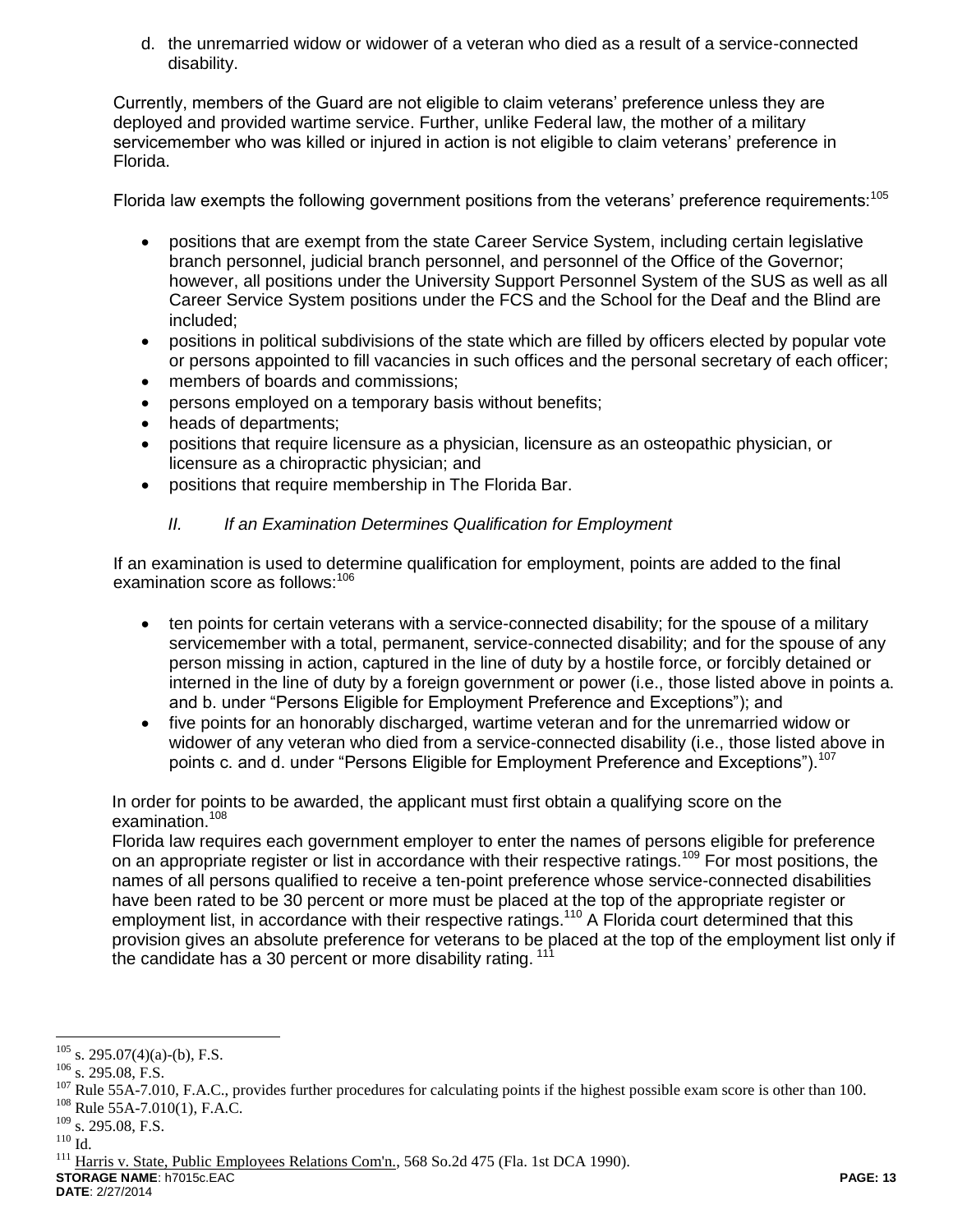However, the court further declared that there are no statutory provisions suggesting that veterans receiving a five or ten point exam score augmentation must be hired over more qualified nonveterans.<sup>112</sup>

## *III. If an Examination Does Not Determine Qualification for Employment*

If an examination is not used to determine qualifications for a position, preference is given as follows: 113

- first preference is given to a disabled veteran with a service-connected disability; the spouse of a military servicemember with any total, permanent, service-connected disability; and the spouse of any person missing in action, captured in the line of duty by a hostile force, or forcibly detained or interned in the line of duty by a foreign government or power (i.e., those listed above in points a. and b. under "Persons Eligible for Employment Preference and Exceptions"); and
- second preference is given to honorably discharged, wartime veterans and the unremarried widow or widower of a veteran who died of a service-connected disability who possesses qualifications necessary to discharge the duties of the position involved (i.e., those listed above in points c. and d. under "Persons Eligible for Employment Preference and Exceptions").

In 1988, the Florida Attorney General opined that:

While mandating veterans' preference during the employment selection process, Ch. 295, F.S., by providing a means for reviewing the employment of a non-veteran over a preferred veteran, contemplates that non-veterans may be hired. Based upon this statutory scheme, I am unable to conclude that veterans' preference mandates that eligible veterans be hired over non-veterans. I have found no evidence of legislative intent to require the employment of veterans in all instances.<sup>114</sup>

The Florida Department of Veterans' Affairs (DVA) is responsible for promulgating rules or procedures to ensure that eligible persons are given special consideration in the selection and retention processes of government employers.<sup>115</sup> These procedures must ensure that, for positions that do not require an examination, eligible persons are given special consideration at each step of the employment selection process and are given special consideration in the retention of employees where layoffs are necessitated.<sup>116</sup>

In 1988, the Florida Attorney General opined that veterans' preference provides special consideration for eligible veterans at each step of the employment selection process, but does not require the employment of a preferred veteran over a non-veteran who is the 'most qualified' applicant for the position. However, the employing agency is required to document and justify the decision to hire a nonveteran over the preferred veteran.<sup>117</sup>

## *IV. Complaint and Appeal Process*

When a government employer selects a non-veteran over a person who is eligible for veterans' preference, the eligible person may file a written complaint with the DVA. The DVA must investigate the complaint and may file an opinion with the Public Employees Relations Commission (PERC) as to the merit or lack of merit in each case. The DVA must conduct all investigations within existing amounts appropriated by the Florida Legislature.<sup>118</sup>

 $\overline{a}$  $112$  Id.

<sup>113</sup> s. 295.085, F.S.

<sup>114</sup> *See* Attorney General's Opinion 88-24.

 $115$  s. 295.07(2), F.S.

<sup>116</sup> s. 295.07(2), F.S.

<sup>&</sup>lt;sup>117</sup> See Attorney General's Opinion 88-24.

 $118$  s. 295.11, F.S.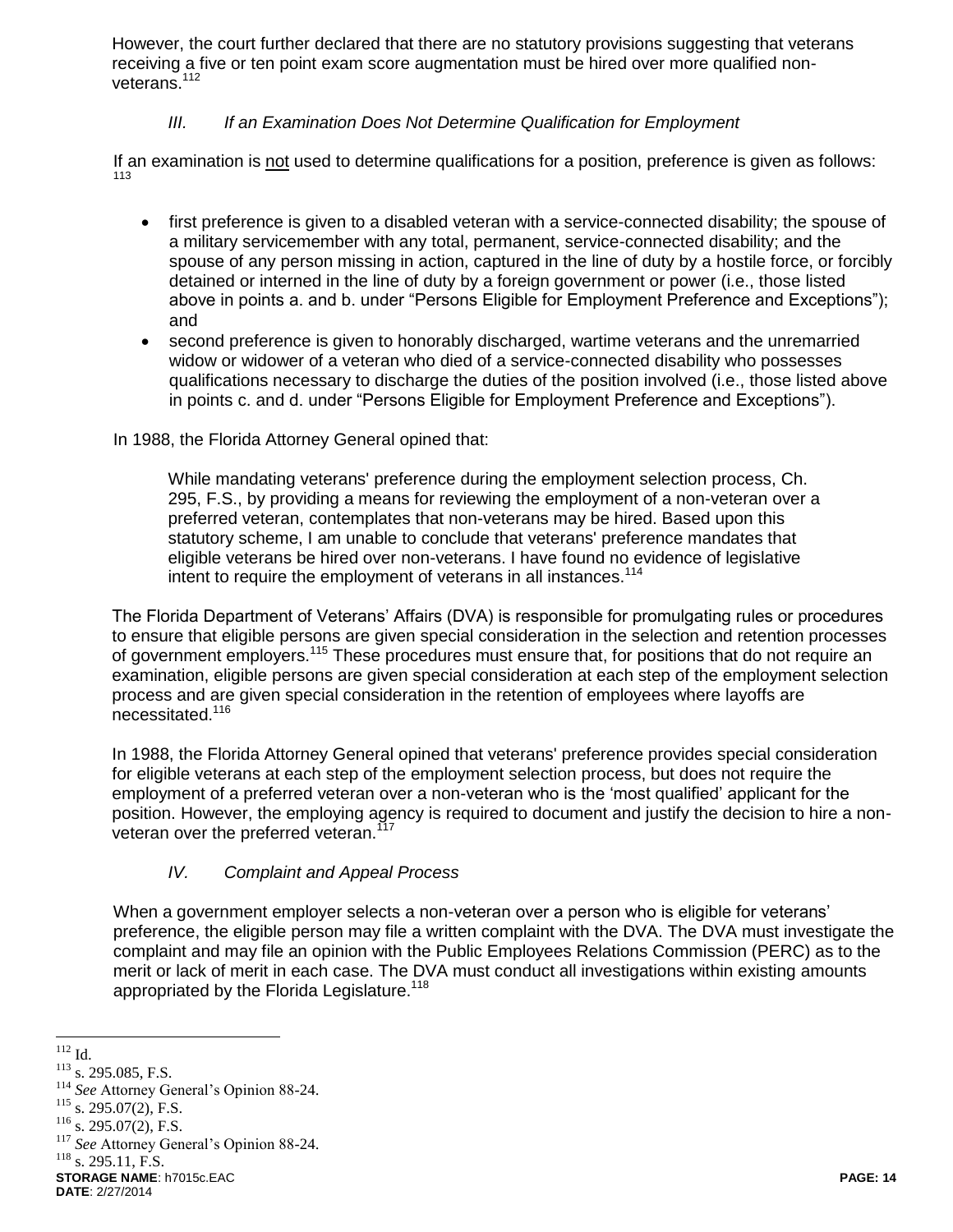Jurisdiction to effectuate the purposes of the veterans' preference requirements rests with the PERC for appropriate administrative determination. If, upon preliminary review, the PERC agrees with the DVA's determination that a case lacks merit and finds a complete absence of justiciable issues of either law or fact raised by the veterans' preference complaint, the PERC must dismiss the complaint "without the necessity of holding a hearing."<sup>119</sup>

When a government employer selects a non-veteran over a person who is eligible for veterans' preference, the initial burden is on the veteran to show minimal qualifications; a timely and proper application for a covered position; and that the employer selected a non-veteran over a veteran with a lesser preference. The burden then shifts to the employer to show that the non-veteran applicant was more qualified.<sup>120</sup>

If the PERC determines that a violation of the veterans' preference requirements has occurred, it must order the offending agency, employee, or officer to comply with the provisions and may issue an order to compensate the veteran for the loss of any wages and reasonable attorney's fees for actual hours worked, and costs of all work, including litigation, incurred as a result of the violation.<sup>121</sup> However, attorney's fees and costs may not exceed \$10,000.<sup>122</sup>

If reparation is sought through civil action in court, any agency, employee, or officer of a government employer found in violation of the veterans' preference requirements must also pay the costs of the suit and reasonable attorney's fees incurred in the action and pay damages as the court may award, any law to the contrary notwithstanding.<sup>123</sup>

## *V. State Government Veterans' Preference Provision*

With respect to non-exempt positions in the state's career service system, Florida law requires the state to grant a preference in hiring and retention to an eligible person if the eligible person meets the minimum eligibility requirements for the position and has the knowledge, skills, and abilities required for the position.<sup>124</sup> A disabled veteran employed as the result of being placed at the top of the appropriate employment list must be appointed for a probationary period of one year.<sup>125</sup> At the end of one year, if the disabled veteran's performance is satisfactory, the veteran will acquire permanent employment status and will be subject to the employment rules of the Florida Department of Management Services (DMS) and the veteran's employing agency.<sup>126</sup>

## *VI. Federal Gold Star Mother Act*

Pursuant to the United States Code, federal employers are required to grant employment preference to the mother of either (a) a service-connected permanently and totally disabled veteran or (b) an individual who lost his life under honorable conditions while serving in the U.S. Armed Forces during specified periods of active duty, provided that:<sup>127</sup>

- her husband is totally and permanently disabled;
- she is widowed, divorced, or separated from the father and has not remarried; or
- she has remarried but is widowed, divorced, or legally separated from her husband when preference is claimed.

 $\overline{a}$  $119$  Id.

<sup>&</sup>lt;sup>120</sup> West Coast Regional Water Supply Authority v. Harris, 604 So.2d 892, 893 (Fla. 1st DCA 1992); *See also* Cox v. Pasco County, 16 FPER Para. 21517 (1990); Rosete v. Department of Professional Regulation, 15 FPER Para. 20518 (1989); Varela v. Department of Health and Rehabilitative Services, 15 FPER Para. 20517 (1989).

**STORAGE NAME**: h7015c.EAC **PAGE: 15 DATE**: 2/27/2014  $\frac{121}{121}$  s. 295.14(1), F.S. <sup>122</sup> Id.  $123$  s. 295.14(2), F.S.  $124$  s. 110.2135(1), F.S.  $125$  s. 110.2135(2), F.S.  $126$  s. 110.2135(2), F.S.  $127$  5 U.S.C. § 2108(3)(F), (G)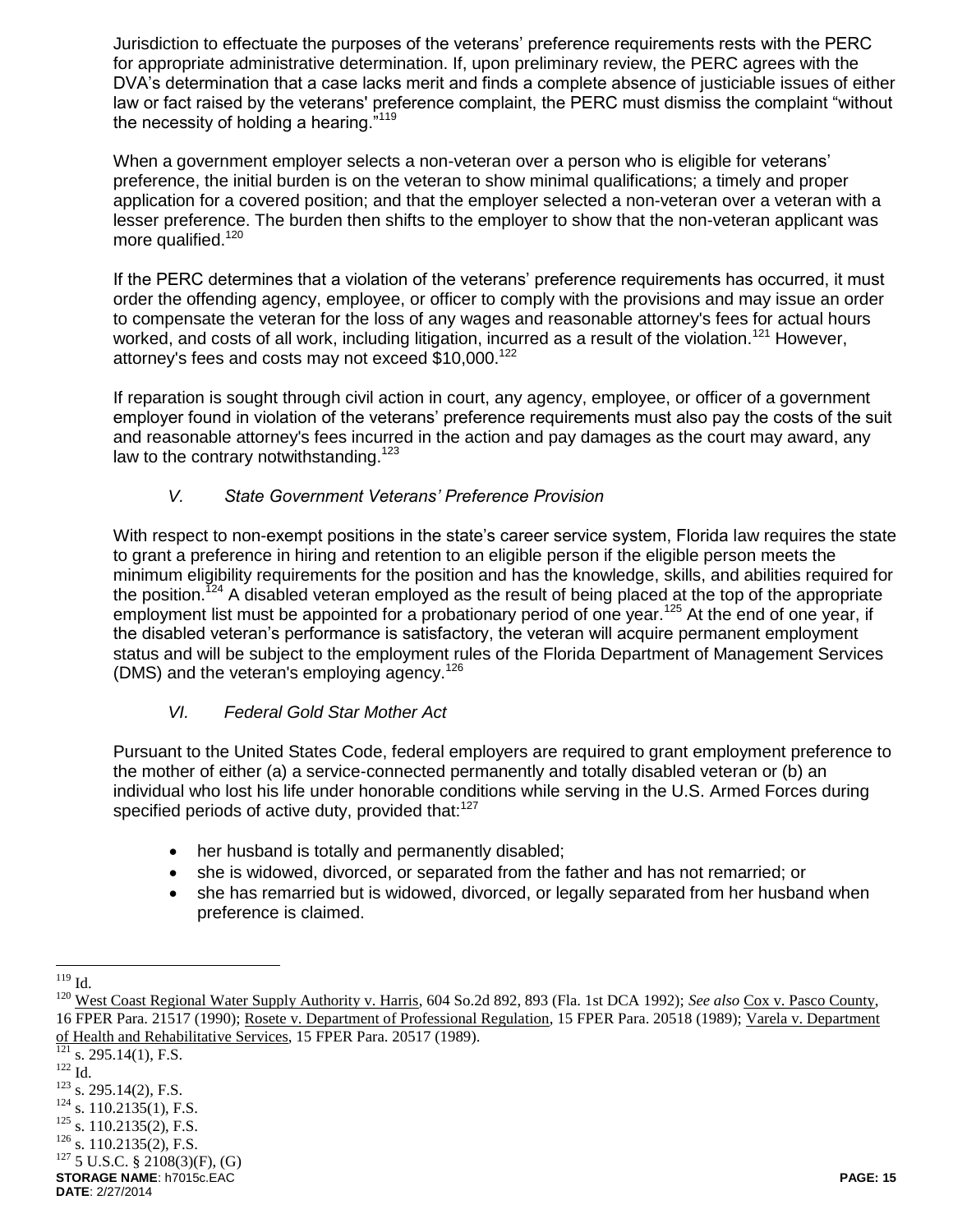## *VII. Death Benefits for Family of Military Servicemembers*

The USDOD provides compensation to members of the U.S. Armed Forces through the death gratuity program. The death gratuity program provides for a special tax free payment of \$100,000 to eligible survivors of members of the U.S. Armed Forces, who die while on active duty or while serving in certain reserve statuses.<sup>128</sup> The death gratuity is the same regardless of the cause of death.<sup>129</sup> The longstanding purpose of the death gratuity has been to provide immediate cash payment to assist survivors of deceased members of the U.S. Armed Forces to meet their financial needs during the period immediately following a servicemember's death and before other survivor benefits, if any, become available.<sup>130</sup> The death gratuity is also payable if an eligible servicemember or former servicemember dies within 120 days of release or discharge from active duty, or active duty for training when the Secretary of the USDVA determines that the death resulted from injury or disease incurred or aggravated during such duty.<sup>131</sup>

## Private Employment of Veterans (Section 11)

Currently, Florida law requires all state government entities, counties, cities, towns, villages, special tax school districts, and special districts (government employers) to grant employment preference in hiring and retention to certain veterans, and spouses of certain military servicemembers, who are Florida residents.<sup>132</sup> Although Florida statutes have included some form of veterans' employment preference since 1947, $^{133}$  private employers in Florida are not required to comply with veterans' preference requirements.

Since 2011, four states have enacted statutes that allow private employers to create voluntary veterans' preference policies. In 2011, Washington created the first private employers preference statute.<sup>134</sup> It was followed by similar statutes in Minnesota<sup>135</sup> in 2012 and Arkansas<sup>136</sup> and North Dakota<sup>137</sup> in 2013. In addition, similar legislation has been considered during the past year in other states. <sup>138</sup> All of the statutes or proposed legislation extend the veterans' preference to an honorably discharged veteran or the spouse of a service-disabled veteran. Further, all of the statutes or proposed legislation clarify there is no violation of local or state equal employment law as a result of the permissive veteran preference for private employers.<sup>139</sup> A comparison of the enacted statutes and proposed legislation in other states and Florida's proposed statute are illustrated below.

## Florida Is For Veterans, Inc. (Sections 6, 12-21)

There are several entities in Florida that, as a subset of their overall mission, provide education and employment assistance to veterans:

• The Florida Legislature created the Florida Defense Support Task Force to preserve and protect military installations, to support the state's position in research and development related to or

 $\overline{a}$ 

<sup>131</sup> Id.

<sup>139</sup> Veterans' preferences accorded pursuant to statute are not subject to challenge under Title VII by virtue of the exception provided in Section 712 of the Act. *See* EEOC, Policy Guidance on Veterans' Preference Under Title VII, August 10, 1990, available at:

**STORAGE NAME**: h7015c.EAC **PAGE: 16** http://www.eeoc.gov/policy/docs/veterans\_preference.html#fn6 (last viewed February 27, 2014).

<sup>&</sup>lt;sup>128</sup> USDOD, Military Compensation, available at: http://militarypay.defense.gov/benefits/deathgratuity.html (last viewed February 27, 2014).

 $^{129}$  Id.

 $^{130}$  Id.

<sup>&</sup>lt;sup>132</sup> Section 295.07(1), F.S., requires the state and political subdivisions of the state to comply with veterans' preference requirements. Section 1.01, F.S., defines "political subdivision" as "counties, cities, towns, villages, special tax school districts, special road and bridge districts, and all other districts in the state. Rule 55A-7.004, F.A.C., contains a definition applicable specifically to veterans' preference statutes, and includes all the entities listed above, but also includes all Career Service System positions under the FCS and the School for the Deaf and the Blind among those required to give employment preference to veterans and spouses of veterans. <sup>133</sup> s. 1, ch. 24201, L.O.F. (1947).

<sup>134</sup> Wash. Rev. Code Ann. § 73.16.110.

<sup>135</sup> Minn. Stat. Ann. § 197.4551.

<sup>136</sup> Ark. Code Ann. § 11-15-103.

<sup>137</sup> ND ST 37-19.1-05.

<sup>&</sup>lt;sup>138</sup> 2013 North Carolina House Bill No. 74, North Carolina 2013 General Assembly, 2013 Regular Session, 2013; 2013 Massachusetts Senate Bill No. 1878, Massachusetts One Hundred Eighty-Eighth General Court, 2013.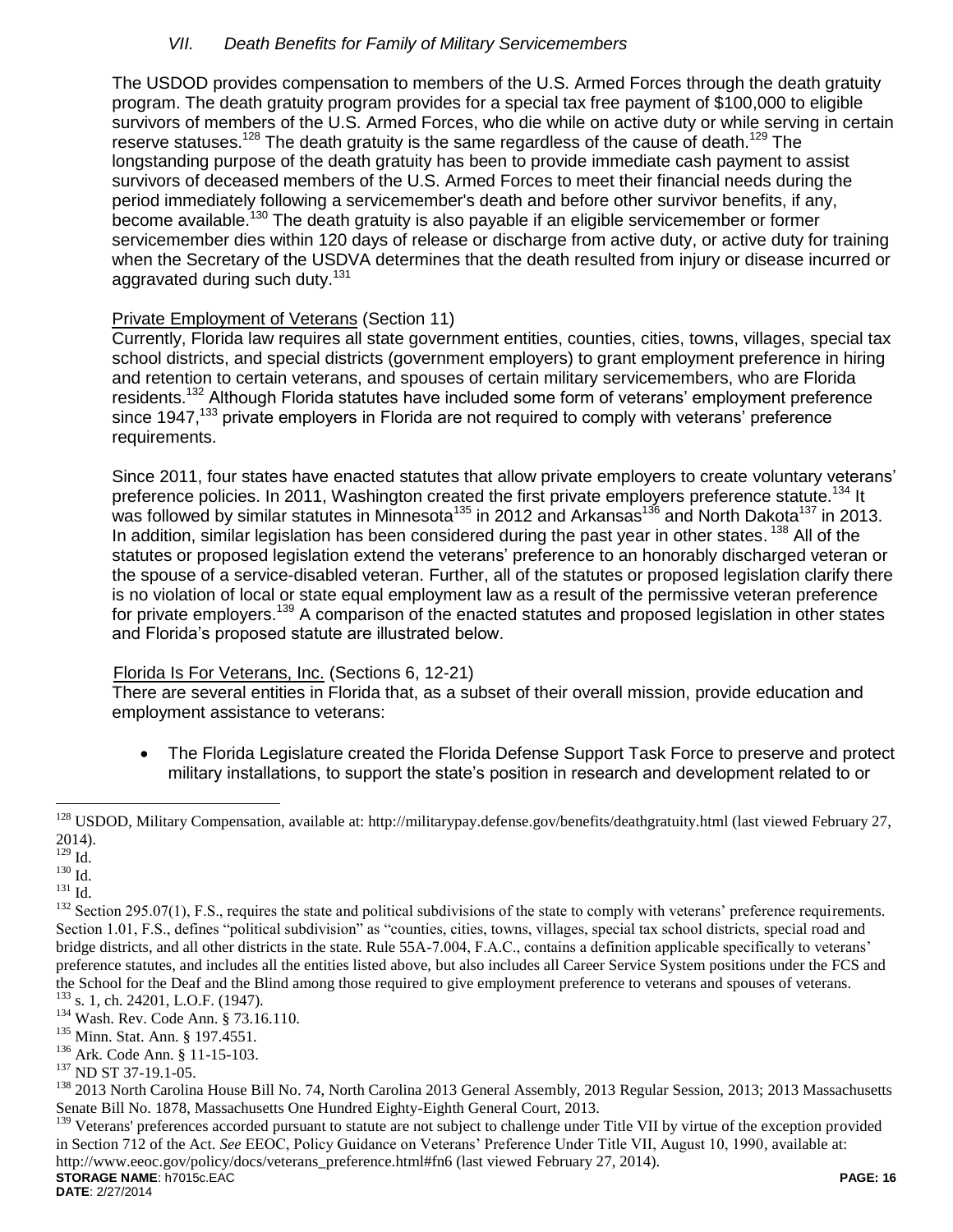arising out of military missions and contracting, and to improve the state's military-friendly environment.<sup>140</sup>

- With funding from the U.S. Department of Labor, the Florida DEO administers the Jobs for Veterans State Grant in conjunction with various workforce development programs. The DEO Veterans' program works to promote and maximize the employment of Florida's veteran population, with the help from One-Stop Career Centers staffed with a network of professional Disabled Veterans Outreach Program Specialists and Local Veteran Employment Representatives.<sup>141</sup>
- The Division of Career and Adult Education in the DOE administers the Veterans Diploma program. The DOE has also worked to ensure that veterans can receive academic credit for prior experience and training in the military.<sup>142</sup>
- The DVA is a cabinet agency created to assist all present and former members of the U.S. Armed Forces and their dependents and survivors in preparing claims for and securing such compensation, pension, hospitalization, vocational training, employment assistance and other benefits or privileges they may have earned through the member's military service. All services rendered by the DVA are without charge to the claimant.<sup>143</sup> The DVA annually publishes the Florida Veterans' Benefits Guide designed to provide the latest information on federal and state benefits.<sup>144</sup>

However, there is no entity that is focused on promoting Florida as the future home for recently separated or retired military personnel.

Florida Department of Business and Professional Regulation License Fee Waivers (Section 26) The Florida Department of Business and Professional Regulation (DBPR) was established in 1993 with the merger of the Department of Business Regulation and the Department of Professional Regulation.<sup>145</sup> The DBPR is the agency charged with licensing and regulating businesses and professionals in the state, including but not limited to, cosmetologists, veterinarians, real estate agents and pari-mutuel wagering facilities.<sup>146</sup> Section 455.213, F.S., provides the general provisions for issuance of professional licensure by the DBPR. The current statute waives the initial licensing fee, the initial application fee and initial unlicensed activity fee for military veterans who have been honorably discharged from the U.S. Armed Forces within 24 months prior to applying for licensure.

Since October 1, 2012, the date on which the licensure fee waiver program became effective, the DBPR received requests from military veterans for waivers of 113 initial applications and 21 initial licenses; of these applications and licenses, nine applications and three licenses were for professions requiring more than 24 months of education and/or experience to qualify for licensure.<sup>147</sup> The total amount of fees waived was \$17,867.50 (\$13,810.50 initial applications, \$3,952.00 initial licenses and \$105.00 unlicensed activity fee).<sup>148</sup>

### DBPR Prescription Drug Wholesale Distributor Permit (Section 34)

Chapter 2010-161, Laws of Florida, transferred the Drugs, Devices, and Cosmetics Regulatory Program and the administration of chapter 499, Florida Statutes, from the Department of Health to the DBPR, effective October 1, 2011.

 $^{148}$  Id.

<sup>&</sup>lt;sup>140</sup> s. 288.987, F.S.

<sup>&</sup>lt;sup>141</sup> DEO website, Veterans Employment Program, available at: http://www.floridajobs.org/office-directory/division-of-workforceservices/workforce-programs/veterans-employment-program (last viewed February 27, 2014).

<sup>&</sup>lt;sup>142</sup> DOE website, Veteran Diploma Program, available at: http://www.fldoe.org/workforce/veteran-diploma.asp (last viewed February 27, 2014).

<sup>&</sup>lt;sup>143</sup> State of Florida website, available at: http://www.myflorida.com/agency/49/ (last viewed February 27, 2014).

<sup>&</sup>lt;sup>144</sup> DVA website, Resources, available at: http://floridavets.org/ (last viewed February 27, 2014).

<sup>145</sup> Chapter 93-220, L.O.F.

<sup>&</sup>lt;sup>146</sup> DBPR website, available at: http://www.myfloridalicense.com/dbpr/index.html (last viewed February 27, 2014).

<sup>&</sup>lt;sup>147</sup> DBPR 2014 Agency Bill Analysis: SB 418.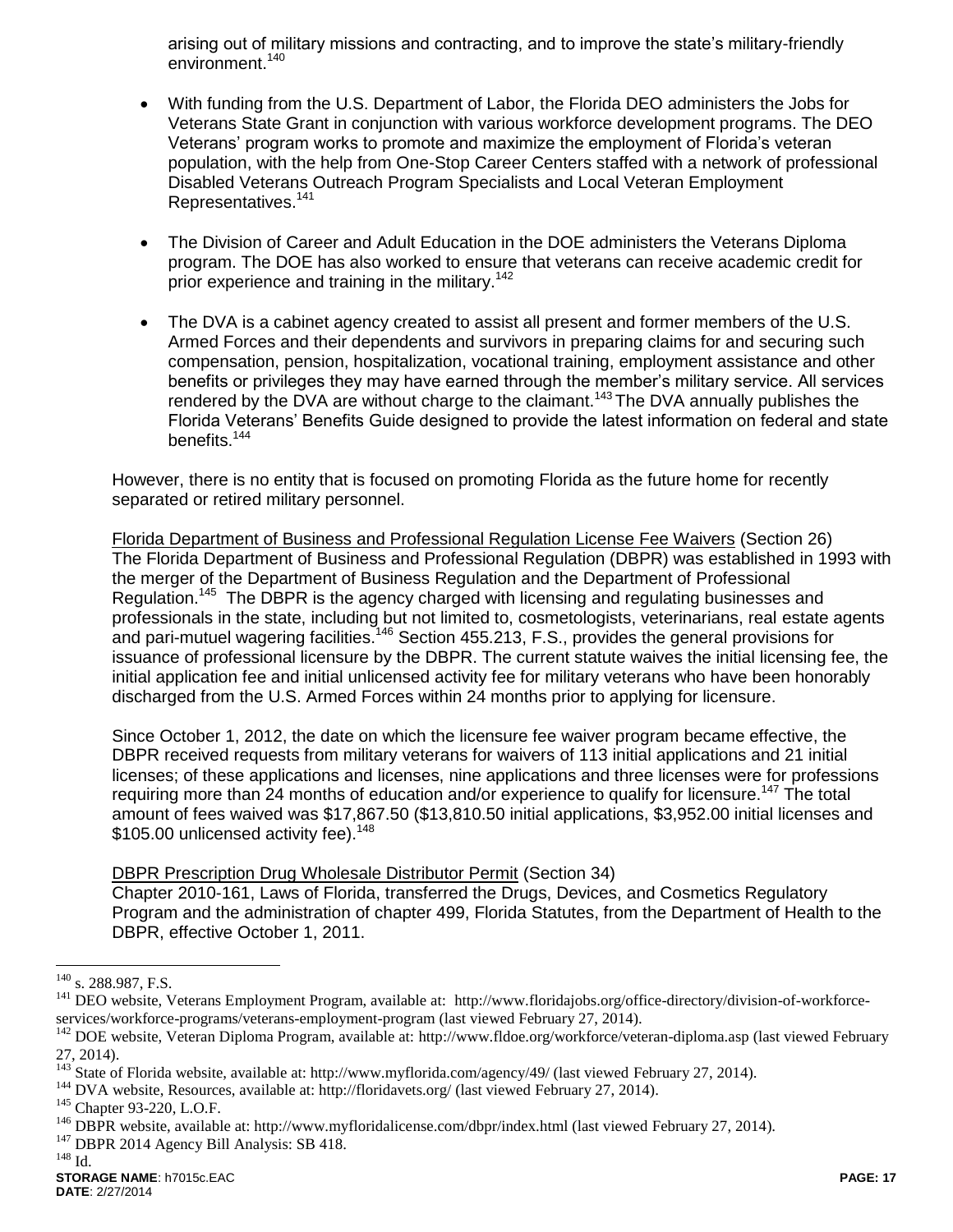Currently, prescription drug wholesale distributors are regulated by DBPR's Drugs, Devices, and Cosmetics division (DDC). All applicants and permittees must designate in writing at least one natural person to serve as the designated representative (certified designated representative).<sup>149</sup> Such person must have an active certification from the DBPR.<sup>150</sup> Part of the eligibility criteria to obtain a certification as a designated representative is having at least two years of either of the following types of verifiable, full-time work experience:<sup>151</sup>

- work experience in a pharmacy licensed in Florida or another state, provided the applicant's responsibilities included, but were not limited to, recordkeeping for prescription drugs; or
- managerial experience with a prescription drug wholesale distributor licensed in this state or another.

Florida Department of Health Provisions for Military Servicemembers and Veterans (Sections 27-33)

I. Florida Department of Health (DOH) – In general

The DOH was established in 1996.<sup>152</sup> The DOH is the agency charged with overseeing all matters of public health, and the State Surgeon General was established to act as the state's leading advocate for wellness and disease prevention.<sup>153</sup>

The Division of Medical Quality Assurance (DMQA) of the DOH evaluates the credentials of all applicants for licensure, issues licenses, analyzes and investigates complaints, inspects facilities, assists in prosecuting practice act violations, combats unlicensed activity, and provides credentials and discipline history about licensees to the public.<sup>154</sup> The DMQA licenses and regulates seven types of facilities and 200-plus license types in more than 40 healthcare professions.<sup>155</sup> In Fiscal Year 2012-2013, the DMQA regulated a total of 1,091,306 health care practitioners in a total of 25,286 facilities/establishments.<sup>156</sup>

All health care practitioners are required to comply with the licensing provisions specified for the health care profession and corresponding practice act<sup>157</sup> that they are seeking to be licensed under. The board (or DOH if there is no board), determines whether the DOH should issue a license to practice in Florida.

Florida law defines a health care practitioner as any person licensed under the following DOH licensure provisions:<sup>158</sup>

- Acupuncturist, pursuant to chapter 457;
- Medical Doctor, pursuant to chapter 458;
- Osteopathic Physician, pursuant to chapter 459;
- Chiropractor, pursuant to chapter 460;
- Podiatrist, pursuant to chapter 461;
- Naturopath, pursuant to chapter 462;

 $^{149}$  s. 499.012(16)(a), F.S.

 $150$  Id.

 $151$  s. 499.012(16)(b)(3), F.S.

<sup>&</sup>lt;sup>152</sup> DOH website, available at: http://www.floridahealth.gov/public-health-in-your-life/about-the-department/index.html (last viewed February 27, 2014).

 $^{153}$  Id.

<sup>&</sup>lt;sup>154</sup> DOH, Division of Medical Quality Assurance (DMQA), Reports and Publications, 2009-2010 Annual Report, available at: http://www.doh.state.fl.us/mqa/reports.htm (last viewed February 27, 2014).

<sup>&</sup>lt;sup>155</sup> DOH, DMQA website, available at: http://www.flhealthsource.com/ (last viewed February 27, 2014).

<sup>156</sup> DOH, DMQA, Reports and Publications, 2012-2013 Annual Report, available at: http://www.doh.state.fl.us/mqa/reports.htm (last viewed February 27, 2014).

<sup>&</sup>lt;sup>157</sup> "Practice Acts" are in statute for each profession and establish the scope and standards of practice of the profession, and provide grounds for disciplinary action.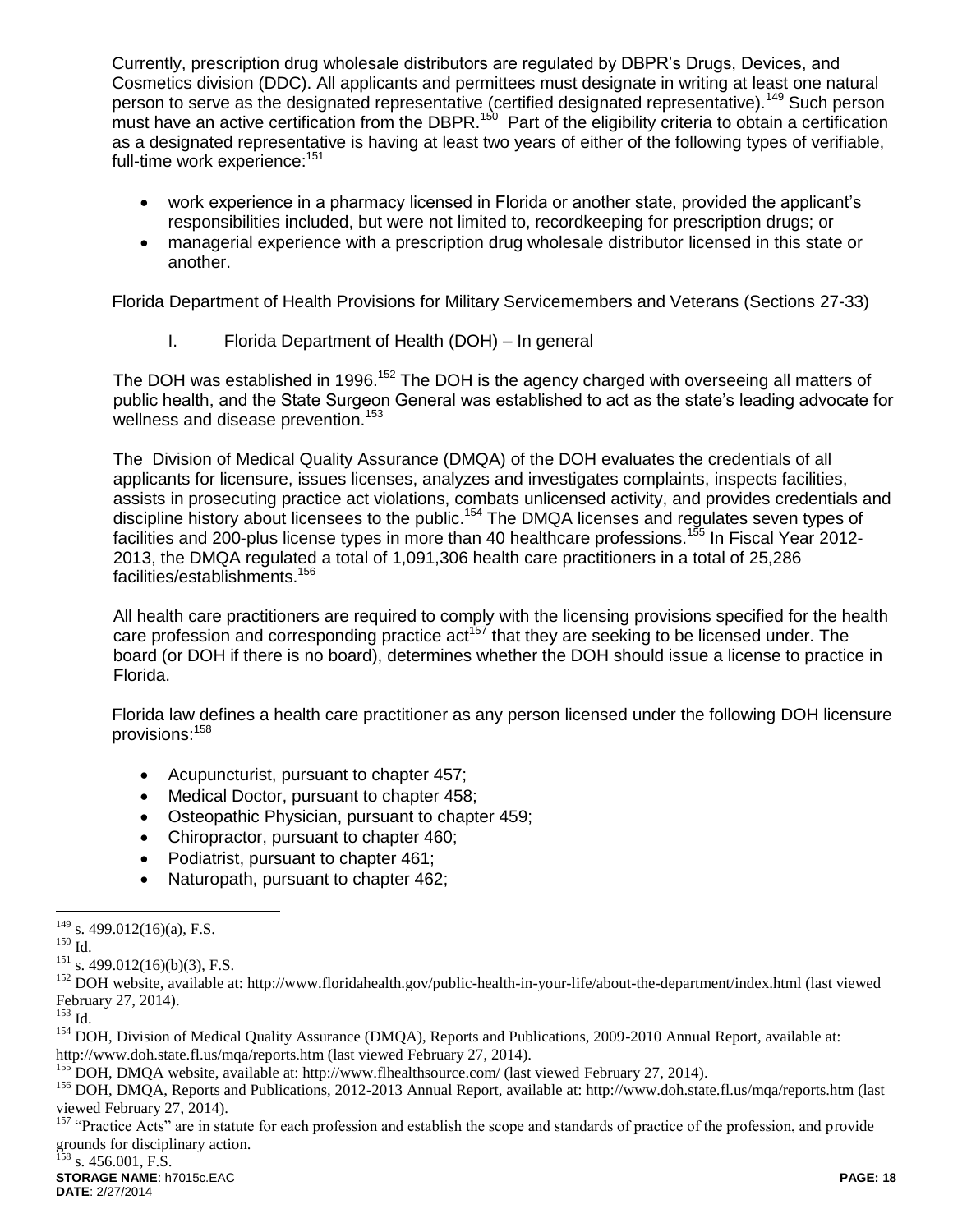- Optometrist, pursuant to chapter 463;
- Nurse; pursuant to chapter 464;
- Pharmacist; pursuant to chapter 465;
- Dentist and Hygienist, pursuant to chapter 466;
- Midwife, pursuant to chapter 467;
- Speech therapist, pursuant to part I of chapter 468;
- Nursing home administrator, pursuant to part II of chapter 468;
- Occupational therapist, pursuant to part III of chapter 468;
- Respiratory therapist, pursuant to part V of chapter 468;
- Dietician/Nutritionist, pursuant to part X of chapter 468;
- Athletic trainer, pursuant to part XIII of chapter 468;
- **Electrologist, pursuant to chapter 478;**
- Massage therapist, pursuant to chapter 480;
- Laboratory personnel, pursuant to part I of chapter 483;
- Medical physicist, pursuant to part IV of chapter 483;
- Opticianry and hearing aid specialist, pursuant to chapter 484;
- Physical therapist, pursuant to chapter 486;
- Psychologist, pursuant to chapter 490; and
- Counselors, pursuant to chapter 491.

In addition, emergency medical services personnel are regulated by the DOH under part III of chapter 401 and radiological personnel are regulated under part IV of chapter 468.

In 1992, the Florida Legislature passed the Access to Health Care Act, which created the Volunteer Health Care Provider Program (VHCPP).<sup>159</sup> The intent of this legislation was twofold: to increase access to health care for uninsured and underserved Floridians and to increase the number of health care volunteers through the extension of state-sponsored sovereign immunity protection.<sup>160</sup> Through VHCPP, government health care providers<sup>161</sup> employ volunteers to provide uncompensated health care services to low-income patients, with the protection of sovereign immunity.<sup>162</sup>

II. Health Care Practitioners Serving in the Military

A member of the Florida National Guard (Guard) who holds an active license to practice medicine in any other state or Puerto Rico, while serving as a medical officer in the Guard pursuant to federal or state orders, is expressly authorized to practice medicine on military personnel or civilians during an emergency, declared disaster, or during federal military training.<sup>163</sup>

A member of the U.S. Armed Forces or the U.S. Public Health Service, while on active duty and while acting within the scope of his or her military or public health responsibilities, is not subject to the Florida Health Care Practitioner Licensure requirements.<sup>164</sup>

Although a member of the U.S. Armed Forces or the U.S. Public Health Service performs medical care on U.S. soldiers and other citizens as part of his or her duties, he or she generally cannot perform medical care on civilians without a Florida medical license or temporary certificate.

III. Temporary Certificate to Practice in Area of Critical Need

A physician is eligible to receive a temporary certificate to practice in an area of critical need (temporary certificate) if he or she:<sup>165</sup>

 $\overline{a}$ 

**STORAGE NAME**: h7015c.EAC **PAGE: 19**  $^{165}$  ss. 458.315(2)(a)-(b) and 459.0076(2)(a)-(b), F.S.

**DATE**: 2/27/2014

 $^{159}$  s. 1, ch. 92-278, L.O.F.

 $160$  s. 766.1115(2), F.S.

<sup>&</sup>lt;sup>161</sup> See s. 766.1115(3)(c)-(d), F.S. for a detailed description of the eligible health care providers.

 $162$  s. 766.1115(3)(a), F.S.

<sup>&</sup>lt;sup>163</sup> s. 250.375, F.S.

 $164$  s. 458.303(c), F.S.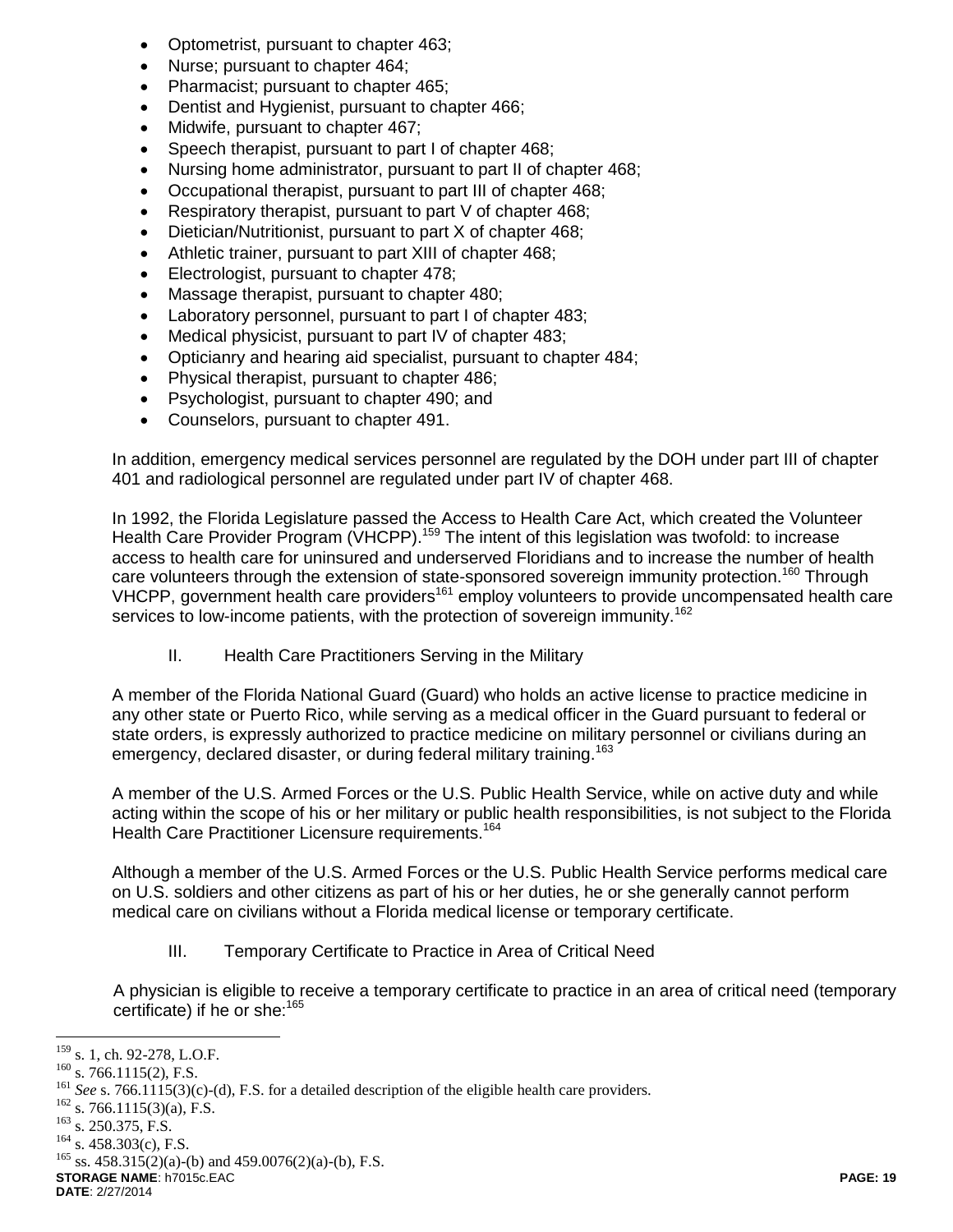- holds a valid licensed to practice in any jurisdiction in the United States; or
- served as a physician in the U.S. Armed Forces for at least 10 years and received an honorable discharge from the military; and
- pays an application fee of \$300.

An active duty military servicemember is not eligible to receive a temporary certificate, unless he or she is currently licensed in any jurisdiction in the United States.

The State Surgeon General is tasked with determining the areas of critical need.<sup>166</sup> Such areas may include a health professional shortage area designated by the U.S. Department of Health and Human Services. <sup>167</sup> The temporary certificate is valid for as long as the State Surgeon General determines that the reason for which it was issued remains a critical need to the state.<sup>168</sup> The temporary certificate may only be used in certain designated facilities in an area of critical need or other facilities approved by the State Surgeon General.<sup>169</sup> The Board of Medicine is required to review each temporary certificate holder annually to ensure compliance with the Medical Practice Act.<sup>170</sup>

The temporary certificate is also known as the Rear Admiral LeRoy Collins, Jr., Temporary Certificate for Practice in Areas of Critical Need. Rear Admiral LeRoy Collins, Jr. died July 29, 2010, in Tampa, Florida, at the age of 75. He graduated from the U.S. Naval Academy in 1956, embarking upon a 34 year military career and retiring as a two-star Rear Admiral in 1990.

After submitting the 27 page application, the estimated length of time it takes to receive a temporary certificate is between two to six months.<sup>171</sup> In comparison, after submitting the 30 page application for a full license to become a medical doctor in Florida, the average number of days to issue such license in Fiscal Year 2009-2010 was 56.5 days, according to the DOH.<sup>172</sup> This is calculated from the date an application is received by the DOH to the date the license is issued.

Military physicians often seek to volunteer at community medical clinics during their dwell time.<sup>173</sup> However, the short length of dwell time, combined with the length of time it takes to receive a temporary certificate, makes it difficult for a military physician to obtain a temporary certificate and volunteer at a medical facility before he or she is redeployed or reassigned to another base.

IV. Department of Health Fee Waivers

Section 456.013, F.S., provides the general licensing provisions for all professions regulated by the DMQA. The current statute waives the initial licensing fee, the initial application fee and initial unlicensed activity fee for military veterans who have been honorably discharged from the U.S. Armed Forces within 24 months prior to applying for licensure.

 $^{166}$  ss. 458.315 (4)(a) and 459.0076(4)(a), F.S.

<sup>&</sup>lt;sup>167</sup> Health Professional Shortage Areas (HPSAs) are defined in s. 332 of the Public Health Service Act, 42 U.S.C. §254e to include: (1) urban and rural geographic areas, (2) population groups, and (3) facilities with shortages of health professionals. The federal designation as a HPSA documents a shortage of health care providers (primary care, dental or mental health) as well as the existence of barriers to accessing care including lack of public transportation, travel time and distance to the next source of undesignated care and high poverty. To be eligible for designation, a geographic area or a population group (a low income or migrant population) must have a population-to-physician ratio greater than 3,000 to one. *See* DOH, Division of Health Access and Tobacco, Office of Health Professional Recruitment, available at: http://www.doh.state.fl.us/workforce/recruit1/shortdesig.html (last viewed February 27, 2014).

 $168$  ss. 458.315(4)(c) and 459.0076(4)(c), F.S.

 $^{169}$  ss. 458.315(4)(a)1. and 459.0076(4)(a)1., F.S.

<sup>&</sup>lt;sup>170</sup> ss. 458.315 (4)(c) and 459.0076(4)(c), F.S.

<sup>&</sup>lt;sup>171</sup> Florida Board of Medicine, Temporary Certificate for Practice in Areas of Critical Need, Process, available at:

http://www.flboardofmedicine.gov/licensing/temporary-certificate-for-practice-in-areas-of-critical-need/ (last viewed February 27, 2014).

<sup>&</sup>lt;sup>172</sup> Florida Board of Medicine, Medical Doctor – Unrestricted, Application, available at:

http://www.flboardofmedicine.gov/licensing/medical-doctor-unrestricted/ (last viewed February 27, 2014).

**STORAGE NAME**: h7015c.EAC **PAGE: 20** <sup>173</sup> 'Dwell time' refers to the time a military servicemember spends at a home after returning from deployment.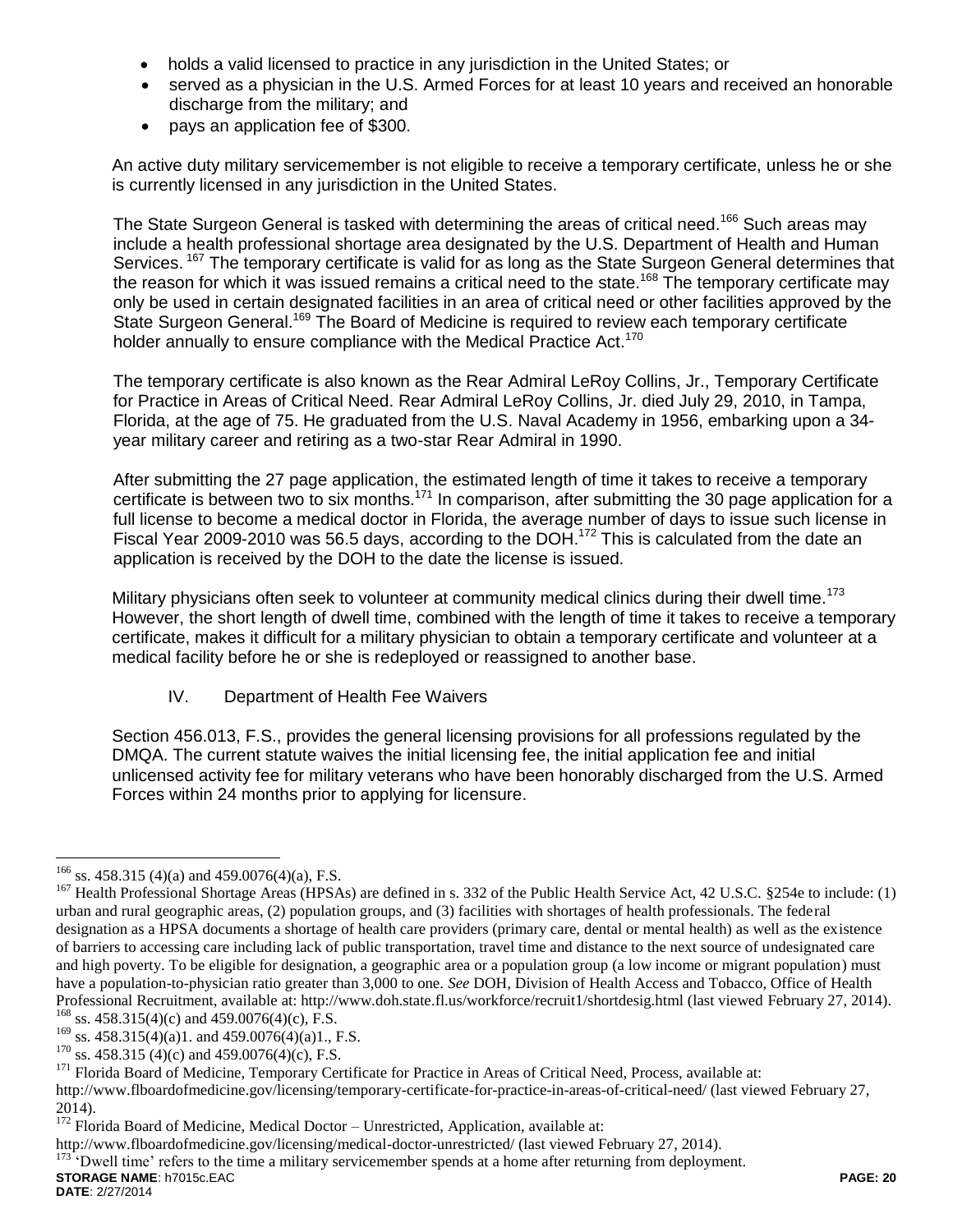Additionally, radiological personnel are regulated in s. 468.304, F.S. The initial application fee for an honorably discharged military veteran who applies to the DOH for one of the certifications applicable to radiological personnel is waived within 24 months after discharge from the U.S. Armed Forces.

Since July 1, 2013, the date on which the licensure fee waiver program became effective, the DOH approved 292 waiver requests under s. 456.013, F.S., from military veterans in medical professions including, but not limited to, registered nurses, medical doctors, paramedics, and physical therapists. According to the DOH, the total amount of fees waived was \$15,513 (\$8,110 initial applications, \$6,993 initial license, and \$410 unlicensed activity fee).<sup>174</sup> In addition, the DOH approved 2 waiver requests from radiological personnel, totaling \$90.00 in waived fees.

### **Effect of Proposed Changes**

### Public Employment of Veterans (Sections 7-10)

The bill amends Florida's veterans' preference in employment statutes to increase the field of persons eligible for veterans' preference to include all veterans, Guard members, U.S. Reserve Forces, and Gold Star Mothers, Fathers, and legal guardians.

The bill amends the point system for positions determined by an examination as follows:

| Category                                | <b>Current</b>                  | <b>Proposed</b> |
|-----------------------------------------|---------------------------------|-----------------|
| <b>Disabled Veteran</b>                 | 10                              | 15              |
| Spouse of Person With Total             |                                 |                 |
| Disability, Missing in Action, Captured | 10                              | 15              |
| in Line of Duty, Etc.                   |                                 |                 |
| Wartime Veteran                         | 5                               | 10              |
| Un-remarried widow/widower of           |                                 |                 |
| Person Who Died of a Service-           | 5                               | 10              |
| <b>Connected Disability</b>             |                                 |                 |
| <b>Gold Star Family</b>                 | Not Included                    | 10              |
| Veteran                                 | Not Included                    | 5               |
| <b>National Guard/Reserve</b>           | Not Included (unless qualifying |                 |
|                                         | under another provision above)  | 5               |

Between 2007 and 2010, the DVA received an average of approximately 136 complaints per year from veterans alleging that a government employer violated the veterans' employment preference requirements. However, the average increased to 925 complaints per year between 2011 and 2013, primarily due to increased awareness of the complaint process. Allowing a broader field of persons to claim veterans' preference may result in an increase in the number of complaints; however, the frequency and cost of potential future complaints is indeterminate. According to the DVA, any additional complaints will be processed by the full-time employee currently assigned to the program. It should also be noted that s. 295.11, F.S., requires the DVA to conduct all investigations within existing amounts appropriated to the DVA.

If the number of complaints increases as a result of the proposed changes, the PERC may also experience an increase in the number of complaints it must investigate and adjudicate. The frequency and cost of potential future complaints is indeterminate.

Private Employment of Veterans (Section 11)

**STORAGE NAME**: h7015c.EAC **PAGE: 21**  $174$  In addition to the \$15,513 in waived fees, the DOH waived \$1,170 in examination fees for registered nurses and licensed practical nurses.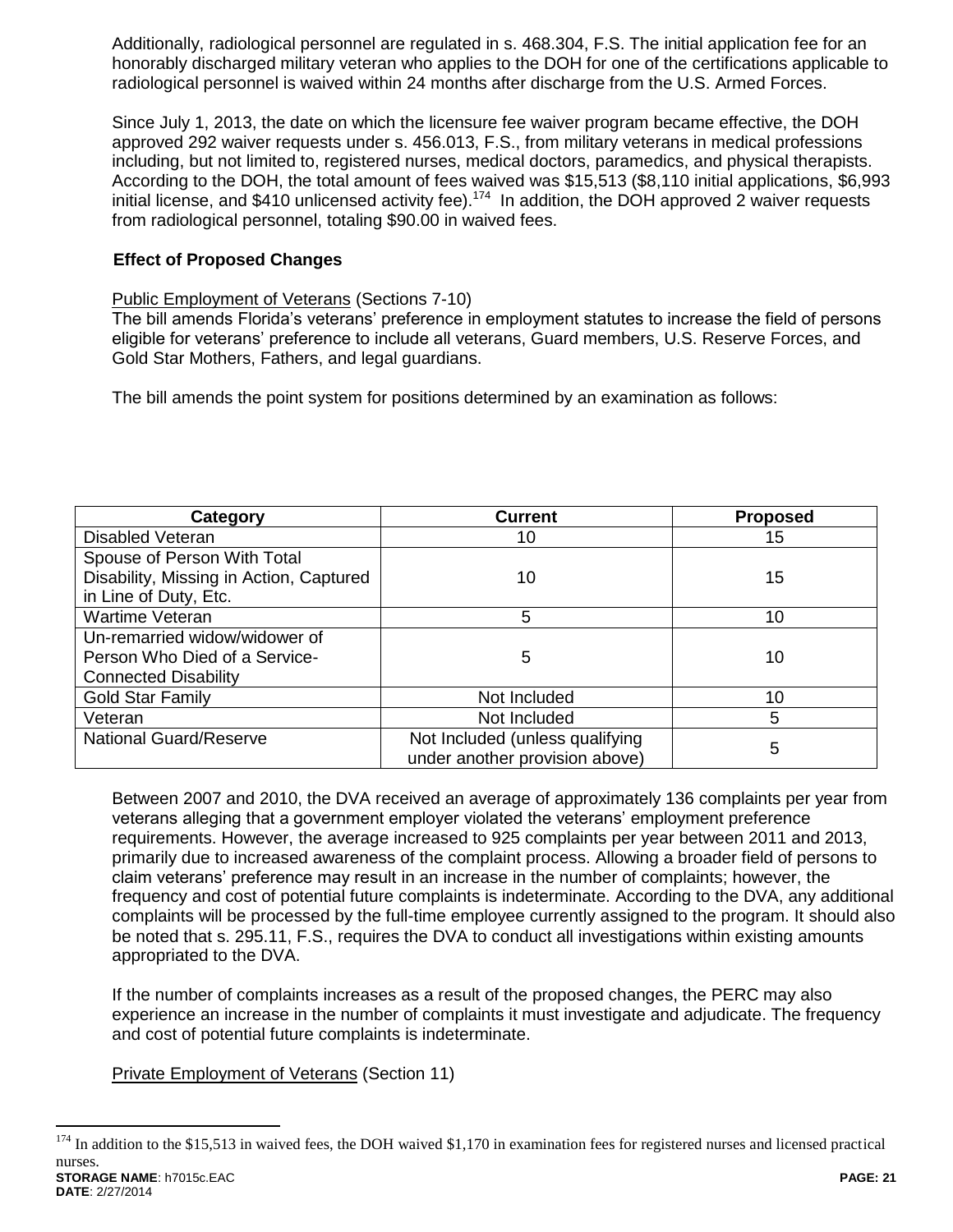The bill creates s. 295.188, F.S., to authorize the establishment of preference in private employment for honorably discharged veterans, the spouse of a service-disabled veteran, the unremmaried widow or widower of a veteran who died of a service-connected disability, or the unremarried widow or widower of a member of the U.S. Armed Forces who died in the line of duty under combat related conditions. An employer's preference policy must be applied uniformly to employment decisions regarding hiring and promotion.

### Florida Is For Veterans, Inc. (Sections 6 and 12-21)

The bill creates s. 295.21, F.S., to create the Florida Is For Veterans, Inc. (the corporation), a nonprofit corporation within the DVA, to promote Florida as a veteran-friendly state. The corporation will encourage and assist retired and recently separated military personnel to keep or make Florida their permanent residence and help equip veterans for employment opportunities and promote the hiring of veterans.

The corporation will be governed by a nine-member board of directors. The Governor, the President of the Senate, and the Speaker of the House of Representatives will each appoint three members and must consider representation by active and retired military personnel and their spouses representing a range of ages and persons with experience in business, education, marketing, and information management. The members of the board will serve for four years and will annually elect a chairman from among the board members. In order to achieve staggered terms, the initial appointees of the Governor shall be for a two year period. With the exception of the Governor's initial appointees, members are limited one term.

The members of the board are not public officers or employees; however, they are subject to the standards of conduct for public officers, employees or agencies and local government attorneys,<sup>175</sup> the restrictions on employment of relatives,<sup>176</sup> and restrictions on voting conflicts<sup>177</sup> contained in Chapter 112, F.S. A member of the board may not have a direct interest in a contract, franchise, privilege, project, program or other benefit relating to an award by the corporation while on the board and for two years following service on the board. Accepting appointment to the board in violation of these provisions is a misdemeanor of the first degree. Members of the board are required to file a financial disclosure.<sup>178</sup> Members of the board serve without compensation; however, they will be reimbursed for travel associated with the corporation.

The bill provides, in addition to the powers provided to not for profit corporations in Chapter 617, F.S., the power to enter into contracts and other instruments, make expenditures, adopt and revise bylaws, accept funding for programs and activities from federal, state, local and private sources, and adopt and register a fictitious name for marketing. The corporation is prohibited from issuing bonds and must revert to the state any moneys and property held by the corporation if the corporation ceases to exist.

The corporation may hire staff. All agencies of the state are directed to provide such technical assistance as the corporation needs to identify programs within each agency that provide assistance or benefits to veterans. The DVA may provide department property, facilities and personnel services to the corporation.

The corporation is subject to public records and meetings provisions of Florida statutes,<sup>179</sup> and must submit the following reports:

- Annual Progress Report the corporation must provide the Governor and the Legislature with an annual progress report and work plan by December 1 of each year. The report must include:
	- $\circ$  status and summary of findings regarding the target market, veteran benefits and any identified gaps in services;

 $\overline{a}$  $175$  s. 112.313, F.S.

 $176$  s. 112.3135, F.S.

<sup>&</sup>lt;sup>177</sup> s. 112.3143, F.S.

<sup>&</sup>lt;sup>178</sup> Each member of the board who is not otherwise required to file financial disclosure under s. 8, Art. II of the State Constitution or s. 112.3144, F.S., must file a statement of financial interest under s. 112.3145, F.S.

 $179$  Chapters 119 and 286, F.S.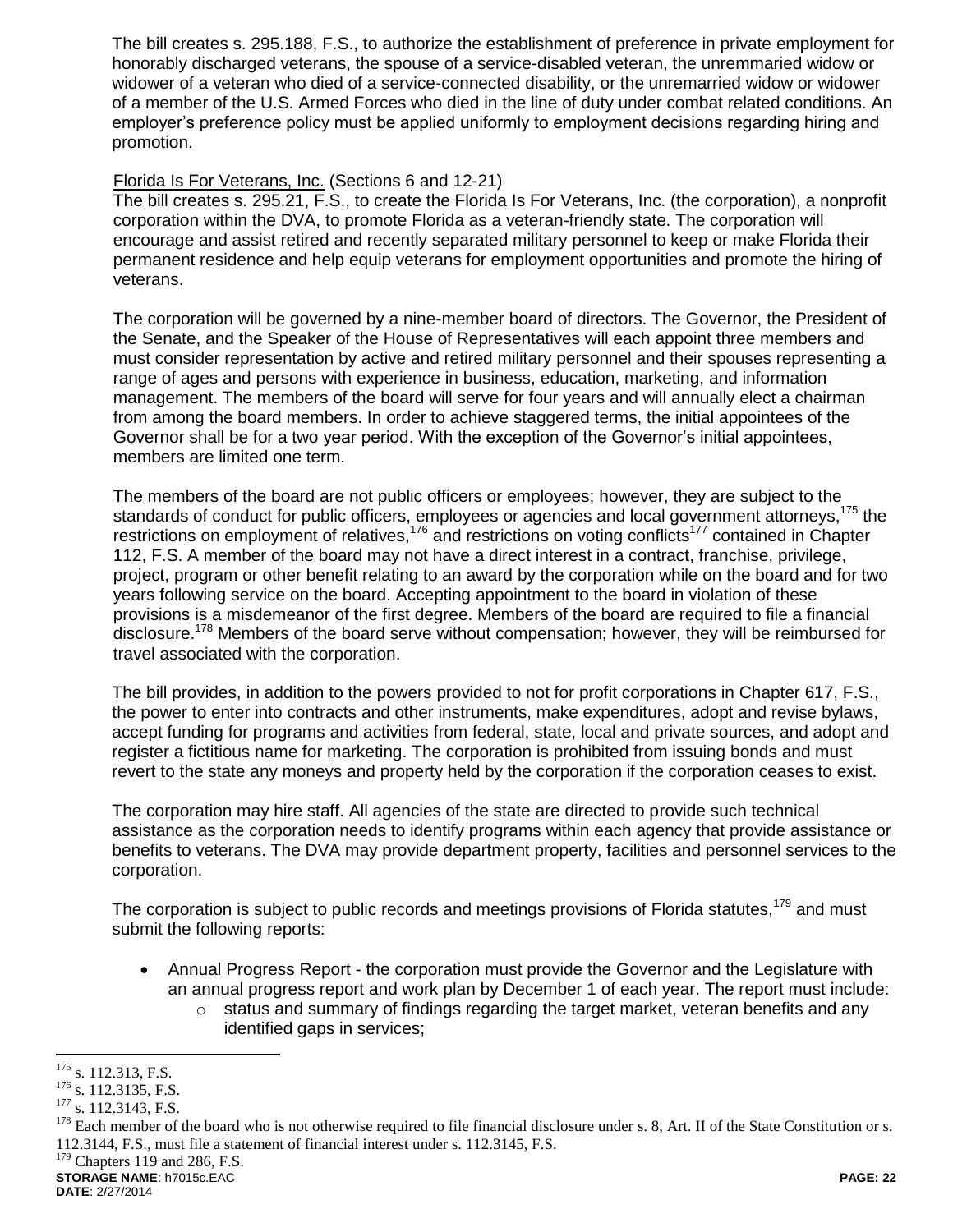- o status of the marketing campaign, delivery systems of the marketing campaign, and outreach;
- o status of the Veterans Employment and Training Services Program;
- $\circ$  proposed revisions or additions to the performance measurements for their programs;
- $\circ$  identification of contracts that the corporation has entered into to carry out its duties; and
- o annual compliance and financial audit of accounts and records.
- Performance Audit the bill requires the Office of Program Policy Analysis and Government Accountability (OPPAGA) to perform a performance audit of the corporation by February 1, 2018, to assess the implementation and outcomes of the activities of the corporation and evaluate accomplishments and progress toward making Florida a veteran-friendly state. The OPPAGA audit findings will be submitted to the Legislature.
- Progress Report the bill requires the corporation submit a report to the Governor, the President of the Senate and the Speaker of the House of Representatives identifying existing gaps in veteran resources and recommending best practices to assist veterans and improve current or new resources and programs by February 2, 2016.
- Program Analysis the bill requires the Office of Economic and Demographic Research and the Office of Program Policy Analysis and Government Accountability to provide a detailed analysis of the entrepreneurship initiative and training grant programs created under the VETS program as part of the Economic Development Programs Evaluation due by January 1, 2019, and every three years thereafter.
- Florida Is For Veterans, Inc. Legislative Budget Commission (LBC) Report the bill requires the corporation to submit a report to the LBC, through the DVA, in accordance with the provisions of s. 216.177, that provides a plan for the general operations of the corporation, including the fulfillment of the corporation's purpose, duties, and goals. The report shall include specific performance measures by which the corporation and its functions shall be evaluated. The report shall include details of the corporation's existing expenditures and obligations, as well as a budget and timelines for expected expenditures related both to general operations and to products, services, and grants to be provided under programs the corporation is charged with administering. The LBC approval of measures is required prior to expending any funds. The report shall be submitted to the President of the Senate, the Speaker of the House of Representatives, and the chair and vice chair of the LBC by August 15, 2014.
- VETS program LBC Report The Florida Tourism Industry Marketing Corporation (VISIT Florida) and the corporation shall jointly develop and submit to the LBC, through the DEO and in accordance with the provisions of s. 216.177, specific performance measures by which the research and marketing campaign shall be evaluated. Further, VISIT Florida and the corporation shall jointly submit, through the DEO, the report to the President of the Senate, the Speaker of the House of Representatives, and the chair and vice chair of the LBC by August 15, 2014. The LBC approval of measures is required prior to expending any funds.

The bill also creates s. 295.22, F.S., to create the Veterans Employment and Training Services Program (VETS). VETS shall be administered by the corporation with the purpose of connecting veterans and employers, including the following services:

- Services offered to veterans include:
	- $\circ$  skill assessments, including translation of military skills into civilian workforce skills;
	- $\circ$  assistance in establishing employment goals, including providing information on DOE approved industry certifications and the ability to earn college credit for training and education acquired in the military; and
	- $\circ$  assistance in applying for employment, including resume creation and referring a veteran to the state's job bank system (Employ Florida Marketplace) or his or her Local One-Stop Career Center. The corporation must provide information on the state's workforce programs on a central website;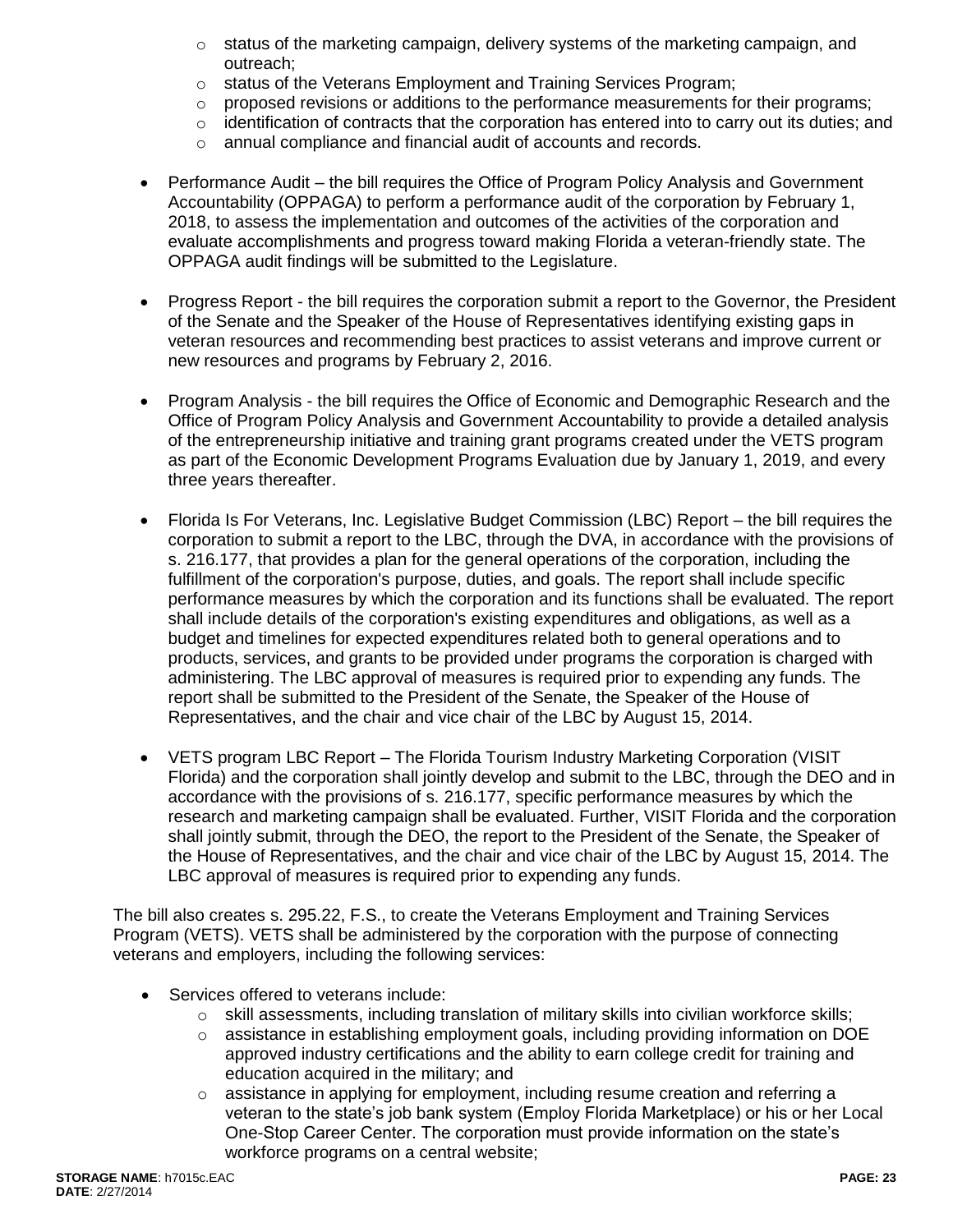- Services offered to employers include:
	- $\circ$  educating employers on the value of a veteran's military experience in the workplace;
	- $\circ$  assisting employers to meet hiring needs by connecting businesses with suitable veteran applicants; and
	- o providing information about state and federal benefits of hiring veterans.

As part of the VETS program, the corporation is required to contract, through competitive bidding, with one or more public or private universities to administer entrepreneurship initiative programs for veterans. Selected universities must demonstrate a commitment of university resources to such a program, have a military and veteran resource center, have a regional small business development center, and have been nationally recognized for commitment to the military and veterans. The initiative at the select university may include peer-to-peer learning, mentoring, technical assistance, networking, and use of tools in a virtual environment.

As part of the VETS program, the corporation is required to create a grant program for businesses to provide funding for training veterans to meet a business's workforce-skill needs. The grant funds are permitted to pay for any training provided by the business, including in-house providers and state colleges or universities. Preference is given to target industry businesses.<sup>180</sup> A business must enter into an agreement with the corporation for the grant and must provide a match to the grant funds of at least 50 percent. Grant terms may not exceed 48 months. Grant funds are limited to \$8,000 per veteran trainee to pay for costs such as tuition, fees, books, and rental fees for facilities. Grant funds may only be used in the absence of available veteran-specific federally funded programs. However, a grant under this program may be combined with a grant under the Quick Response Training Program under s. 288.047, F.S.

The corporation is required to market the VETS program and recruit in-state and out-of-state veterans seeking employment in Florida to participate in the program. Efforts may include job fairs and social media campaigns. The marketing must be included as part of the main marketing campaign of the corporation.

The bill requires Enterprise Florida, Inc., to provide information about the corporation and its services to prospective, new, expanding, and relocating businesses. Enterprise Florida, Inc., must also work with the corporation, to the greatest extent possible, to meet the employment needs of such businesses.

The bill also creates s. 295.23, F.S., to provide that VISIT Florida shall administer a market research and campaign, including the following duties:

- research veteran demographics to identify the target market and the educational and employment needs of the target population;
- develop and conduct a marketing campaign to encourage retired and recently separated military personnel to live in Florida; and
- develop an information dissemination process to veterans of all ages regarding access to benefits.

### DBPR License Fee Waivers (Section 26)

 $\overline{a}$ 

The bill amends s. 455.213, F.S., to extend the time allowed for the fee waiver from 24 months to 60 months. Further, the bill extends the waiver to include the spouse of a military servicemember at the time of discharge.

**STORAGE NAME**: h7015c.EAC **PAGE: 24 DATE**: 2/27/2014 <sup>180</sup> Target industries include cleantech, life sciences, infotech, aviation/aerospace, homeland security/defense, financial/professional services, and manufacturing, corporate headquarters, and research and development within those areas. *See* Enterprise Florida's "Qualified Targeted Industries for Incentives," available at: http://www.enterpriseflorida.com/why-florida/business-climate/incentives/ (last viewed February 27, 2014).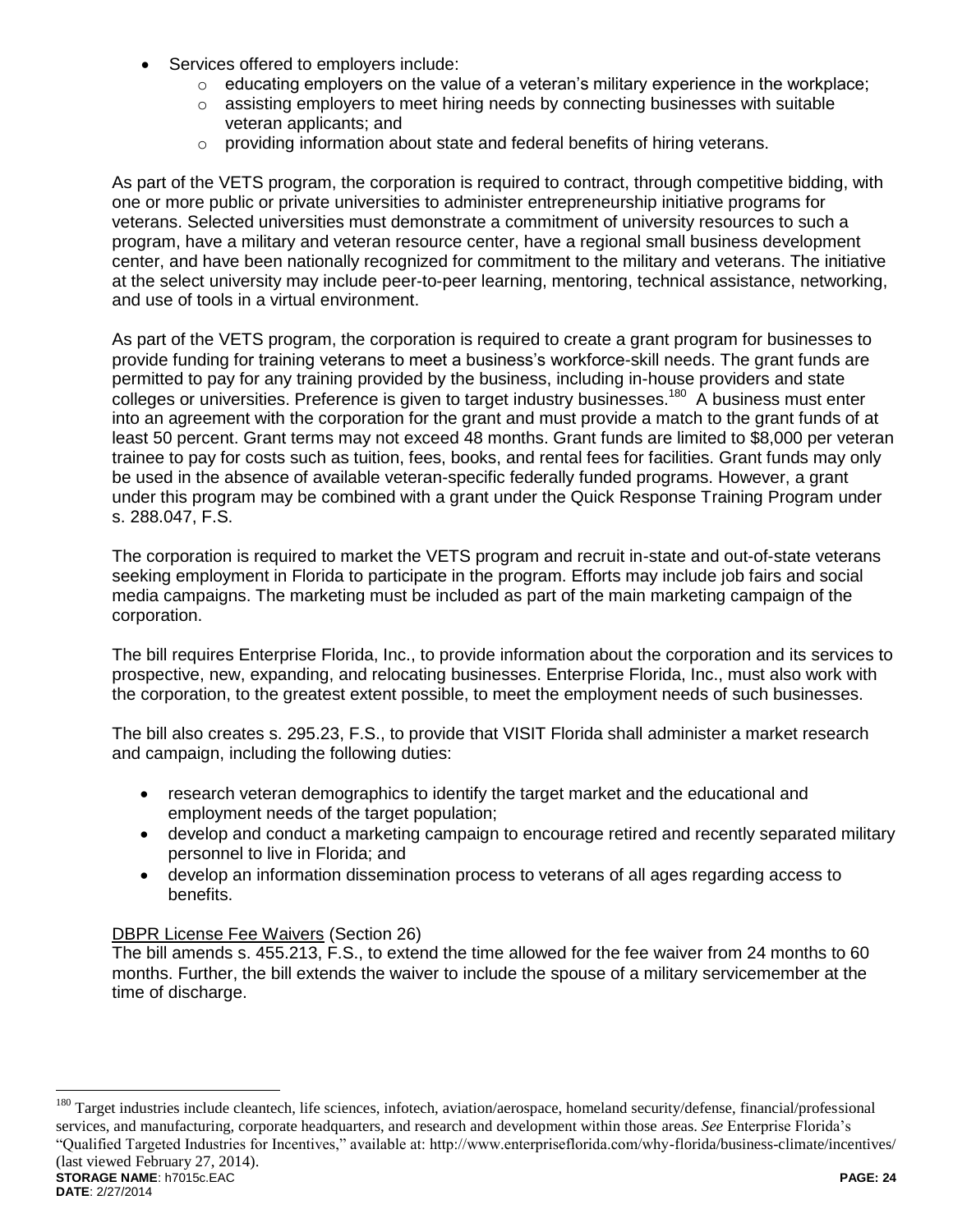The DBPR anticipates future requests for fee waivers to be consistent with past requests.<sup>181</sup> Given the low number of waivers from past applicants and licensees for professions requiring greater than 24 months of qualification education and/or experience, the DBPR is unable to accurately estimate the fiscal impact of extending the waiver period from 24 months to 60 months.<sup>182</sup> However, the DBPR does not anticipate a significant increase in waiver requests due to the provisions of this bill.<sup>183</sup>

### DBPR Prescription Drug Wholesale Distributor Permit (Section 34)

The bill amends s. 499.012(16)(b)(3), to provide a third option to satisfy the work experience permit requirement, which states "managerial experience with the U.S. military, where the applicant's responsibilities included, but were not limited to, recordkeeping, warehousing, distribution, or other logistics services pertaining to prescription drugs."

#### DOH License Fee Waivers (Sections 27 and 33)

The bill amends ss. 456.013 and 468.304, F.S., to extend the time allowed for the fee waiver from 24 months to 60 months. Further, the bill extends the waiver to include the spouse of a military servicemember at the time of discharge.

#### DOH Military Health Care Practitioner Licensure (Section 28)

The bill amends s. 456.024, F.S., to provide a health care practitioner with licensure to practice in Florida within his or her respective field to an applicant who received, or will receive, an honorable discharge within six month of submission of an application, from his or her service in the U.S. Armed Forces, including its Reserve and National Guard components, or the U.S. Public Health Service, provided he or she meets all other eligibility and application criteria.

#### Temporary Certificate in Area of Critical Need (Sections 29-32)

The bill amends ss. 458.315 and 459.0076, F.S., to remove the current language related to military and veteran physicians.

The bill creates ss. 458.3151 and 459.00761, F.S. to streamline the DOH application requirements for a temporary certificate for practice in areas of critical need for applicants who are active duty military and veterans.

The bill requires a military or veteran physician to provide information regarding the work to be performed as well as proof of his or her credentials to perform such work without requiring redundant or unnecessary information, all while maintaining a strong vetting process in order to not compromise public safety.

The bill requires the DOH to issue a simplified application process, which does not request unnecessary and redundant information, and the DOH is required to make a determination within ten days of receipt of a completed application.

#### **Florida Veterans' Walk of Honor and Florida Veterans' Memorial Garden (Section 5)**

#### **Current Situation**

#### Direct Support Organization

Current Florida law authorizes the DVA to establish a direct support organization (DSO).<sup>184</sup> The DSO relies on public donations to fund programs that benefit veterans and their families.

#### Military Recognition by Florida Legislature

**STORAGE NAME**: h7015c.EAC **PAGE: 25 DATE**: 2/27/2014  $\overline{a}$ <sup>181</sup> DBPR 2014 Agency Bill Analysis: HB 7015.  $182$  Id.  $^{183}$  Id. <sup>184</sup> s. 292.055, F.S.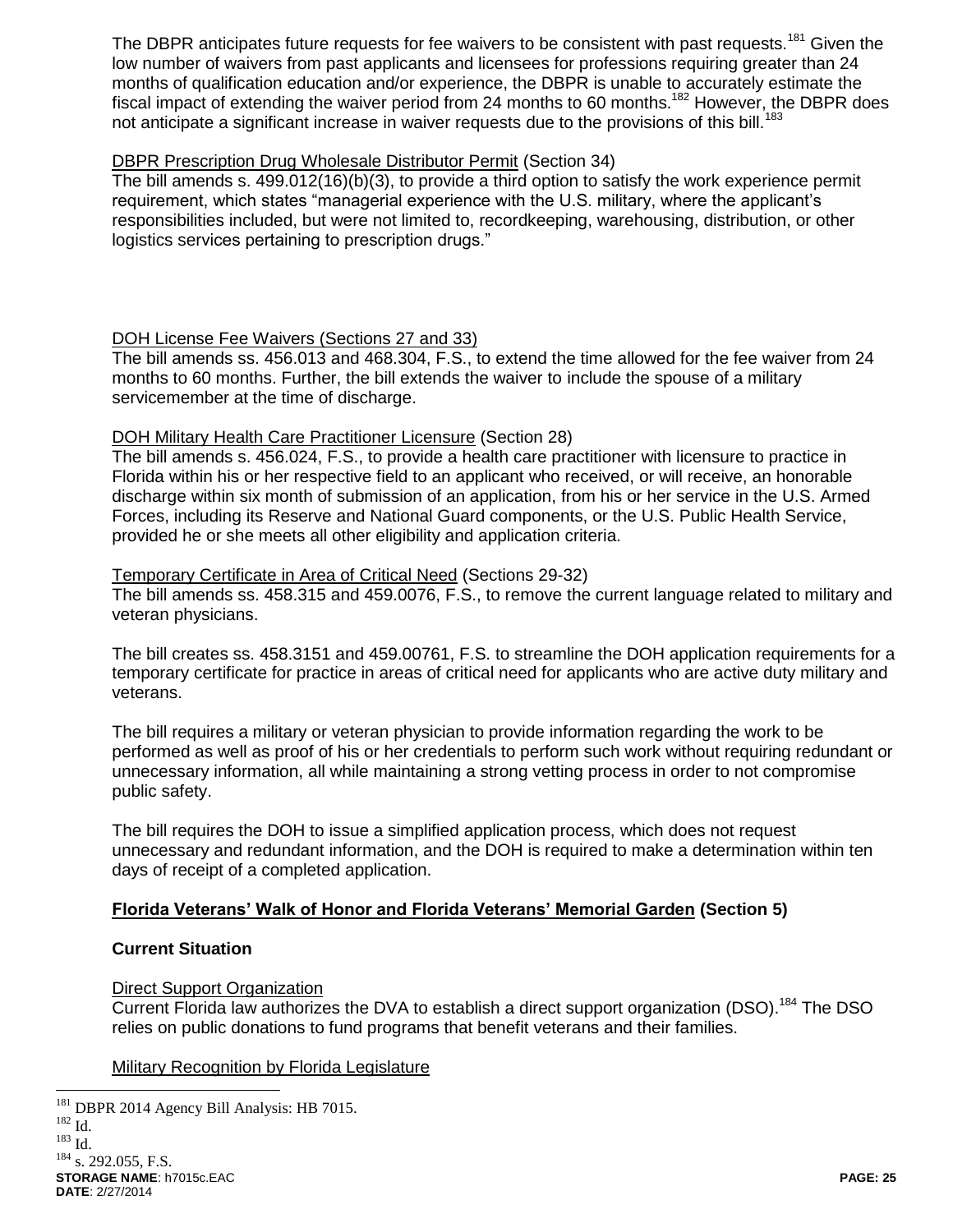The Florida Legislature recognizes the military service of Florida residents through the Florida Veterans' Hall of Fame and the Florida Medal of Honor Wall. The Florida Veterans' Hall of Fame recognizes and honors those military veterans who, through their works and lives during or after military service, made a significant contribution to the state.<sup>185</sup> The Florida Medal of Honor Wall recognizes and honors those who are accredited, or associated by birth, to the state, who through their conspicuous bravery and gallantry during wartime, and at considerable risk to their own lives, earned the Medal of Honor.<sup>186</sup>

There are no funds generated by the Veterans' Hall of Fame or Medal of Honor Wall for the benefit of veterans or their families.

## **Effect of Proposed Change**

The bill creates the Florida Veterans' Walk of Honor (Walk of Honor) and the Florida Veterans' Memorial Garden (Memorial Garden). The Walk of Honor and Memorial Garden are to be administered by the DVA's direct support organization. The bill directs the DMS to set aside an area for the Walk of Honor on the Capitol grounds. The direct support organization will sell memorial bricks inscribed with the name, rank, military service, award, and other information to be used for the Walk of Honor's construction. The bill also directs the DMS to set aside an area for the Memorial Garden.

The DMS must consult with the DVA and the DVA's direct support organization regarding the design and theme of the area.

The bill states that the Walk of Honor and Memorial Garden will not require the appropriation of state funds. The DVA's direct support organization will take orders from the public for the memorial bricks, which will generate a recurring funding stream for the support of veterans and for the construction of the Memorial Garden.

### **Florida's State Veterans' Domiciliary Home and Veterans' Nursing Homes (Sections 22 and 23)**

### **Current Situation**

The State Veterans' Homes Program provides health care to eligible veterans in need of either longterm skilled nursing care or assisted living services. Care is provided to veterans with qualifying war or peacetime service, who are residents of Florida for one year immediately preceding admission, and who require skilled care as certified by a USDVA physician.<sup>187</sup> Admission criteria are based on the need to maintain a safe environment for all residents.<sup>188</sup> The skilled nursing and assisted living homes only admit those persons whose needs can be met within the accommodations and services it provides with consideration for all residents.<sup>189</sup>

#### State Veterans' Domiciliary Home

The Robert H. Jenkins Jr. Veterans' Domiciliary Home in Lake City opened to residents in 1990.<sup>190</sup> The 149-bed assisted living facility provides a combination of housing, personalized supportive services and incidental medical care to eligible veterans.<sup>191</sup> Veterans must be able to feed and dress themselves, and must be in need of assisted living care.<sup>192</sup>

 $\overline{a}$ 

 $^{191}$  Id.  $192$  Id.

 $185$  s. 265.003, F.S.

<sup>&</sup>lt;sup>186</sup> s. 265.002, F.S.

<sup>&</sup>lt;sup>187</sup> DVA, Annual Report, Fiscal Year 2012-2013.

 $^{188}$  Id.

 $^{189}$  Id.

<sup>&</sup>lt;sup>190</sup> DVA, State Veterans' Homes, available at: http://floridavets.org/?page\_id=87 (last viewed February 27, 2014).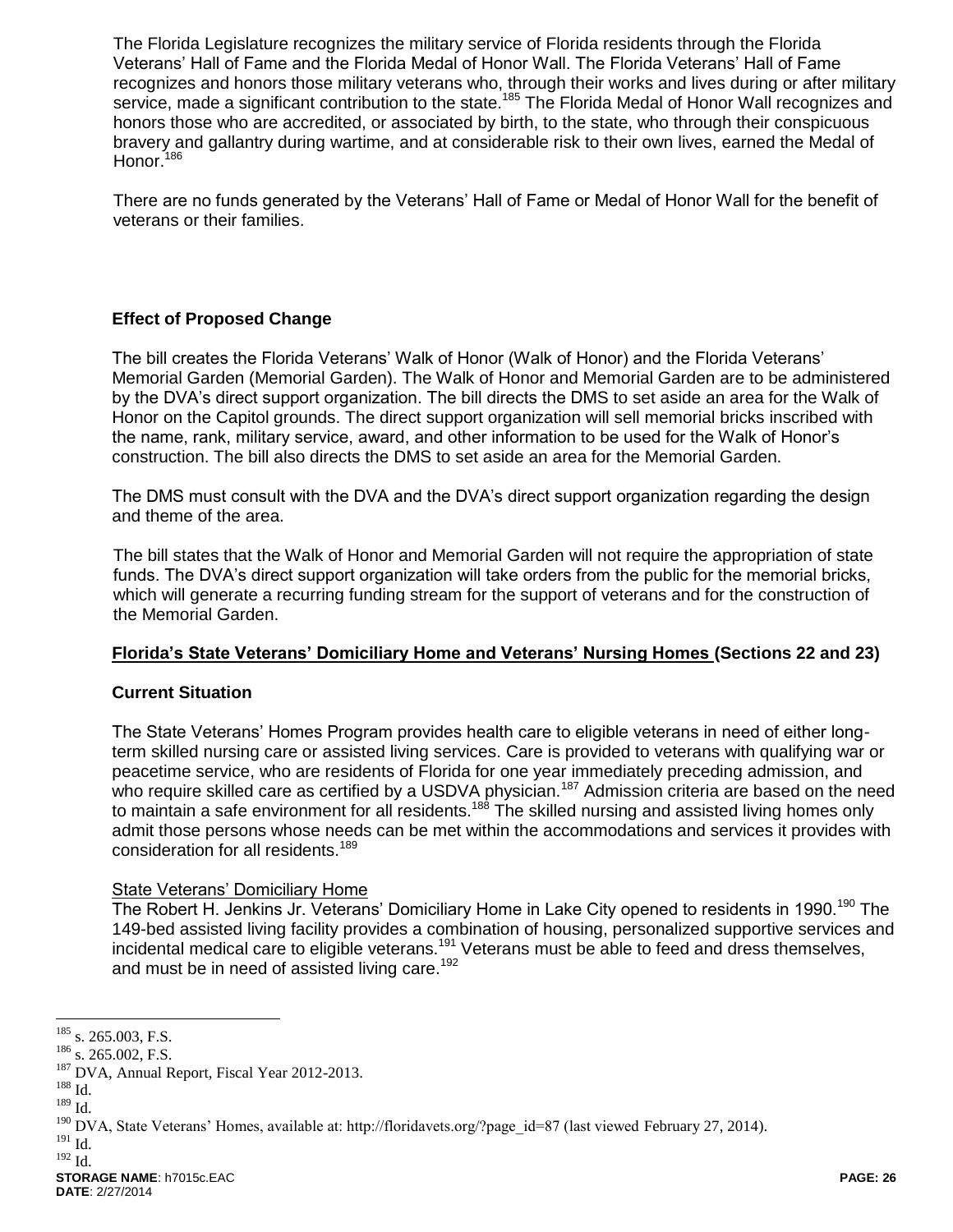In order to be eligible for residency in the State Veterans' Domiciliary Home, a veteran<sup>193</sup> must:<sup>194</sup>

- have been a resident of the state for one year immediately preceding application;
- be a resident of the state at the time of application;
- not be mentally ill, habitually inebriated, or addicted to drugs;
- not owe money to the DVA for services rendered during any previous stay at a DVA facility;
- have applied for all financial assistance reasonably available through governmental sources; and
- have been approved as eligible for care and treatment by the USDVA.

Admittance priority for the domiciliary home must be given to eligible veterans in the following order:<sup>195</sup>

- an eligible veteran with wartime service, who has a service-connected disability or disabilities but is not in need of hospitalization or nursing home care;
- an eligible veteran with wartime service, who has a non-service-connected disability or disabilities but is not in need of hospitalization or nursing home care;
- an eligible veteran with wartime service, other than those described above;
- an eligible veteran with peacetime service.

### State Veterans' Nursing Homes

In Florida, six state veterans' nursing homes operated by the DVA provide full-service, long-term residential nursing care to eligible veterans.<sup>196</sup> The homes are supervised 24-hours daily by registered and licensed nurses.<sup>197</sup> Five of the six skilled nursing facilities have dementia-specific wings.<sup>198</sup> The six nursing homes are located in Daytona Beach, Land O' Lakes, Pembroke Pines, Panama City, Port Charlotte, and St. Augustine.<sup>199</sup>

In order to be eligible for admittance to a state veterans' nursing home, the veteran<sup>200</sup> must:<sup>201</sup>

- be in need of nursing home care;
- have been a resident of the state for one year immediately preceding application;
- be a resident of the state at the time of application;
- not owe money to the DVA for services rendered during any previous stay at a DVA facility;
- have applied for all financial assistance reasonably available through governmental sources; and
- have been approved as eligible for care and treatment by the USDVA.

The DVA director may waive the residency requirement for a veteran, who is otherwise eligible under Florida law for admittance to a home, and who is a disaster evacuee of a state that is under a declared state of emergency.<sup>202</sup>

Admittance priority for the nursing homes must be given to eligible veterans in the following order of priority: <sup>203</sup>

1. An eligible veteran who is a resident of the State of Florida.

 $\overline{a}$ 

**STORAGE NAME**: h7015c.EAC **PAGE: 27**  $203$  s. 296.36(3)(a)-(c), F.S.

**DATE**: 2/27/2014

 $193$  Veterans eligible for residency in the domiciliary home include those with wartime service, as defined in s. 1.01(14), F.S., or peacetime service, as defined in s. 296.02, F.S.

 $^{194}$  s. 296.06(2)(a)-(f), F.S.

 $195$  s. 296.08(1)(a)-(d), F.S.

<sup>196</sup> DVA, Annual Report, Fiscal Year 2012-2013.

 $^{197}\!$  Id.

<sup>198</sup> Id.

 $^{199}$  Id.

<sup>&</sup>lt;sup>200</sup> Veterans eligible for residency in a nursing home include those with wartime service, as defined in s. 1.01(14), F.S., or peacetime service, as defined in s. 296.02, F.S.

 $^{201}$  s. 296.36(1) F.S.

 $202$  s. 296.36(2), F.S.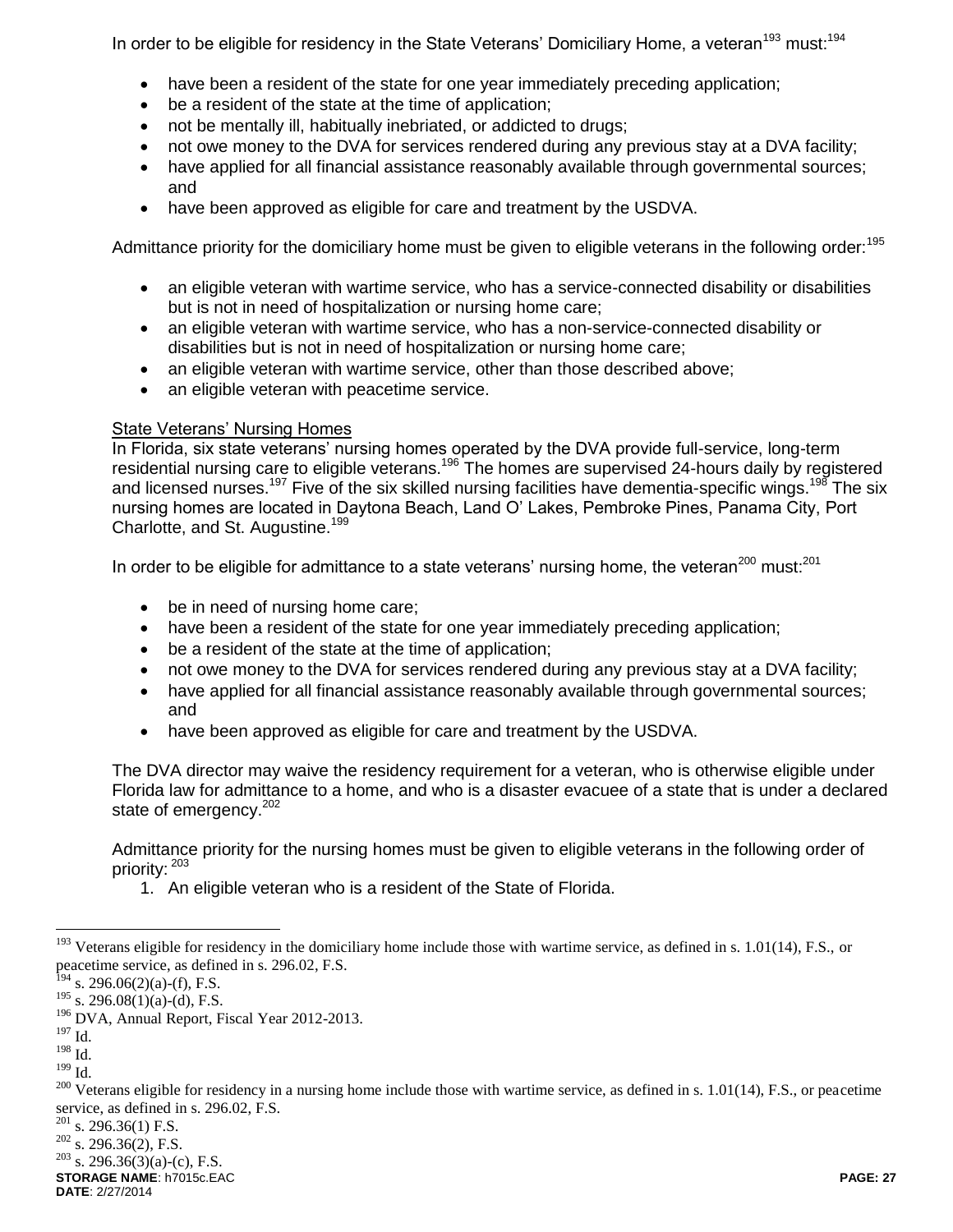- 2. An eligible veteran who has a service-connected disability as determined by the USDVA, or was discharged or released from military service for disability incurred or aggravated in the line of duty and the disability is the condition for which nursing home care is needed.
- 3. An eligible veteran who has a non-service-connected disability and is unable to defray the expense of nursing home care and so states under oath before a notary public or other officer authorized to administer an oath.

#### Occupancy Figures

For Fiscal Year 2012-2013, the total number of beds available in the Florida State Veterans' Homes Program was 869, with 720 representing nursing home beds.<sup>204</sup> According to Florida's Agency for Health Care Administration, Florida has a total of 83,229 nursing home beds with a total of 3.4 million seniors and more than 500,000 with Alzheimer's or related dementias.<sup>205</sup> The veteran population over 65 years old in Florida is estimated to be 697.000.<sup>206</sup>

During Fiscal Year 2012-2013, the average occupancy rate for state veterans' homes in operation two years or longer was 97 percent (see table below). The Robert H. Jenkins State Veterans' Domiciliary Home in Lake City operated at an average of 86 percent (see table below).

| Facility Occupancy Rates by Fiscal Year <sup>207</sup>              |            |            |            |            |
|---------------------------------------------------------------------|------------|------------|------------|------------|
|                                                                     | FY 2009-10 | FY 2010-11 | FY 2011-12 | FY 2012-13 |
| Robert J. Jenkins State Veterans' Domiciliary<br>Home, Lake City    | 77%        | 85%        | 85%        | 86%        |
| Emory L. Bennett State Veterans' Nursing<br>Home, Daytona Beach     | 88%        | 77%        | 94%        | 99.4%      |
| Baldomero Lopez State Veterans' Nursing<br>Home, Land O' Lakes      | 99%        | 99%        | 100%       | 99.4%      |
| Alexander Nininger State Veterans' Nursing<br>Home, Pembroke Pines  | 95%        | 98%        | 98%        | 98.8%      |
| Clifford C. Sims State Veterans' Nursing Home,<br>Panama City       | 99%        | 99%        | 100%       | 99.9%      |
| Douglas T. Jacobson State Veterans' Nursing<br>Home, Port Charlotte | 97%        | 98%        | 99%        | 99.6%      |
| Clyde E. Lassen State Veterans' Nursing Home,<br>St. Augustine      | N/A        | 23%        | 83%        | 99.1%      |
| State Veterans' Homes Program Average <sup>208</sup>                | 93%        | 93%        | 96%        | 97.1%      |

The DVA anticipates a steep increase in demand for nursing home beds as Vietnam era veterans reach the age where nursing home care is usually required. According to the DVA, the number of Vietnam era veterans currently in the state (498,167) is significantly higher than the current nursing home population of World War II (113,754) and Korean Conflict era veterans (178,250). Further, the DVA anticipates that most Vietnam era veterans will be eligible for nursing home care to due illnesses and serviceconnected disabilities caused by exposure to Agent Orange.

### **Effect of Proposed Change**

The bill amends ss. 296.06(2)(b) and 296.36(1)(b), F.S., to remove the one year residency requirement to allow veterans, who meet all other requirements for admission and are currently residents of the state, immediate access to vacancies in the State Veterans' Domiciliary Home or a state veterans' nursing home.

The DVA states that fulfilling the vacant beds in the SVDH and SVNHs would not increase the cost of

 $\overline{a}$ 

**STORAGE NAME**: h7015c.EAC **PAGE: 28** <sup>208</sup> Average occupancy excludes St. Augustine, which has two years to meet the Performance Measure.

**DATE**: 2/27/2014

<sup>204</sup> DVA, Annual Report, Fiscal Year 2012-2013.

 $^{205}$  Id.

 $206$  Id.

 $207$  Id.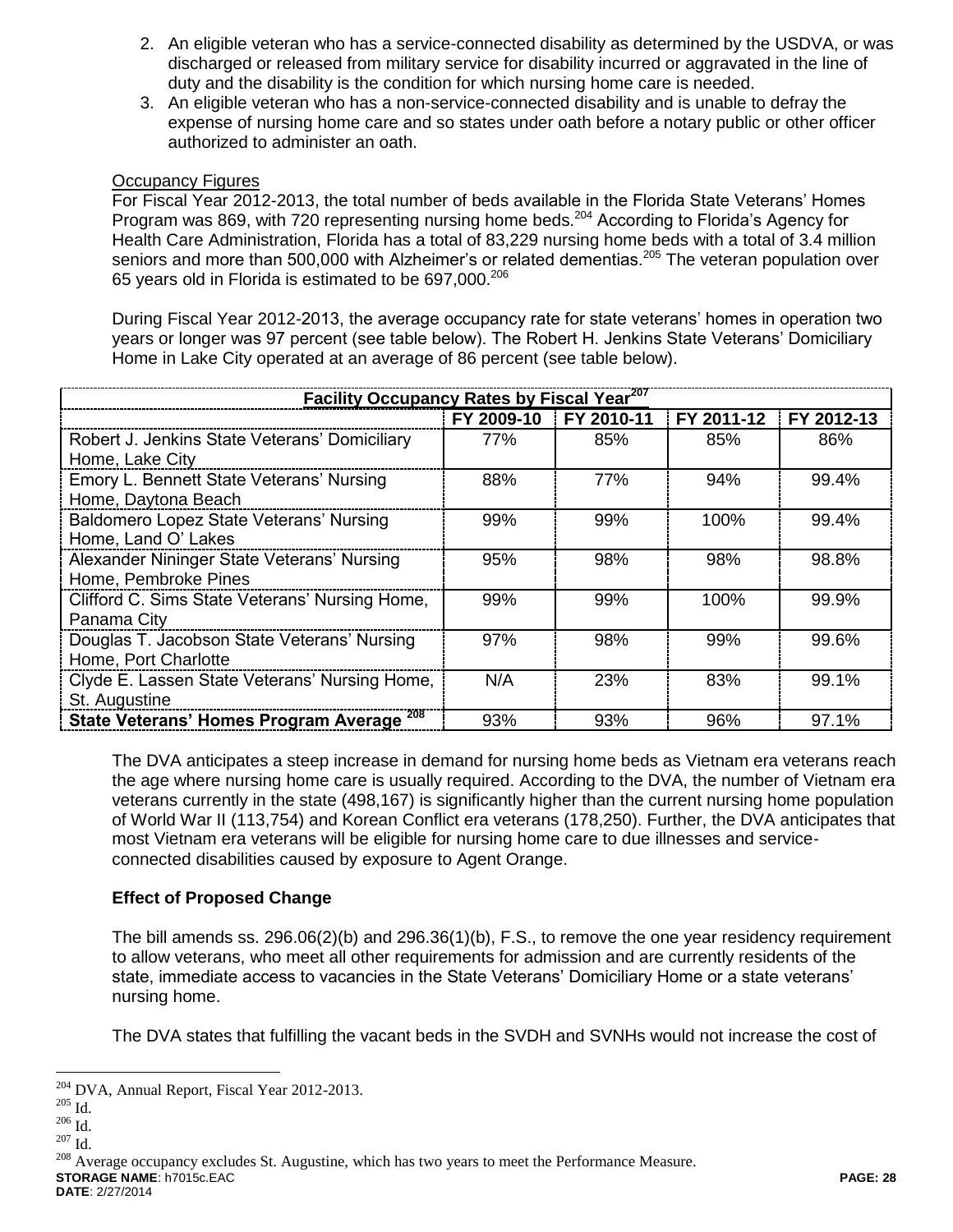### **Driver License Provisions for Nonresident Military Servicemembers (Sections 24 and 25)**

#### **Current Situation**

#### Driver License Exemptions for Non-Resident Military Servicemembers

Florida law requires all persons driving a motor vehicle on a Florida highway to possess a valid driver license issued pursuant to ch. 322, F.S.<sup>210</sup> However, a non-resident who is at least 16 years of age and has a valid driver license from another state is exempt from the requirement to obtain a driver license.<sup>211</sup> Pursuant to this exemption, a non-resident military servicemember and his or her dependents stationed in Florida are not required to obtain a Florida driver license provided they possess a valid driver license issued by another state.<sup>212</sup>

Current law provides that once a non-resident accepts employment in the state or enrolls his or her children in a Florida public school, the non-resident becomes subject to the driver license provisions in ch. 322, F.S., and must obtain a Florida driver license within 30 days after the commencement of such employment or education.<sup>213</sup> Further, the spouse and dependents of the non-resident must obtain a Florida driver license within 30-days after the commencement of such employment or education.

Florida law specifically exempts an active duty military servicemember stationed in Florida from the requirement to obtain a Florida driver license when the servicemember enters his or her children in a Florida public school.<sup>214</sup> To be eligible for the exemption, the servicemember must have a valid military driving permit or a valid driver license issued by another state.<sup>215</sup> This exemption currently does not apply to the servicemember's spouse or dependents.

#### Driver License Extensions for Military Personnel and Dependents

Florida driver license holders are required to periodically renew their driver license<sup>216</sup> upon payment of the required renewal fees and successful passage of any required examination.<sup>217</sup> In an effort to process license renewals expeditiously, only examination of the licensee's eyesight and hearing is required.<sup>218</sup> The renewal fee for a Class E driver license is \$48, which is deposited into the state's General Revenue Fund. Those renewing a Class E driver license within 12 months after the expiration date of the license are subject to a \$15 delinquent fee, which is also deposited into the state's General Revenue Fund.<sup>219</sup>

Florida law grants a military servicemember serving on active duty outside this state, and dependents residing with him or her, an automatic extension without reexamination for a Class E driver license that expires while performing such service.<sup>220</sup> This extension is valid for 90 days after the servicemember is either discharged or returns to the state of Florida to live.<sup>221</sup>

 $221$  Id.

 $209$  DVA 2014 Legislative Proposals.

 $210$  s. 322.03(1), F.S.

<sup>&</sup>lt;sup>211</sup> s. 322.04(1)(c), F.S.

<sup>212</sup> *See* Attorney General's Opinion 78-164 (1978).

 $213$  s. 322.031(1), F.S.

 $214$  s. 322.031(2), F.S.

 $215$  s. 322.031(1), F.S.

<sup>216</sup> Pursuant to s. 322.18(4)(a), driver licenses are generally valid for 8 years.

 $217$  s. 322.18(4)(a), F.S.

 $218$  s. 322.121(1), F.S.

 $^{219}$  s. 322.21(1)(c), F.S.

 $220$  s. 322.121(5), F.S.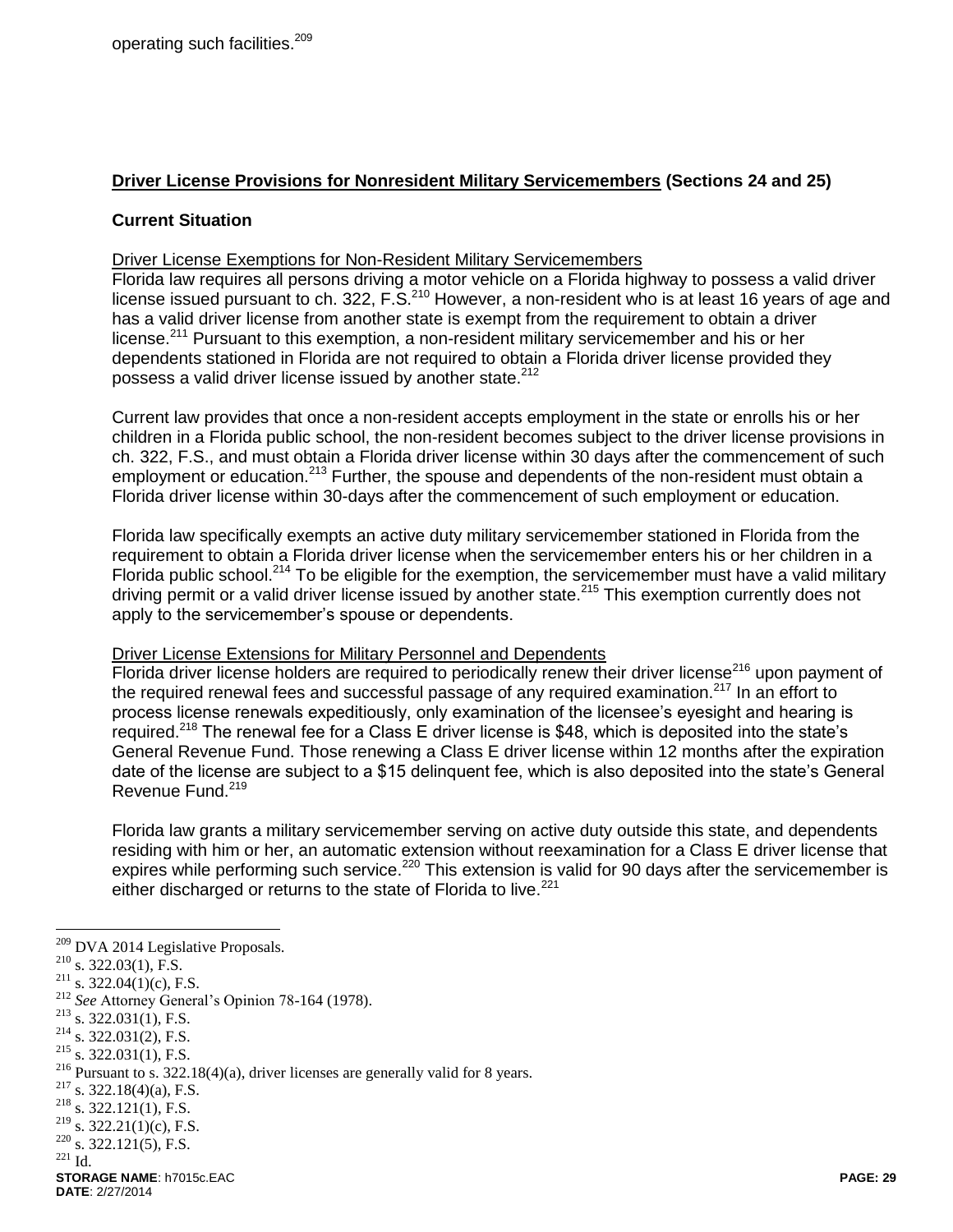Upon a servicemember's application to the Department of Highway Safety and Motor Vehicles (DHSMV) certifying active duty status outside of Florida, the DHSMV issues a military extension card extending the driving privileges of the servicemember and his or her dependents.<sup>222</sup> The DHSMV currently recognizes a "dependent" as a servicemember's spouse, children and step-children under the age of  $21$ , living in the same household.<sup>223</sup>

## **Effect of Proposed Change**

The bill amends s. 322.031, F.S., to exempt an active duty military servicemember's spouse, and dependents who reside with him or her, from obtaining a Florida driver license if the servicemember's spouse begins employment in this state or a dependent of the servicemember enrolls in a Florida public school. The Revenue Estimating Conference met on January 31, 2014, and projected a negative indeterminate cost impact as a result of this provision

The bill amends s. 322.121, F.S., to clarify that the military servicemember's spouse, and dependents who reside with him or her, are eligible for an automatic extension without reexmaniation for a Florida driver license that expires while he or she is stationed outside of Florida. The Revenue Estimating Conference met on January 31, 2014, and determined there would be no cost impact as a result of this provision.

### **Manual for Courts-Martial (Section 4)**

### **Current Situation**

The state National Guards are governed by the concurrent laws of the federal and respective state governments. All provisions of federal law which relate to the Florida National Guard, and which are not inconsistent with the state constitution or state law, are part of the military laws of Florida.<sup>224</sup>

The federal Uniform Code of Military Justice (UCMJ) contains the substantive and procedural laws governing the military justice system.<sup>225</sup> For the purposes of conducting Courts-Martial, federal regulations have provided for a Manual for Courts-Martial, of which the 2008 version has been adopted into state law for use by the Florida National Guard.<sup>226</sup> The Manual for Courts-Martial outlines procedural rules and punishments for violations of crimes.<sup>227</sup>

Florida National Guard members are subject to the UCMJ, as well as state law, at all times during their enlistment or appointment, whether serving in this state or out-of-state.<sup>228</sup>

Federal regulations require states to annually review the Manual for Courts-Martial to remain current with changes to the UCMJ. $229$ 

### **Effect of Proposed Change**

This bill adopts the 2012 version of the Manual for Courts-Martial.

### **Effective Date (Section 39)**

 $\overline{a}$ 

<sup>227</sup> r. 101, Manual for Courts-Martial, United States (2012).

**STORAGE NAME**: h7015c.EAC **PAGE: 30** <sup>229</sup> Executive Order 12473 (July 13, 1984). 10 U.S.C.

**DATE**: 2/27/2014

<sup>&</sup>lt;sup>222</sup> DHSMV, Military Extension Instructions For Military Personnel, Spouse and Dependents Temporarily Assigned Outside of Florida, available at: http://www.flhsmv.gov/MilExtCard.pdf (last viewed February 27, 2014).

<sup>&</sup>lt;sup>223</sup> DHSMV, How do I renew my license or ID card?, available at: http://www.flhsmv.gov/ddl/renewing.html (last viewed February 27, 2014).

 $224$  s. 250.03, F.S.

<sup>225</sup> 10 U.S.C. §47.

 $^{226}$  s. 814, Art. 2(a)(3) of the UCMJ excludes National Guard members from its provisions unless they are activated for federal service. However, s. 250.35(1), F.S., adopts the UCMJ and the Manual for Courts-Martial for use by the Florida National Guard.

<sup>228</sup> s. 250.351, F.S.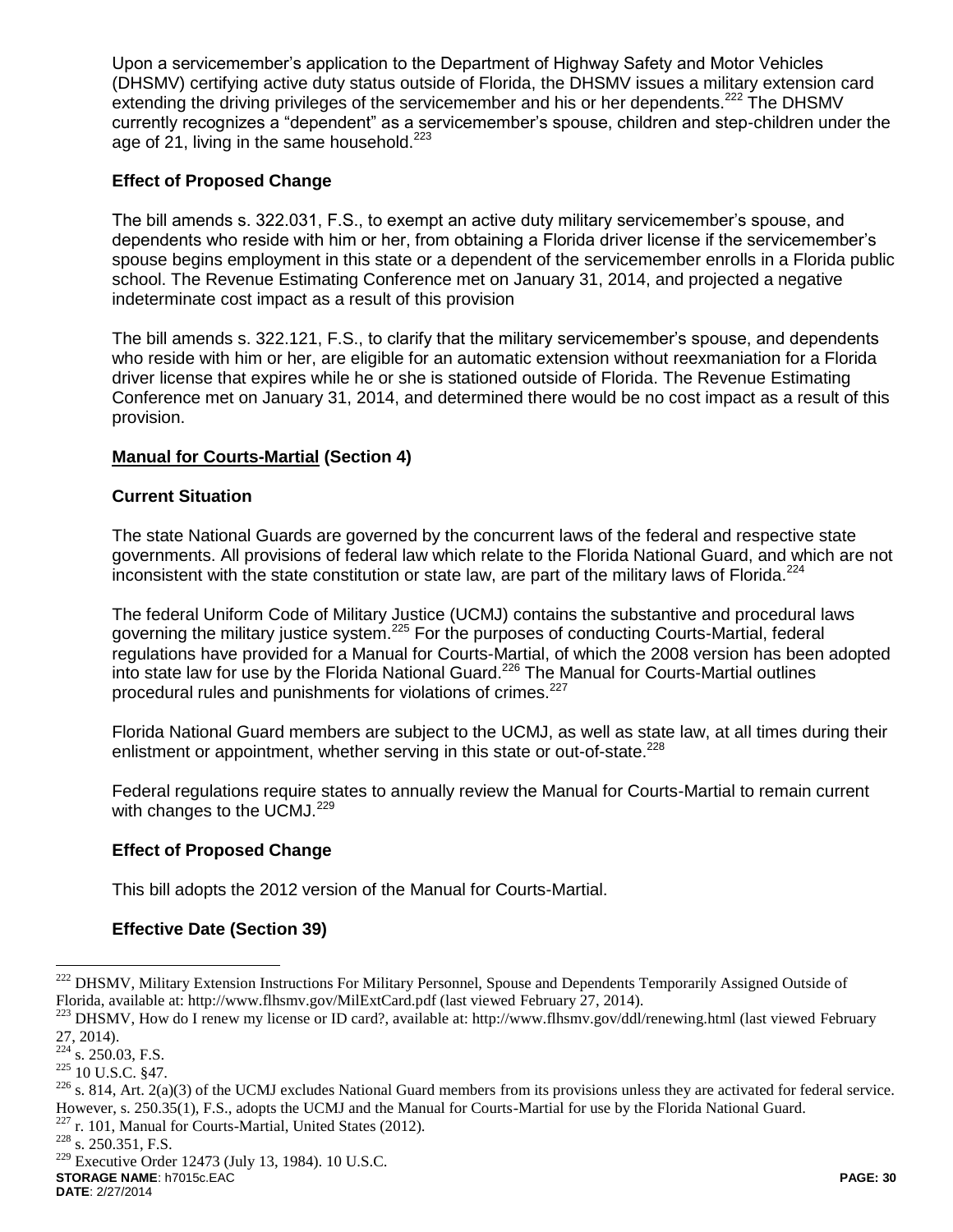The effective date of the bill is July 1, 2014. Section 5 is effective upon the act becoming a law.

B. SECTION DIRECTORY:

Section 1: Amends s. 250.10, F.S., to revise participation requirements and authorize certain courses for the Educational Dollars for Duty program

Section 2: Provides \$1.53 million in recurring funds to pay the tuition and fees for certain Florida National Guard members at a state university or Florida College System institution.

Section 3: Provides \$250,000 in nonrecurring funds for information technology upgrades to accommodate the Educational Dollars for Duty Program.

Section 4: Amends s. 250.35, F.S., to update references with respect to courts-martial.

Section 5: Creates s. 265.0031, F.S., to create the Florida Veterans' Walk of Honor and the Florida Veterans' Memorial Garden.

Section 6: Amends s. 288.0001, F.S., to require the Office of Economic and Demographic Research and the Office of Program Policy Analysis and Government Accountability to perform an analysis of the entrepreneurship initiative and training grant programs established under s. 295.21(3)(d) and (e), F.S.

Section 7: Amends s. 295.065, F.S., to revise and provide governmental employment preference for certain persons.

Section 8: Amends s. 295.07, F.S., to revise and provide governmental employment preference for certain persons.

Section 9: Amends s. 295.08, F.S., to revise and provide governmental employment preference for certain persons.

Section 10: Amends s. 295.085, F.S., to revise and provide governmental employment preference for certain persons.

Section 11: Creates s. 295.188, F.S., to create a permissive preference in private employment for certain veterans.

Section 12: Creates s. 295.21, F.S., to create Florida Is For Veterans, Inc.

Section 13: Creates s. 295.22, F.S., to create the Veterans Employment and Training Services program.

Section 14: Creates s. 295.23, F.S., to create the Veterans Research and Marketing Campaign.

Section 15: Requires the Florida Tourism Industry Marketing Corporation to provide Florida Is For Veterans, Inc., \$300,000 in Fiscal Year 2014-2015 to conduct market research pursuant to s. 295.21(3)(a).

Section 16: Provides \$56,768 in recurring funds and \$4,258 in nonrecurring funds to the Department of Veterans' Affairs for 1 full-time equivalent position to assist Florida Is For Veterans, Inc., in performing state financial activities.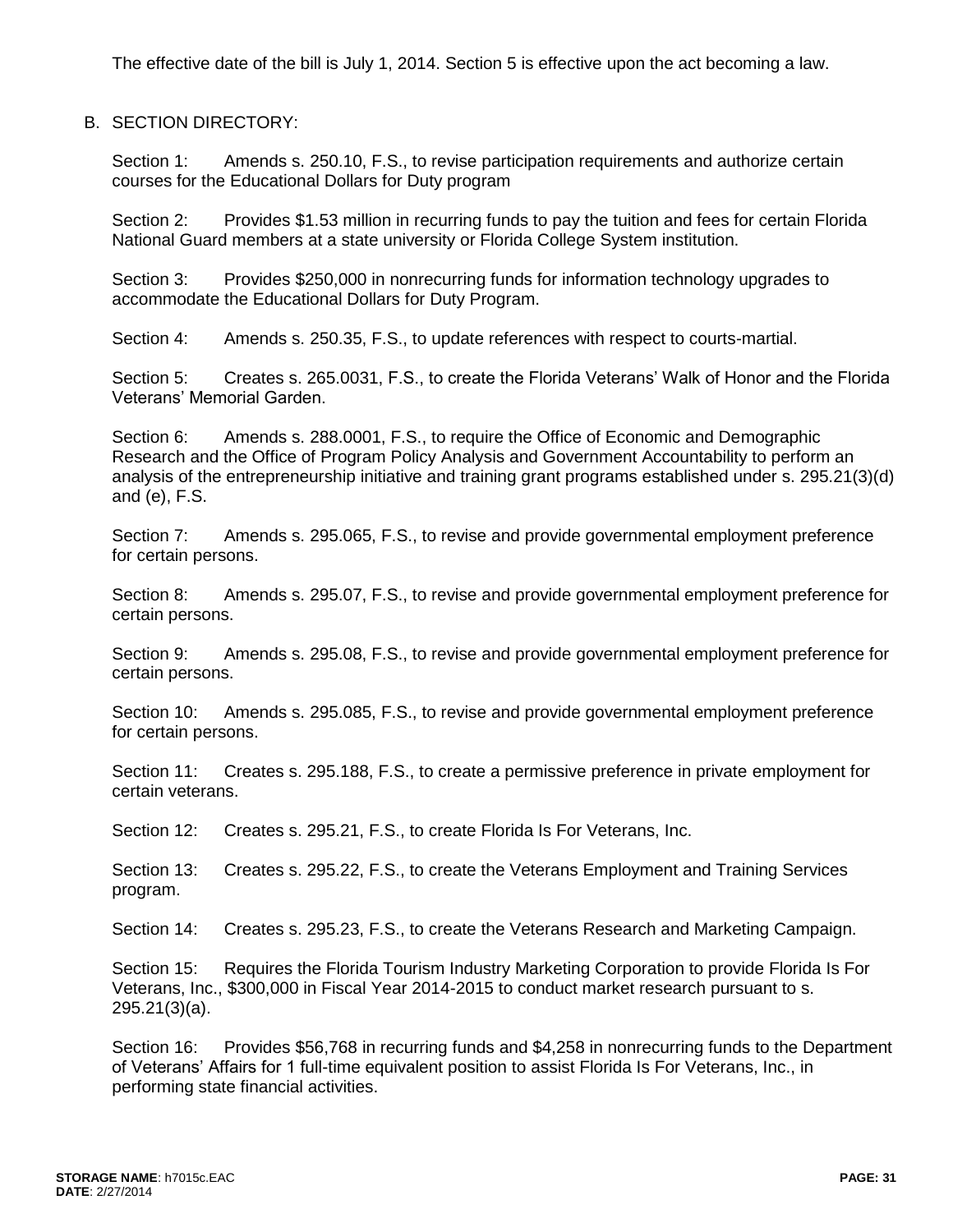Section 17: Provides \$344,106 in recurring funds and \$14,391 in nonrecurring funds to Florida Is For Veterans, Inc., for startup costs, staffing, and general operations to administer and implement Florida Is for Veterans, Inc.

Section 18: Requires Florida Is For Veterans, Inc., to submit a plan to the Legislative Budget Commission by August 15, 2014, through the Department of Veterans' Affairs, pursuant to s. 216.177, which shall provide a strategy and framework for the general operation of Florida Is For Veterans, Inc., including specific performance measures, details of the existing expenditures and obligations of Florida Is For Veterans, Inc., and a budget and timeline for expected expenditures to be provided under programs administered by Florida Is For Veterans, Inc.

Section 19: Requires the Florida Tourism Industry Marketing Corporation and Florida Is For Veterans, Inc., to jointly submit a plan to the Legislative Budget Commission by August 15, 2014, through the Department of Economic Opportunity, pursuant to s. 216.177, which shall provide specific performance measures by which the research and marketing campaign established under s. 295.23 shall be evaluated.

Section 20: Requires Florida Is For Veterans, Inc., to submit a report to the Governor, the President of the Senate, and the Speaker of the House of Representatives by February 2, 2016, identifying the existing gaps in veteran resources and recommending best practices that may be employed in assisting veterans and improvements to current or new resources and programs.

Section 21: Requires the Office of Program Policy Analysis and Government Accountability to perform a performance audit by February 1, 2018, of the programs created pursuant to ss. 295.21 and 295.22, by this act.

Section 22: Amends s. 296.06, F.S., to revise the eligibility requirements for residency in the Florida State Veterans' Domiciliary Home.

Section 23: Amends s. 296.36, F.S., to revise the eligibility requirements for residency in a state veterans' nursing home.

Section 24: Amends s. 322.031, F.S., to extend the current law driver license exemption to the servicemember's spouse, and dependents that reside with the servicemember.

Section 25: Amends s. 322.121, F.S., to extend the automatic license extension provision to a servicemember's spouse, and dependents that reside with the servicemember.

Section 26: Amends s. 455.213, F.S., to extend the application deadline for military veterans to have certain fees waived by the Department of Business and Professional Regulation and waiving such fees for the spouses of veterans.

Section 27: Amends s. 456.013, F.S., to extend the application deadline for military veterans to have certain fees waived by the Department of Health and waiving such fees for the spouses of veterans.

Section 28: Amends s. 456.024, F.S., to provide a licensing procedure for health care practitioners with experience serving in the U.S. Armed Forces, including its Reserve and National Guard components, or the U.S. Public Health Service, provided other eligibility requirements are met.

Section 29: Amends ss. 458.315, F.S., to remove the current language related to military and veteran physicians that is contained in s. 458.315 and places the language in the newly created s. 458.3151.

Section 30: Creates s. 458.3151, F.S., to streamline the application process for military and veteran physicians wishing to obtain a temporary certificate to practice in an area of critical need.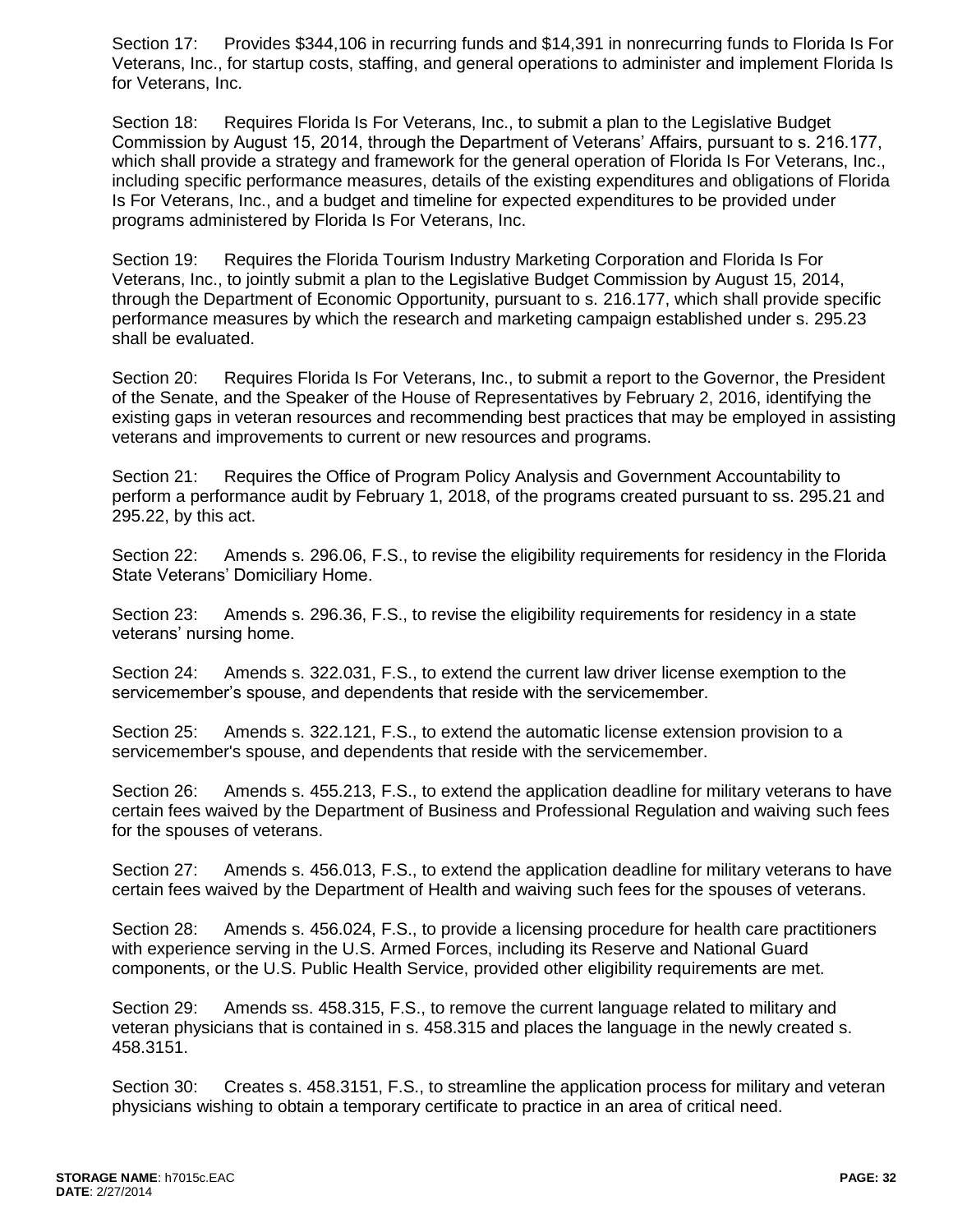Section 31: Amends s. 459.0076, F.S., to remove the current language related to military and veteran osteopathic physicians that is contained in s. 459.0076 and places the language in the newly created s. 459.00761.

Section 32: Creates s. 459.00761, F.S., to streamline the application process for military and veteran osteopathic physicians wishing to obtain a temporary certificate to practice in an area of critical need.

Section 33: Amends s. 468.304, F.S., to extend the application deadline for military veterans to have certain fees waived by the Department of Health and waiving such fees for the spouses of veterans.

Section 34: Amends s. 499.012, F.S., to provide that specified military service meets certain DBPR licensure requirements.

Section 35: Amends s. 1002.33, F.S., to state the Legislature's intention to address the unique challenges faced by military children and to encourage military installation commanders and the Commissioner of Education to work together to increase military family student achievement, including the option of establishing charter schools on military installations.

Section 36: Amends s. 1009.26, F.S., to direct state universities, Florida College System institutions, and Florida career centers to waive certain fees for veterans.

Section 37: Provides \$12.5 million in nonrecurring funds to the Department of Military Affairs to continue renovations to state readiness centers.

Section 38: Provides \$7,489,975 in nonrecurring funds to the Department of Environmental Protection for land acquisition for the purpose of protecting military bases against encroachment.

Section 39: Provides an effective date.

#### **II. FISCAL ANALYSIS & ECONOMIC IMPACT STATEMENT**

#### A. FISCAL IMPACT ON STATE GOVERNMENT:

1. Revenues:

See Fiscal Comments.

2. Expenditures:

See Fiscal Comments.

- B. FISCAL IMPACT ON LOCAL GOVERNMENTS:
	- 1. Revenues:

See Fiscal Comments.

2. Expenditures:

See Fiscal Comments.

C. DIRECT ECONOMIC IMPACT ON PRIVATE SECTOR:

See Fiscal Comments.

D. FISCAL COMMENTS: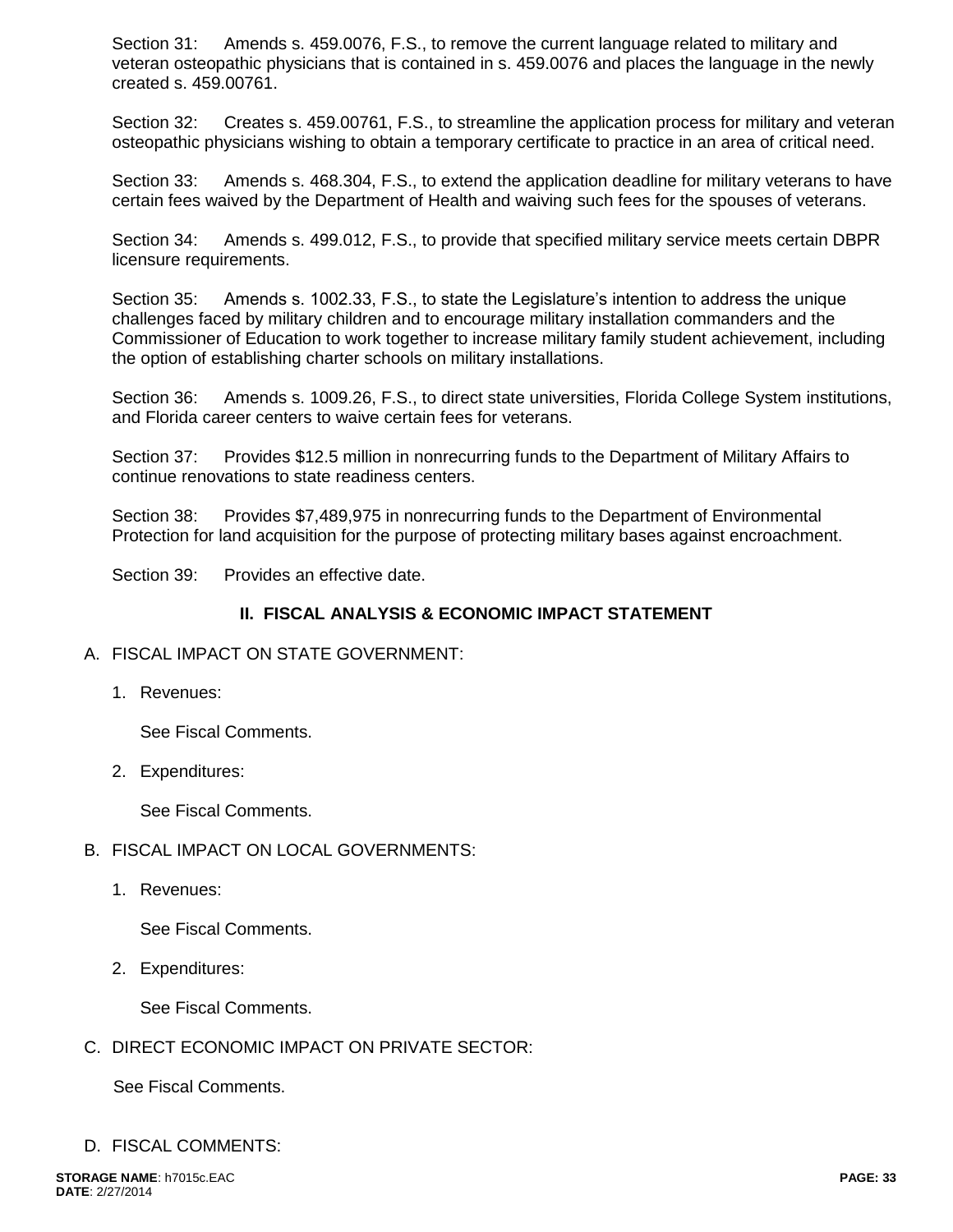**Section 2** appropriates \$1.53 million in recurring General Revenue to the DMA to fund the tuition and fees for eligible Guard members through the EDD program.

**Section 3** appropriates \$250,000 in nonrecurring General Revenue to the DMA for information technology upgrades necessary to administer and audit the EDD program.

**Sections 7 through 10** revise Florida's veterans' preference in employment statutes. Between 2007 and 2010, the DVA received an average of approximately 136 complaints per year from veterans alleging that a government employer violated the veterans' employment preference requirements. However, the average increased to 925 complaints per year between 2011 and 2013, primarily due to increased awareness of the complaint process. Allowing a broader field of persons to claim veterans' preference may result in an increase in the number of complaints; however, the frequency and cost of potential future complaints is indeterminate. According to the DVA, any additional complaints will be processed by the full-time employee currently assigned to the program. It should also be noted that s. 295.11, F.S., requires the DVA to conduct all investigations within existing amounts appropriated to the DVA.

If the number of complaints increases as a result of the proposed changes, the PERC may also experience an increase in the number of complaints it must investigate and adjudicate. The frequency and cost of potential future complaints is indeterminate.

**Sections 22 and 23** revise the residency requirements for admission to the Florida State Veterans' Domiciliary Home and the state veterans' nursing homes. The DVA states that fulfilling the vacant beds in the SVDH and SVNHs would not increase the cost of operating such facilities.<sup>230</sup>

**Sections 24 and 25** extend a current law driver license exemption and current law driver license extension for a military servicemember to include the servicemember's spouse, and dependents who reside with him or her. The DHSMV anticipates an insignificant reduction in General Revenue as a result of this bill. The Revenue Estimating Conference met on January 31, 2014, and projected a negative indeterminate cost impact as a result of Section 24 of this provision, and no cost impact as a result of Section 25 of this bill.

**Section 26** revises the DBPR licensure fee waiver program for veterans. The fiscal impact is indeterminate. Since October 1, 2012 (the effective date of Ch. 2012-72, L.O.F.), the DBPR has received requests from military veterans for waivers of 113 initial applications and 21 initial licenses; of these applications and licenses, nine (9) applications and three (3) licenses were for professions requiring more than 24 months of education and/or experience to qualify for licensure. The total amount of fees waived was \$17,867.50 (\$13,810.50 initial applications, \$3,952.00 initial licenses and \$105.00 unlicensed activity fee).

The DBPR anticipates future requests for fee waivers to be consistent with past requests. Given the low number of waivers from past applicants and licensees for professions requiring greater than 24 months of qualification education and/or experience, the department is unable to accurately estimate the fiscal impact of extending the waiver period from 24 months to 60 months. However, the department does not anticipate a significant increase in waiver requests due to the provisions of this bill.

**Sections 27 and 33** revise the DOH licensure fee waiver program for veterans. The fiscal impact is indeterminate. Since July 1, 2013, the date on which the licensure fee waiver program became effective, the DOH approved 292 waiver requests under s. 456.013, F.S., from military veterans in medical professions including, but not limited to, registered nurses, medical doctors, paramedics, and physical therapists. The total amount of fees waived was \$15,513 (\$8,110 initial applications, \$6,993 initial license, and \$410 unlicensed activity fee). In addition, the DOH approved two waiver requests from radiological personnel, totaling \$90.00 in waived fees.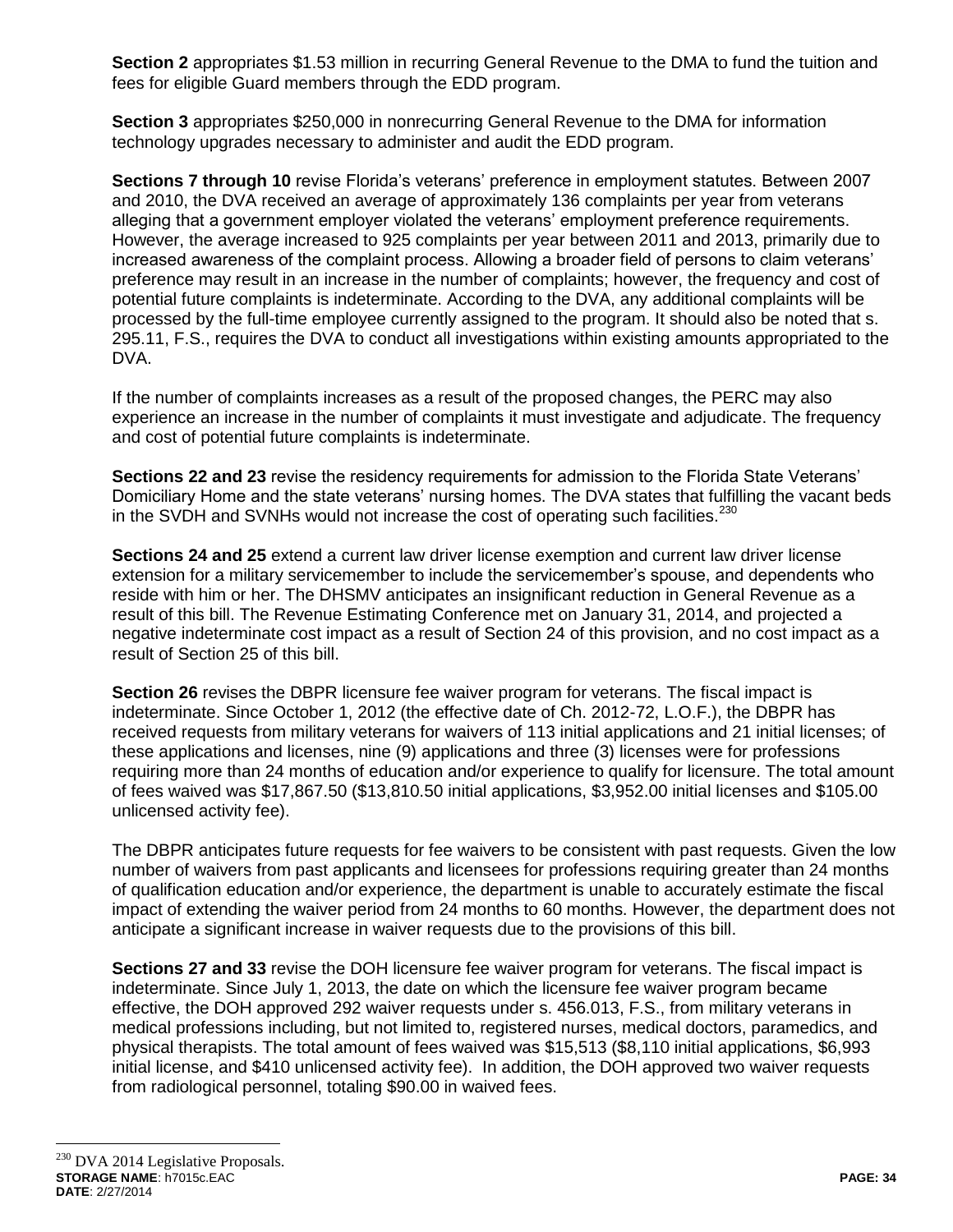**Sections 29 through 31** amend the requirements for medical doctors and osteopathic physicians who are seeking a temporary certificate to any person who has a license in another jurisdiction; requires the boards to create a simplified application which does not request information from the applicant that is accessible through the Department's licensing database or information that was already required for licensure in another jurisdiction; creates a new section in Chapters 458 and 459, Florida Statutes which is specifically for physicians who are active duty military or veterans seeking employment in an area of critical need only making this option available to active duty military and veterans that served at least 10 years and who were honorably discharged and who have an active license in another jurisdiction. There is no application fee for physicians seeking this certificate. This certificate is limited to physicians who will not receive compensation for their service.

The DMQA may experience a decrease in revenue due to the waiver of fees for honorably discharged veterans and active military that apply for licensure. Section 456.013(13), F.S., currently waives the initial licensure fees for honorably discharged veterans who apply for licensure within 24 months after discharge, therefore the reduction in revenue would only apply for veterans who apply after 24 months from discharge and active military. In Fiscal Year 2012-2013 there were 61 applications received for temporary certificates. It is unknown how many of the 61 applications were active military or veterans; therefore, the impact cannot be determined, however it is anticipated that the impact will be minimal and can be absorbed within current agency resources. The department will also incur nonrecurring cost for rulemaking which can also be absorbed within current agency resources.

**Section 36** waives the out-of-state fee and tuition charges for honorably discharged veterans attending a higher education institution within the FCS or the SUS of Florida or career centers in Florida. Consistent with a similar fee waiver provision for recipients of a Purple Heart or another combat decoration superior in precedence, the fee waiver authorized by the bill covers 110 percent of the credit hours needed to complete the degree or certificate program in which the veteran is enrolled. State universities and FCS institutions must report to the Board of Governors and the State Board of Education, respectively, the number and value of all fee waivers granted annually under the Congressman C.W. Bill Young Veteran Tuition Waiver Act.

Student veterans who would qualify for the out-of-state fee and tuition waiver would be exempt from paying the out-of-state fee resulting in a significant savings to the student veteran each semester. However, Florida colleges and universities will experience a significant loss in tuition and fee revenue. Using 2012-2013 enrollment information based on each veteran student taking 30 credit hours, the total estimated annual unrealized tuition revenue as a result of the bill for the FCS is \$3,328,872 which is approximately 0.38 percent of the total tuition and fees collected by Florida colleges. Using the same methodology to determine the impact, the estimated annual unrealized tuition revenue as a result of the bill for the SUS is \$8,196,185 which is approximately 0.46 percent of the total tuition and fees collected by state universities. The Division of Career and Adult Education at the Department of Education estimates that 25 non-resident veteran students were enrolled in career centers for academic year 2012-2013.66; this could result in unrealized tuition revenue in the amount of \$181,675 for one year.

Using enrollment figures for academic year 2012-2013, it can be estimated that Florida colleges would forego the following in tuition revenues:

Average 2013-2014 undergraduate tuition and fees for two semesters (30 hours):

| \$11,455        | Non-resident undergraduate tuition and fees                  |
|-----------------|--------------------------------------------------------------|
| $-$ \$ 3,091    | Resident undergraduate tuition and fees                      |
| \$8,364         | Incremental charge for non-residents                         |
| x 398           | Non-resident undergraduate and unclassified veteran students |
| $=$ \$3,328,872 | Tuition revenues not collected as a result of the bill       |

Using enrollment figures for academic year 2012-2013, it can be estimated that the state universities would forego the following in tuition revenues: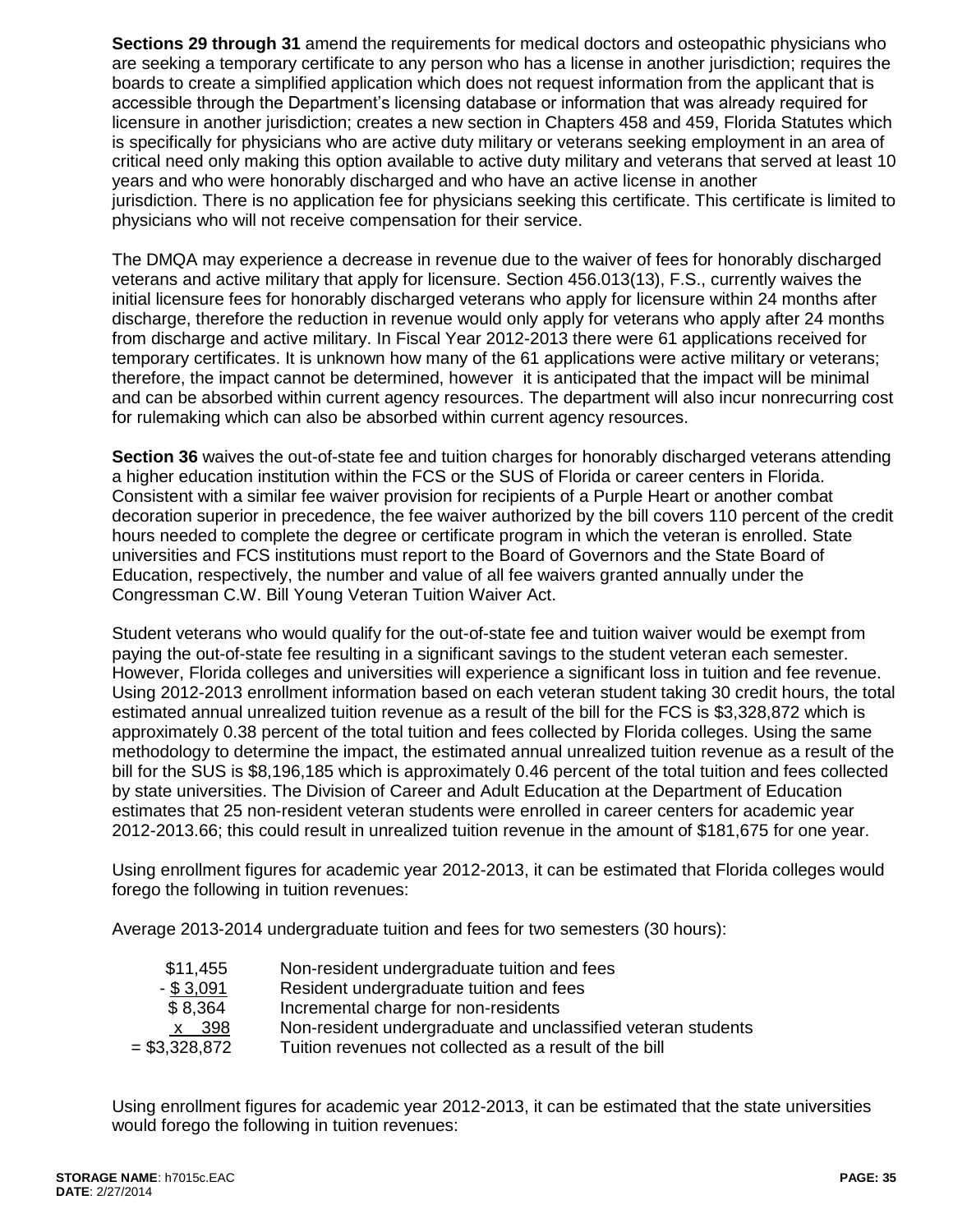Average 2013-2014 undergraduate tuition and fees for two semesters (30 hours):

| \$21,434       | Non-resident undergraduate tuition and fees                          |
|----------------|----------------------------------------------------------------------|
| $-$ \$ 6,155   | Resident undergraduate tuition and fees                              |
| \$15,279       | Incremental charge for non-residents                                 |
| x 331          | Non-resident undergraduate and unclassified veteran students         |
| $= $5,057,349$ | Undergraduate tuition revenues not collected as a result of the bill |
|                |                                                                      |

Average 2013-2014 graduate-level tuition and fees for two semesters (24 hours):

| \$25,138       | Non-resident graduate tuition and fees                          |
|----------------|-----------------------------------------------------------------|
| $-$ \$10,262   | Resident graduate tuition and fees                              |
| \$14,876       | Incremental charge for non-residents                            |
| 211            | Non-resident graduate-level veteran students                    |
| $= $3,138,836$ | Graduate tuition revenues not collected as a result of the bill |
|                |                                                                 |

Using enrollment figures for academic year 2013-2014, it can be estimated that Florida career centers would forego the following in tuition revenues:

Average 2013-2014 tuition and fees for 900 instructional hours in a certificate program:

| \$9,710       | Non-resident undergraduate tuition and fees                  |
|---------------|--------------------------------------------------------------|
| $-$ \$ 2,443  | Resident undergraduate tuition and fees                      |
| \$7,267       | Incremental charge for non-residents                         |
| x 25          | Non-resident undergraduate and unclassified veteran students |
| $=$ \$181,675 | Tuition revenues not collected as a result of the bill       |

**Section 37** appropriates \$12.5 million in nonrecurring General Revenue to the Department of Military Affairs for armory maintenance and renovation through the Florida Armory Revitalization Program.

**Sections 38** appropriates \$7,489,975 in nonrecurring General Revenue to the Department of Environmental Protection to acquire land near MacDill Air Force Base, Naval Support Activity Panama City, and Naval Station Mayport for the purpose of protecting the military installations against encroachment.

### **III. COMMENTS**

### A. CONSTITUTIONAL ISSUES:

1. Applicability of Municipality/County Mandates Provision:

None.

2. Other:

None.

### RULE-MAKING AUTHORITY:

**Section 1** requires the Adjutant General to adopt rules that include, but are not limited to, providing a framework for approving online courses. The bill also requires the Adjutant General to adopt rules that include procedures to facilitate the award of academic credit for college-level training and education acquired in the military.

B. DRAFTING ISSUES OR OTHER COMMENTS: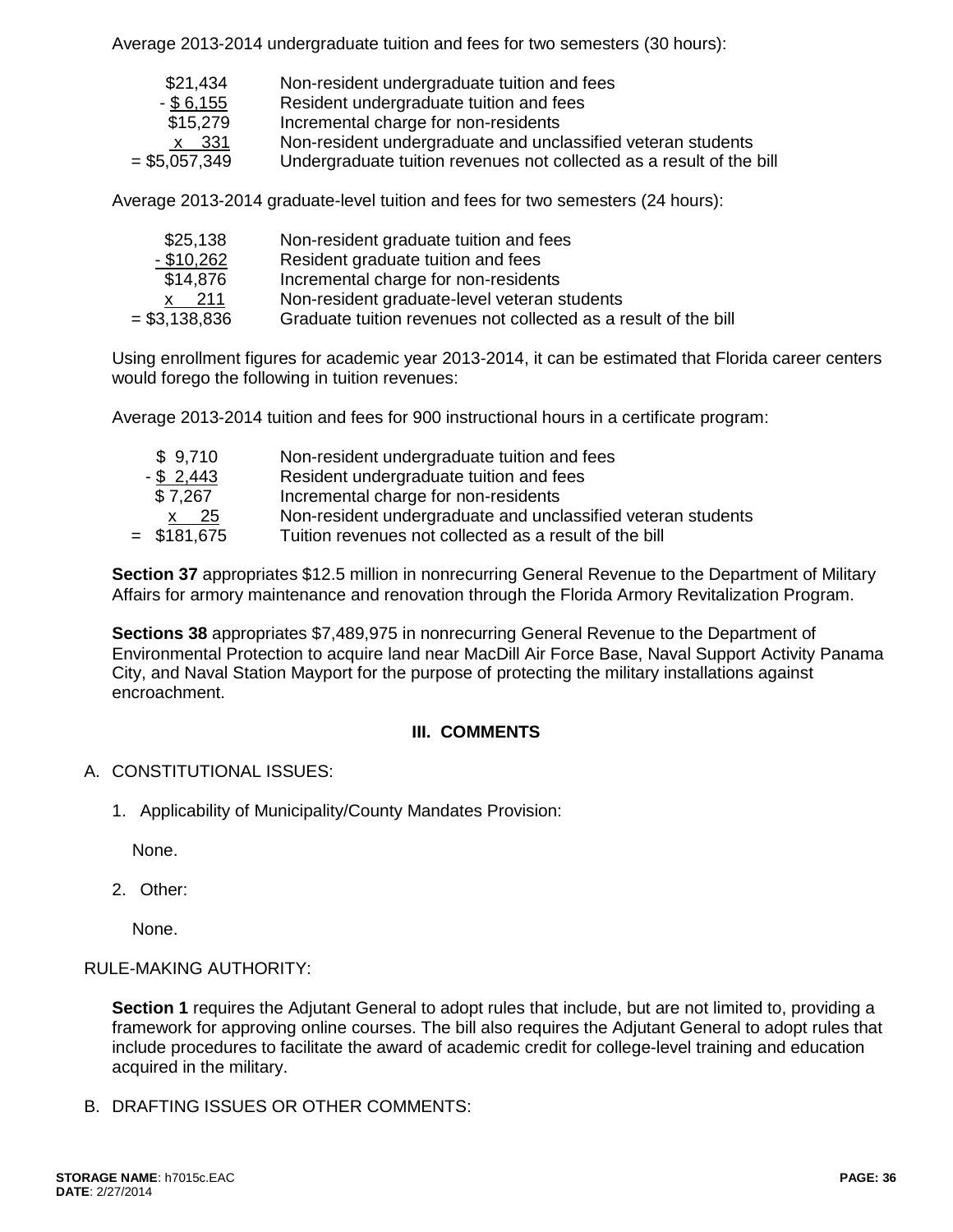**Sections 22 and 23** revise the residency requirements for admission to the Florida State Veterans' Domiciliary Home and the state veterans' nursing homes. The USDVA pays a per-diem for the residents and pays for all the care for those veterans with a service-connected disability rating from 70 percent to 100 percent. If the DVA could admit these new residents into our veteran's nursing homes, the DVA predicts a savings to the state due to their eligibility to have the USDVA pay for their care.<sup>231</sup>

**Sections 24 and 25** extend a current law driver license exemption and current law driver license extension for a military servicemember to include the servicemember's spouse, and dependents who reside with him or her. As currently written, the bill is unclear whether the spouse and dependents must reside with the servicemember, or whether only the dependents must reside with the servicemember.

In order to provide identification for voter registration, the voter registration applicant must provide either a valid Florida driver's license number or a valid Florida identification card number. However, if the applicant was not issued a Florida driver license or identification card, the applicant must provide the last four digits of his or her social security number. Thus, the spouse or dependent of a military servicemember who does not have a Florida driver license may still register to vote in Florida.

**Section 26** revises the DBPR licensure fee waiver program for veterans. There have been approximately 120 fee waivers in the Division of Professions since HB 887 was implemented in July 2012. There will be no impact to the Customer Contact Center of the Division of Service Operations. The Bureau of Central Intake and Licensure will require an update on form DBPR MVL 002 to change the two references from 24 months to 60 months. No additional resources will be needed.

## **IV. AMENDMENTS / COMMITTEE SUBSTITUTE CHANGES**

On Monday, January 13, 2014, the Veteran & Military Affairs Subcommittee adopted several amendments to PCB VMAS 14-01. These amendments revised PCB VMAS 14-01 in the following ways:

- extended a current law driver license exemption and current law driver license extension to the spouse and dependent child of a military servicemember who reside with him or her;
- revised the DOH application requirements for a temporary certificate for practice in areas of critical need;
- clarified the Educational Dollars for Duty grade verification procedure applies to each student participating in the EDD program;
- required the Adjutant General to adopt procedures to facilitate the award of academic credit for college-level training and education acquired in the military; and
- clarified that the waiver of out-of-state tuition and fees applies to veterans of the U.S. Reserve Forces in addition to veterans of the U.S. Armed Forces and veterans of the National Guard.

On Tuesday, February 4, 2014, the Appropriations Committee adopted three amendments to House Bill 7015. These amendments revised House Bill 7015 in the following ways:

- revised the recurring General Revenue appropriation for the Educational Dollars for Duty program from \$14.5 million to \$5 million; revised the nonrecurring General Revenue appropriation for IT expenses to administer the EDD program from \$1 million to \$250,000;
- appropriated \$12.5 million in nonrecurring General Revenue funds to continue renovations to state readiness centers (armories); and
- appropriated \$8.8 million in nonrecurring General Revenue funds to the Department of Economic Opportunity's Military Base Protection Program to acquire land for protection against encroachment near MacDill Air Force Base, Naval Support Activity Panama City, and Naval Station Mayport.

On Thursday, February 20, 2014, the Economic Affairs Committee adopted one strike-all amendment to Committee Substitute to House Bill 7015. The amendment revised Committee Substitute to House Bill 7015 in the following ways:

**STORAGE NAME**: h7015c.EAC **PAGE: 37 DATE**: 2/27/2014 <sup>231</sup> *See* DVA White Paper and OPPAGA Justification Review, Report No. 01-63, December 2001.